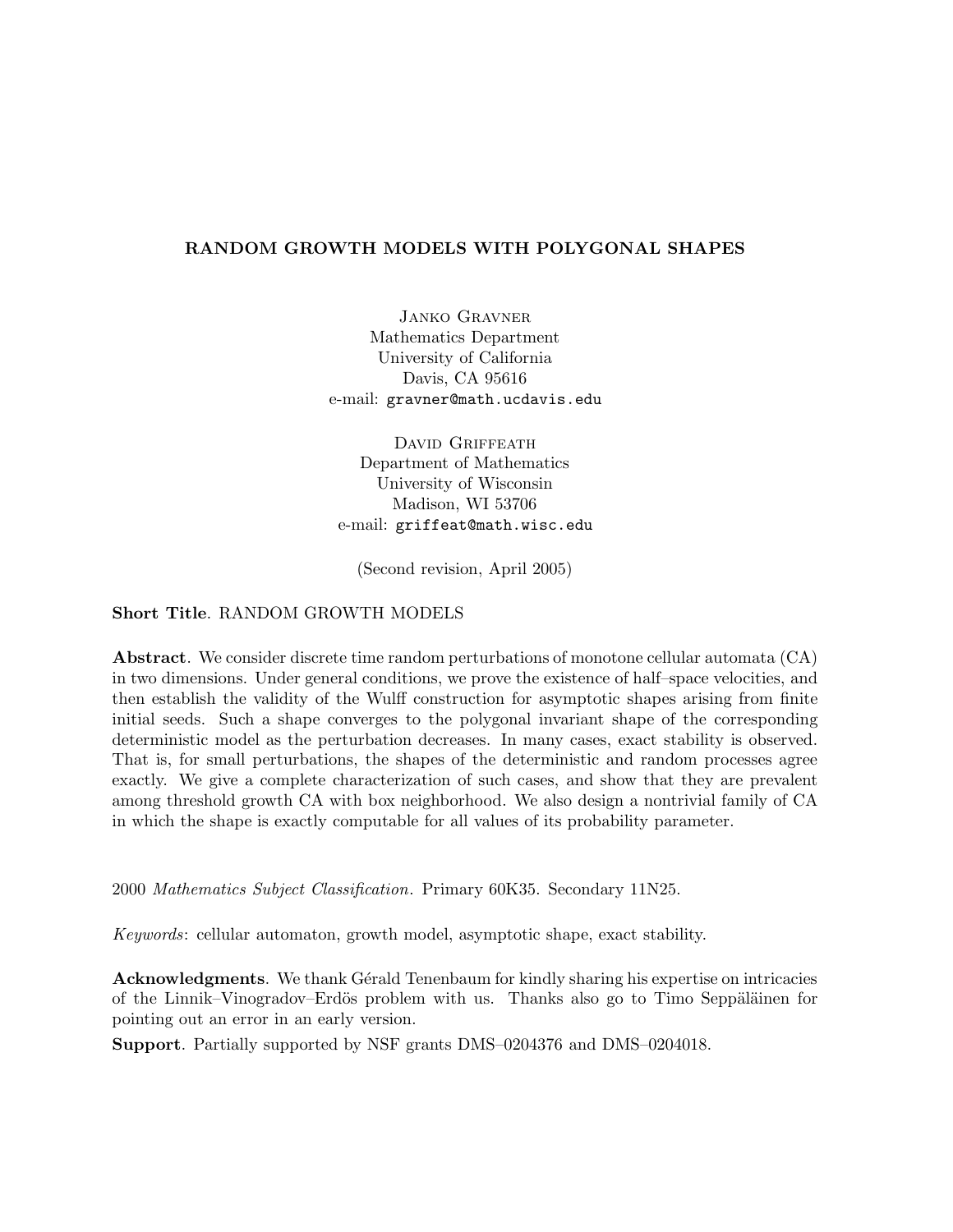## RANDOM GROWTH MODELS WITH POLYGONAL SHAPES

Janko Gravner, David Griffeath

### 1. Introduction.

Discrete local models for random growth and deposition have been a staple of rigorous research in probability since the Hammersley–Welsh paper [HW] on first passage percolation about 40 years ago. Apart from their role as a testing ground for probabilistic techniques, a voluminous physics literature ([Mea], [PV]) testifies to their importance in understanding the evolution of natural systems far from equilibrium. The most basic tool, introduced in [HW] and ubiquitous ever since, is *subadditivity*: the process dominates one restarted from an already occupied point. Clearly, this imposes a monotonicity property on the model, but, as we will see, not much more. The result is the existence of an *asymptotic shape*: started from a finite seed, and scaled by time, the occupied set converges to a deterministic convex limit. Elegant as this method is, it is nonconstructive and as a result fails to provide any detailed information about the limiting set. Thus asymptotic properties of subadditive sequences are still an active area of research ([Ale], [SY]). Are there cases when the shape can be exactly identified? Research on this topic has so far primarily focused on growth from infinite initial states, also known as random interfaces. Methods have ranged from hydrodynamic limits based on explicit identification of invariant measures ([Sep1], [Sep2]), to techniques arising from exactly solvable systems in mathematical physics ([GTW], [Joh]), and to perturbation arguments based on supercritical oriented percolation ([DL], [Gra]) which imply that some interfaces move with the speed of their deterministic counterparts. For other related rigorous and empirical results see [NP], [KeS] and [Gri2].

The main aim of this paper is to extend the perturbation approach to show that the finite limit shape of a random growth model may also agree with that of a deterministic one. At issue is not merely whether small random errors induce small changes (we will see that this is always the case), but rather whether the shape can stay exactly the same. This property, which we call exact stability, is only valid under substantial assumptions, as the model has to have opposite structure, in an appropriate sense, from the additive one considered in [DL]. In the process, we extend the result of [BoG] to obtain the Wulff characterization of the invariant shape. We also show that exact stability is far from rare  $-$  in fact, almost all members of arguably the most natural family of two–dimensional growth models, the threshold growth cellular automata with square neighborhood, are exactly stable. Finally, we show how to employ exactly solvable systems to construct *one* example which has a computable shape for every value of its probability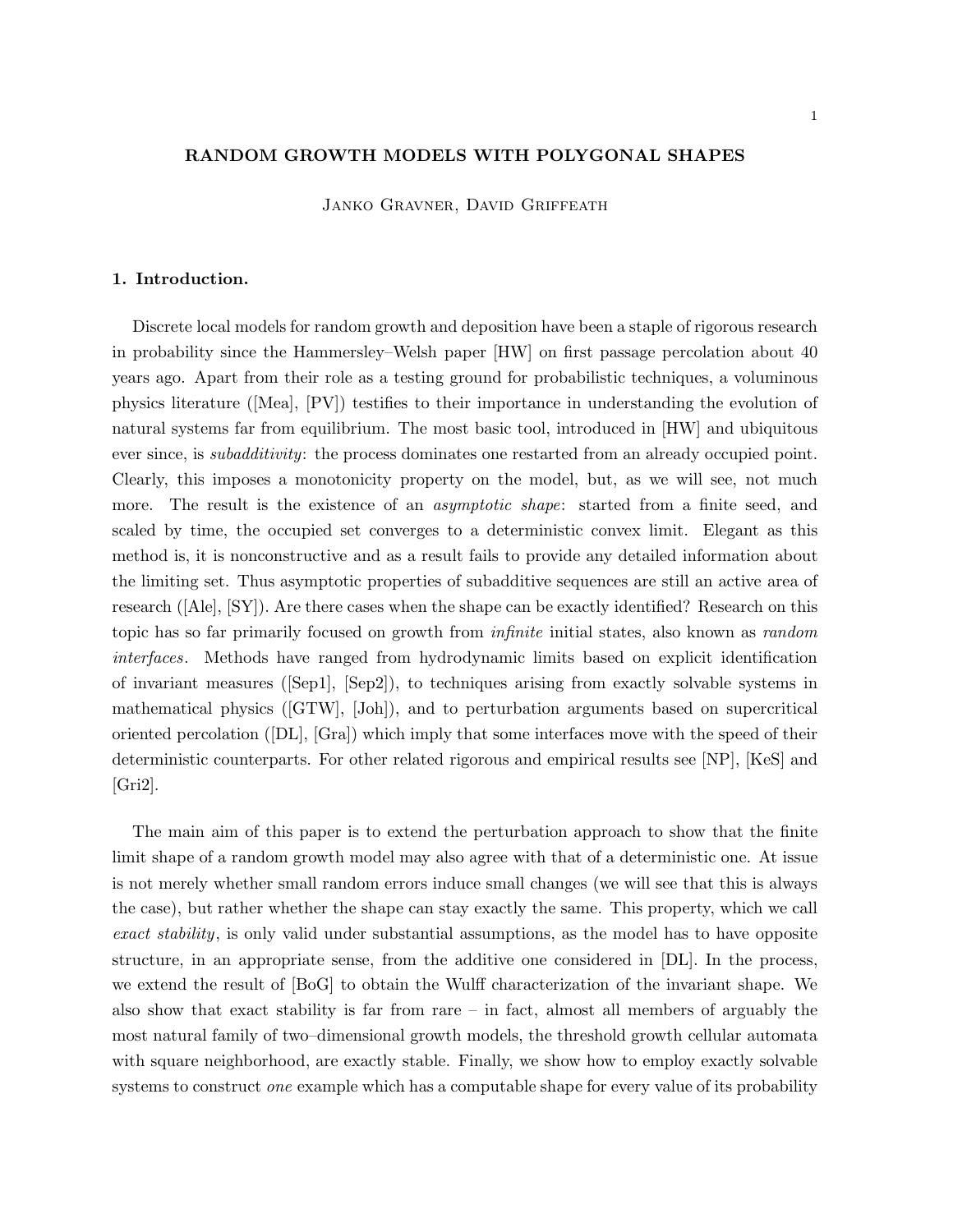parameter. (Although they are invaluable in suggesting universal phenomena, exactly solvable examples are extremely difficult to come by.)

The random rules we describe below can be thought of as discrete counterparts to the KPZ equation, which in turn is touted as a universal scaling model for any local growth and deposition process in physics ([Mea], [PV]), in particular for crystal growth ([PV]). This we mention because the well-studied roughening transition in crystallography, whereby a crystal loses its polygonal shape as the ambient temperature increases, produces pictures which are strikingly similar to ours ([Set]). While this transition is usually thought to be an equilibrium phenomenon, the present results at least suggest that it may have a dynamic counterpart.

We now proceed to precise formulations. Unfortunately, these require a large number of definitions related to our previous work. Although we do not use any of the results from [GG2] explicitly, a glance at that paper's first two sections may help to motivate what follows.

Our basic framework consists of two–state cellular automata (CA). In general, such a CA is specified by the following two ingredients. The first is a finite *neighborhood*  $\mathcal{N} \subset \mathbb{Z}^2$  of the origin, its translate  $x + \mathcal{N}$  then being the neighborhood of point x. By convention, we assume that N contains the origin. Typically,  $\mathcal{N} = B_{\nu}(0,\rho) = \{x : ||x||_{\nu} \leq \rho\}$ , where  $||\cdot||_{\nu}$  is the  $\ell^{\nu}$ -norm. When  $\nu = 1$  the resulting  $\mathcal N$  is called the range  $\rho$  Diamond neighborhood, while if  $\nu = \infty$  it is referred to as the range  $\rho$  Box neighborhood. (In particular, range 1 Diamond and Box neighborhoods are also known as von Neumann and Moore neighborhoods, respectively.) The second ingredient is a map  $\pi : 2^{\mathcal{N}} \to \{0, 1\}$ , which flags the *sufficient configurations* for occupancy. More precisely, for a set  $A \subset \mathbb{Z}^2$ , we define  $\mathcal{T}(A) \subset \mathbb{Z}^2$  by adjoining every  $x \in \mathbb{Z}^2$ for which  $\pi((A_t - x) \cap \mathcal{N}) = 1$ . Then, for a given *initial subset*  $A_0 \subset \mathbb{Z}^2$  of occupied points, we define  $A_1, A_2, \ldots$  recursively by  $A_{t+1} = \mathcal{T}(A_t)$ . Accordingly, occupied and vacant sites will often be denoted by 1's and 0's, respectively. Our main focus will be starting states  $A_0$  which consist of a possibly large, but finite set of 1's surrounded by 0's. However, we will also consider other initial states, namely half–spaces and wedges.

We restrict to two–dimensional dynamics for two main reasons. First, almost every step in higher dimensions introduces new technical complications, some quite serious. In fact, there are new phenomena, and the classification of Theorem 2 below becomes much more complex. Second, some of our techniques are intrinsically two–dimensional, such as the explicitly solvable example of Section 6, the lattice geometry and analytic number theory of Section 7, and even combinatorial properties studied in [BoG]. Nevertheless, some results – notably Theorem 1 – do readily generalize to arbitrary dimension.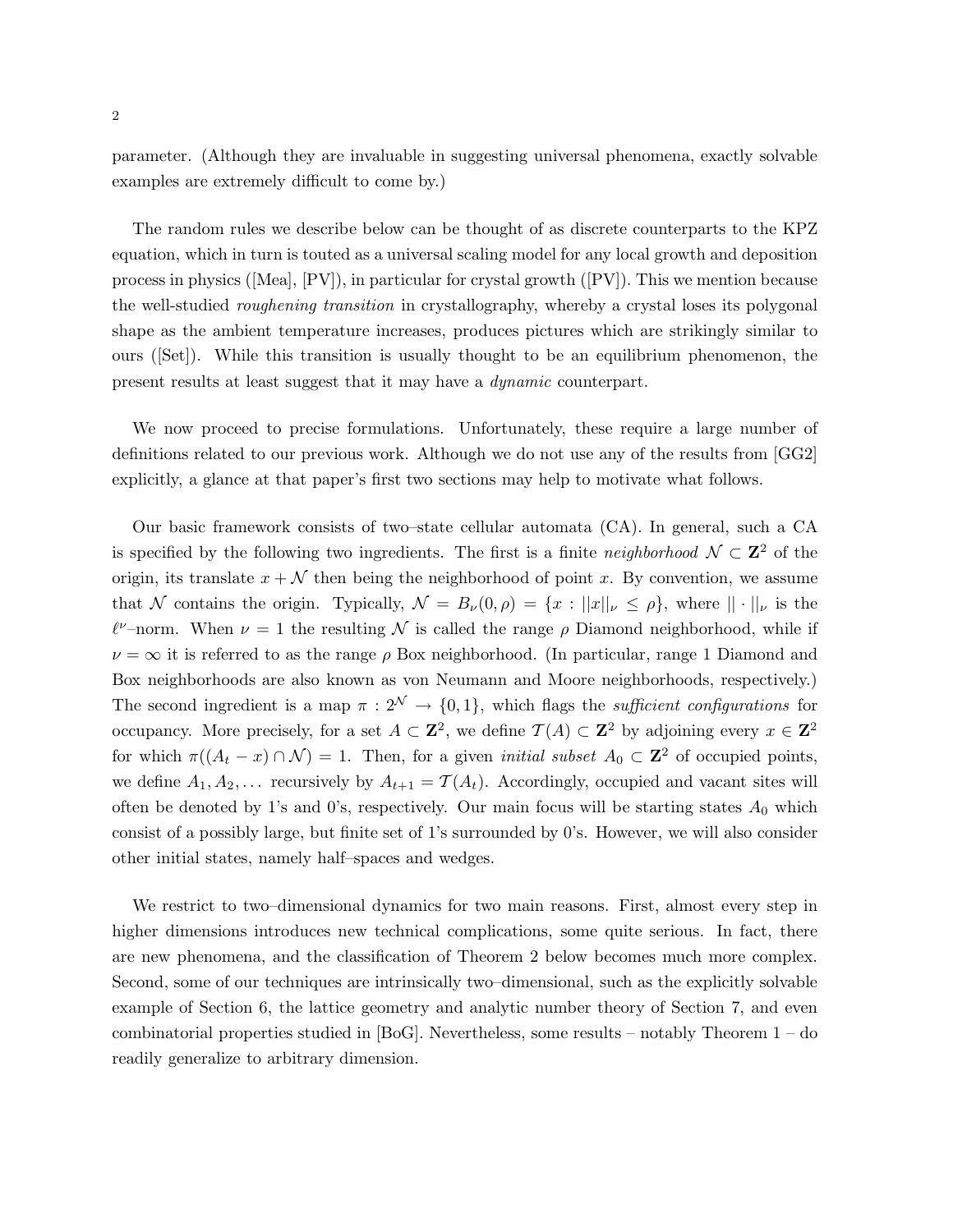Our key assumption is that the CA dynamics are monotone (or attractive), that is,  $S_1 \subset S_2$ implies  $\pi(S_1) \leq \pi(S_2)$ . Note that specifying a monotone dynamics is the same as specifying an antichain of subsets of N: the inclusion minimal sets S with  $\pi(S) = 1$  having the property that none of them is a subset of another. Surprisingly, the number of possible monotone dynamics (known as a Dedekind number) is possible to estimate for large  $N$ . Some typical properties of monotone CA are also known ([KoS]). Unfortunately, it turns out that for large box neighborhoods the asymptotic proportion of supercritical rules (see the definition below) is negligible. Other interesting properties seem to present great difficulties. In studying typical monotone CA rules, it is therefore desirable to restrict to a simpler class.

A natural such class consists of *totalistic* monotone CA, those for which  $\pi(S)$  depends only on the cardinality |S| of S. In other words, there exists a threshold  $\theta \geq 0$  such that  $\pi(S) = 0$ whenever  $|S| < \theta$  and  $\pi(S) = 1$  whenever  $|S| \ge \theta$ . This much studied case is also known by the name Threshold Growth (TG) CA.

Induced by  $\mathcal T$  is a growth transformation  $\bar{\mathcal T}$  on closed subsets of  $\mathbb{R}^2$ , given by

$$
\overline{\mathcal{T}}(B) = \{x \in \mathbf{R}^2 : 0 \in \mathcal{T}((B - x) \cap \mathbf{Z}^2)\}.
$$

In words, one translates the lattice so that  $x \in \mathbb{R}^2$  is at the origin, and applies T to the intersection of Euclidean set  $B$  with the translated lattice. It is easy to verify that the two transformations are conjugate,

$$
\mathcal{T}(B \cap \mathbf{Z}^2) = \overline{\mathcal{T}}(B) \cap \mathbf{Z}^2.
$$

It will become immediately apparent why  $\bar{T}$  is convenient. Let  $S^1 \subset \mathbb{R}^2$  be the set of unit vectors and let

$$
H_u^- = \{ x \in \mathbf{R}^2 : \langle x, u \rangle \le 0 \}
$$

be the closed half–space with outward normal  $u \in S^1$ . Then there exists a  $w(u) \in \mathbf{R}$  so that

$$
\bar{T}(H_u^{-}) = H_u^{-} + w(u) \cdot u
$$

and consequently

$$
\mathcal{T}^t(H_u^- \cap \mathbf{Z}^2) = (H_u^- + tw(u) \cdot u) \cap \mathbf{Z}^2.
$$

If  $w(u) > 0$  for every u we call the CA supercritical. A supercritical CA hence enlarges every half–space. This is equivalent to existence of a finite set  $A_0$  which fills space, i.e.,  $\cup_{t\geq 0} A_t = \mathbf{Z}^2$ ([GG2], [BoG]). All initial sets will be assumed to fill space from now on. Set

$$
K_{1/w} = \cup \{ [0, 1/w(u)] \cdot u : u \in S^1 \}
$$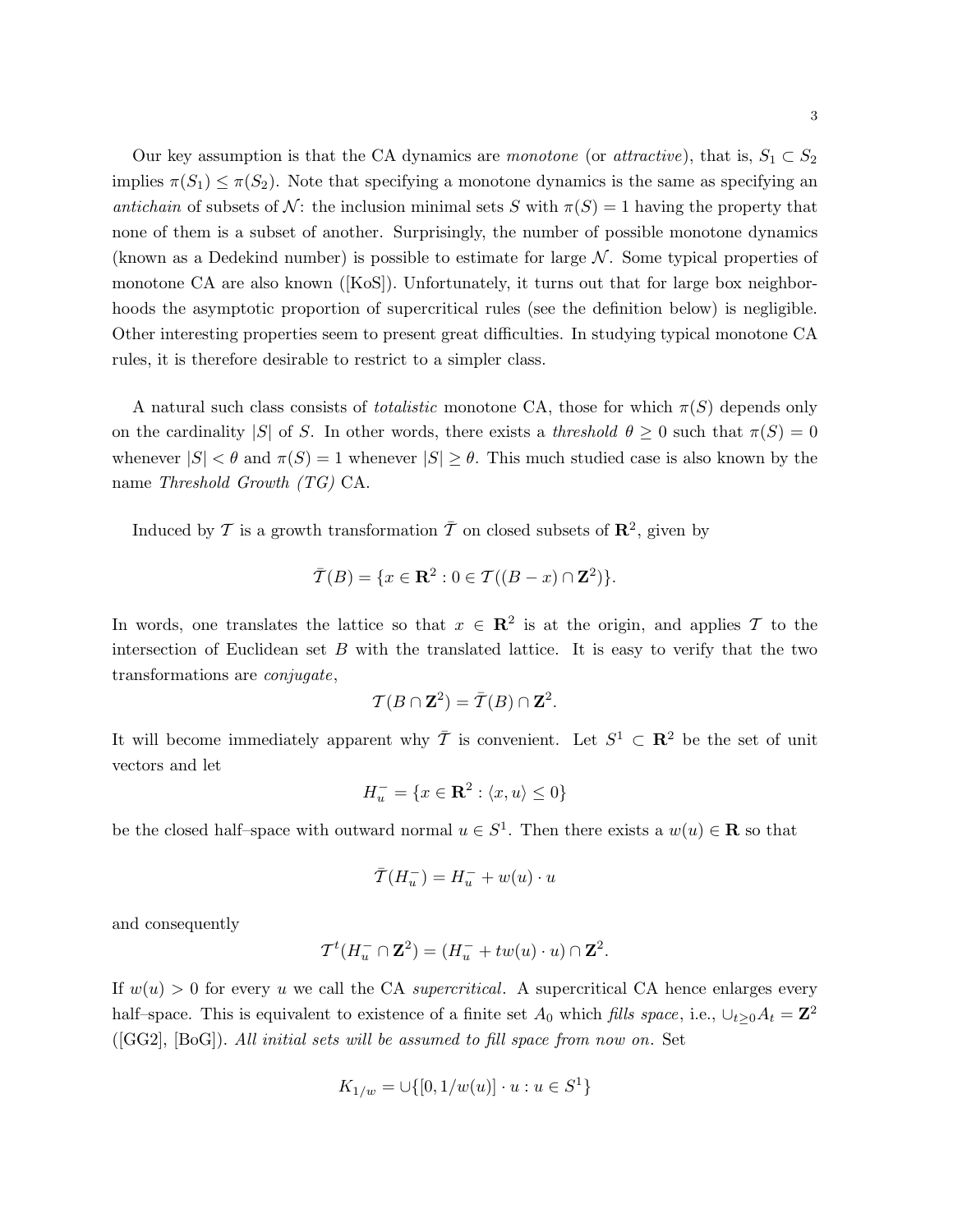and let L be the polar transform of  $K_{1/w}$ , that is,

$$
L = K_{1/w}^* = \{x \in \mathbf{R}^2 : \langle x, u \rangle \le w(u)\}.
$$

Then one can prove the following limiting shape result for any finite  $A_0$ :

$$
\lim_{t \to \infty} \frac{A_t}{t} = L,
$$

where the limit is taken in the Hausdorff metric. In short, the shape  $L = L(\pi)$  is obtained as the Wulff transform of the speed function  $w : S^1 \to \mathbf{R}$ , which for small neighborhoods is readily computable by hand or by computer. Furthermore,  $L$  is always a polygon and the Hausdorff distance between  $A_t$  and tL is bounded in time t ([Will, [GG1-5]).

To formulate the stability properties of L under random perturbations, we begin by introducing a general monotone random dynamics. The function  $\pi$  differs from the one described above in that it has values in  $[0, 1]$ . Upon seeing a set of occupied sites  $x + S$  in its neighborhood at time t, a site becomes occupied at time  $t + 1$  independently with probability  $\pi(S)$ . To obtain a monotone rule we require that  $\pi(S_1) \leq \pi(S_2)$  whenever  $S_1 \subset S_2$ .

More precisely, introduce i.i.d. vectors  $\xi_{x,t}$ ,  $x \in \mathbb{Z}^2$ ,  $t = 0, 1, 2, \ldots$  with  $2^{|\mathcal{N}|}$  coordinates  $\xi_{x,t}(S)$ , which are Bernoulli $(\pi(S))$  for every  $S \subset \mathcal{N}$ . We assume that these are coupled so that  $\xi_{x,t}(S_1) = 1$  implies that  $\xi_{x,t}(S_2) = 1$  whenever  $S_1 \subset S_2$ . The construction of such a coupling is left as an exercise for the reader. The random sets  $A_1, A_2, \ldots$ , are now determined by

$$
A_{t+1} = \{x : \xi_{x,t}(((x + \mathcal{N}) \cap A_t) - x) = 1\}).
$$

To avoid some trivialities and inessential complications, we assume that 1's only grow by contact:  $\pi(\emptyset) = 0$ , and that  $\pi$  is symmetric:  $-\mathcal{N} = \mathcal{N}$  and  $\pi(-S) = \pi(S)$ . Much more substantial is the assumption that  $\pi$  solidifies:  $\pi(S) = 1$  whenever  $0 \in S$ . These three properties, together with monotonicity, will be our standing assumptions throughout the paper.

For every random  $\pi$ , we set  $p = \min{\pi(S) : \pi(S) > 0}$ , define the associated deterministic dynamics by its map  $\pi_d(S) = 1_{\{\pi(S) > 0\}}$ , and label the iteration transform T as before. We will say that  $\pi$  is a *p–perturbation* of the CA T. For many purposes the *standard p*–perturbation, which has  $\pi(S) = p$  whenever  $\pi(S) > 0$ , suffices.

We say that a p–perturbation of T has shape  $L_{\pi}$  if

$$
\lim_{t \to \infty} \frac{A_t}{t} = L_\pi
$$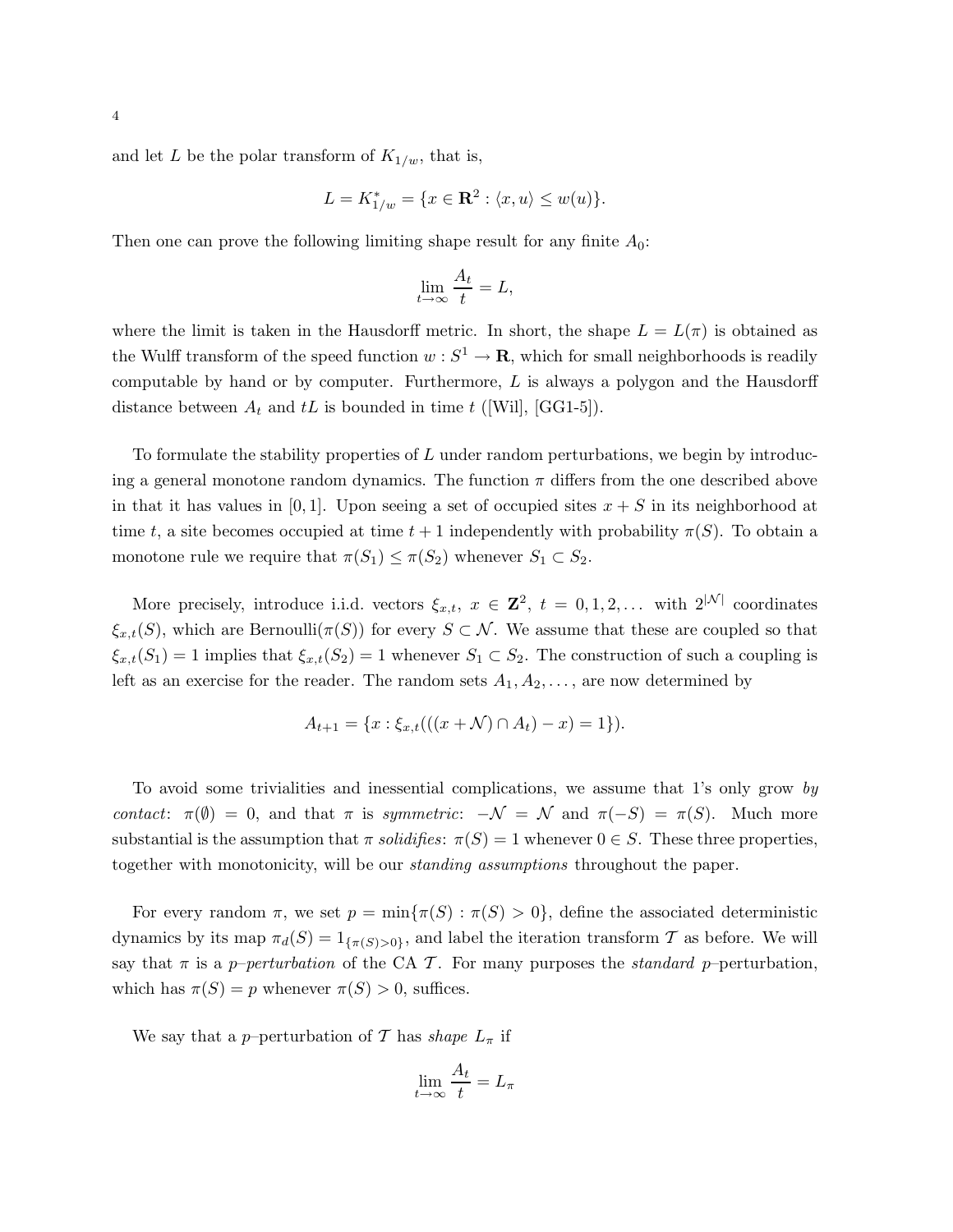almost surely, in the Hausdorff metric, for every finite initial set  $A_0$  which fills space. We say that T has exactly stable shape L if there exists a  $p < 1$  such that  $L_{\pi} = L$  (which of course subsumes the existence of the shape  $L_{\pi}$ ) for the standard, and hence any, p–perturbation  $\pi$ . For a standard perturbation, we also write  $L_p = L_\pi$ . Thus  $L_1 = L$ . Recall that the deterministic growth at time t is included in a constant fattening of  $tL_1$ ; hence the same is true of any p–perturbation.

As already mentioned, such considerations are in the general direction of the vintage Durrett– Liggett flat edge result ([DL]). To describe their result in our context, recall that a deterministic CA is additive if  $\pi(S)$  equals 1 precisely when S is non–empty. In this case  $K_{1/w} = \mathcal{N}^*$  and  $L = \text{co}(\mathcal{N})$ . Moreover, any standard perturbation is a first passage percolation model, and as such has an almost sure (deterministic) limiting shape  $L_p$  for each  $p > 0$  ([Ric], [Dur]). For the von Neumann neighborhood, Durrett and Liggett proved that, if  $p$  is close to 1, then  $L_p$  is close to  $L$  and in fact inherits from  $L$  flat edges in the four diagonal directions. However, they show that  $L_p$  is not equal to  $L$ , due to the fact that its extent in the coordinate directions is strictly less than 1.

The existence of a limiting shape  $L_{\pi}$  for general random dynamics does not immediately follow from standard subadditivity arguments. A sufficient condition is a property of  $\mathcal T$  we call *local regularity.* Namely, for every initial state  $A_0$  there exists a constant C so that the following is true for every fixed (deterministic) assignment of  $\xi_{x,t}$ : every  $x \in A_t$  at distance at least C from  $A_0$  has an occupied set  $G \subset A_t$  entirely within distance C of x such that G fills space.

Note that local regularity is a combinatorial condition involving every possible way  $A_t$  can evolve, and thus has nothing to do with probability. At first it seems a condition not likely to be often satisfied, but the opposite appears true. One can easily check local regularity directly for many cases with small  $\mathcal{N}$ , and it holds generally for box neighborhood TG CA. All known counterexamples involve "strange" neighborhoods ([BoG]). Under this condition, it can readily be shown that  $L_{\pi}$  exists.

Besides finite shapes, limiting profiles from half–spaces are of considerable interest. The first reason is that their Monte Carlo approximations can be computed much more efficiently (see Remark 2 in Section 8). The second is that they are important for shapes from other infinite sets, such as wedges and holes ([GG5]). For finite seeds also, the Wulff transform (see Corollary 1.1 below), which expresses the asymptotic shape in terms of half–space velocities, is very handy. However, the limit theorem in [BoG] does not extend to infinite seeds, as restarting requires an a priori upper bound on fluctuations. Here we provide the missing step, which establishes the following large deviations bound, referred to as the Kesten property in [GG5]. (See [Kes] for a similar result in the first passage context.)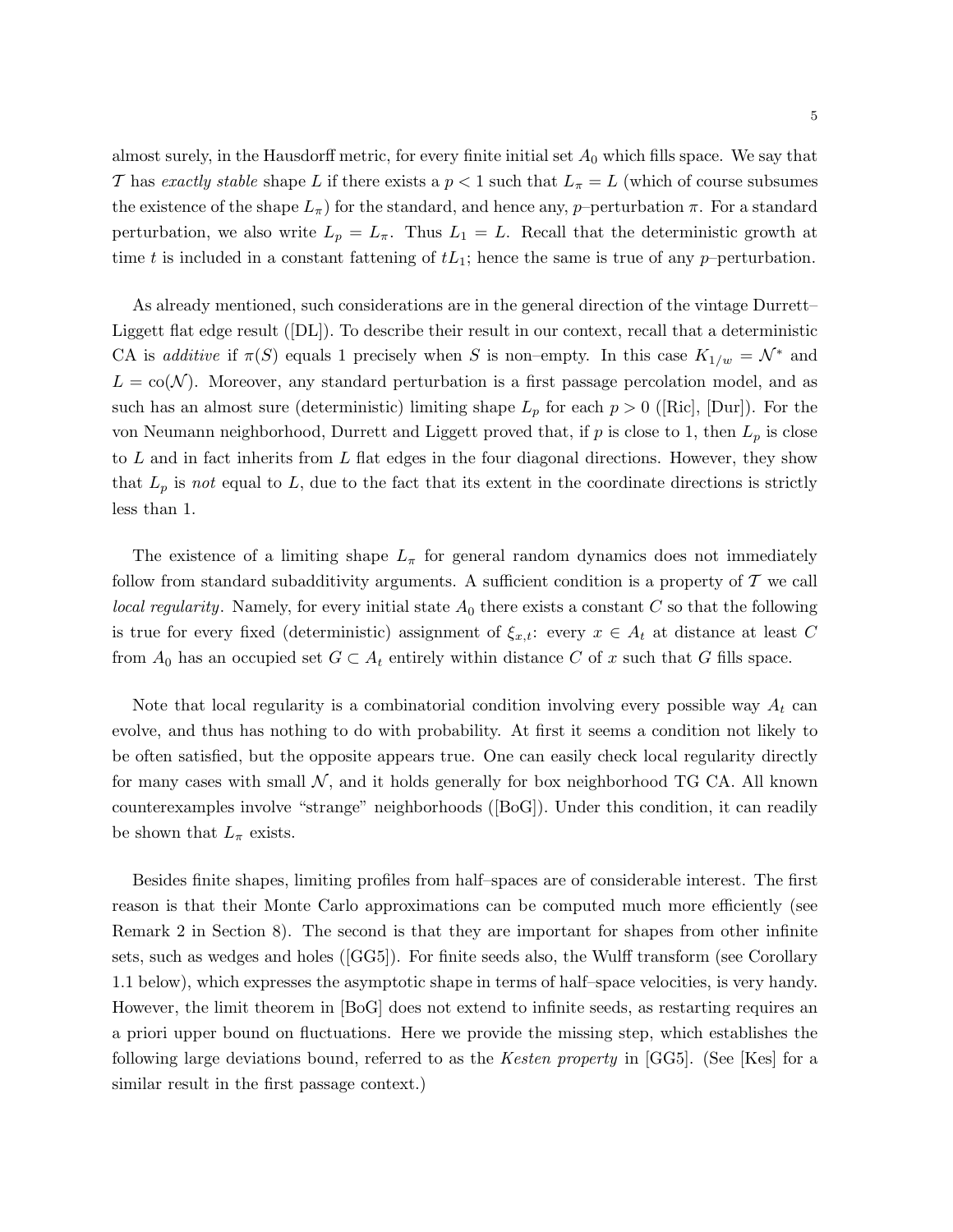**Theorem 1.** Let  $\pi$  be a p-perturbation of a locally regular supercritical CA and let the initial set be  $A_0 = H_u^- \cap \mathbb{Z}^2$  for  $u \in S^1$ . Then there exists a deterministic  $w_\pi(u) > 0$  such that

$$
H_u^- + t(w_\pi(u) - \epsilon) \cdot u \subset A_t \subset H_u^- + t(w_\pi(u) + \epsilon) \cdot u
$$

within the lattice ball of radius  $t^2$  with probability at least  $1 - \exp(-c_{\epsilon}t)$ . Here  $c_{\epsilon} > 0$  as soon as  $\epsilon > 0$ .

**Corollary 1.1.** For a p–perturbation  $\pi$  of a locally regular CA and finite initial sets which fill space,

$$
\frac{A_t}{t} \to L_p = K_{1/w_\pi}^*,
$$

in the Hausdorff metric, almost surely.

Next is a generalization of the flat edge result ([DL]). In particular this implies that  $L_p \to L_1$ when  $p \rightarrow 1$ , as promised.

**Proposition 1.2.** Given a standard p–perturbation of a locally regular CA and any  $\epsilon > 0$ , there exists a  $p < 1$  close enough to 1 that  $L_p$  agrees with  $L_1$  outside the  $\epsilon$ -neighborhood of the set of corners of  $L_1$ .

Our second theorem provides necessary and sufficient conditions for exact stability. Before its statement, it is instructive to look at the three supercritical Moore TG CA. The  $\theta = 1$  case is additive and exact stability cannot hold. (This can be proved by the methods of [DL] or [Mar], but we give a different argument in Section 3.) For  $\theta = 2$  one finds that  $K_{1/w} = \text{co}(\mathcal{N})$  and hence this is a quasi-additive case, i.e., a CA with convex  $K_{1/w}$ . Quasi-additive CA share many properties with additive ones  $(\text{[GG2,3,5]}),$  and lack of exact stability turns out to be among them. Finally, in the  $\theta = 3$  case  $K_{1/w}$  has 16 vertices, of which three successive ones are  $(0, 1)$ ,  $(1, 2), (1, 1),$  and the remaining 13 are then continued by symmetry. (This set, which the reader is invited to compute, is the innermost region of Figure 7.) Eight of these are the only points that  $K_{1/w}$  shares with the boundary of its convex hull. In a sense, the fact that these 8 vertices form a discrete set makes this CA as unlike a quasi–additive one as possible. This turns out to be the precisely the condition needed for exact stability.

Accordingly, we denote

$$
\partial K' = \partial (K_{1/w}) \cap \partial (\text{co}(K_{1/w})),
$$

and describe the relevance of properties of this set in our main result.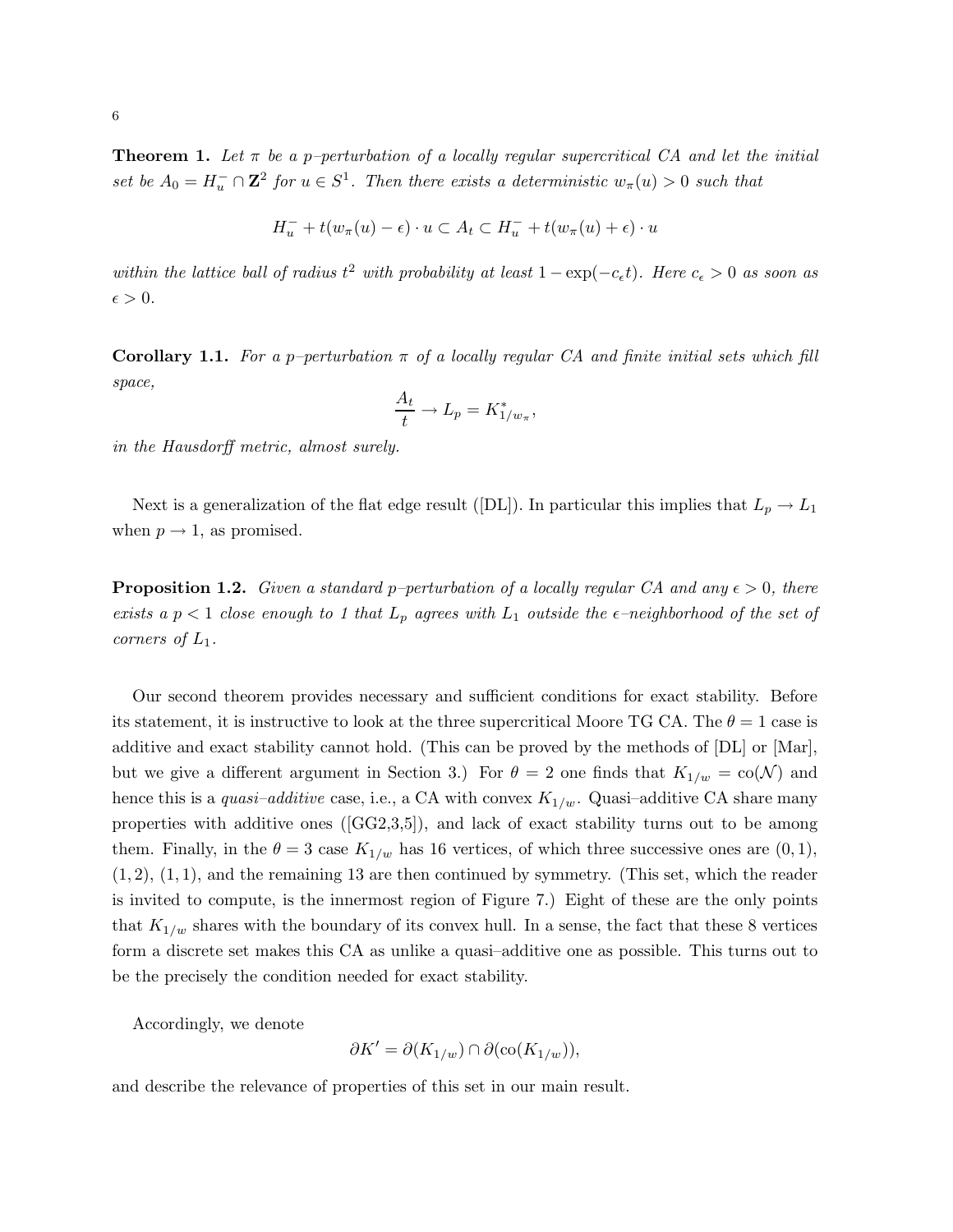**Theorem 2.** Consider a supercritical locally regular CA (which also satisfies our standing assumptions) given by  $\mathcal T$ , with limiting shape  $L_1$ , and its standard p-perturbation. There are three possibilities:

 $\overline{Case 1}$ .  $\partial K'$  consists of isolated points, no three of which are collinear.

Then the following hold for  $p < 1$  close enough to 1:

- (S1)  $L_p = L_1$ .
- (S2) Convergence to  $L_1$  is tight: for any  $\epsilon > 0$ , there exists an M so that, for any t and  $x \in tL_1$ ,  $P(x \text{ is within } M \text{ of } A_t) \geq 1 - \epsilon$ .
- (S3) There exists a large C so that, with probability 1,  $(t C \log t) L_1 \cap \mathbb{Z}^2 \subset A_t$  eventually.

Case 2.  $\partial K'$  consists of isolated points, three of which are collinear.

Then  $(S1)$  and  $(S3)$  still hold for  $p < 1$  close enough to 1, but tightness  $(S2)$  no longer does. Instead, for any  $p < 1$  there exists a  $c > 0$  so that a corner of  $tL_1$  is eventually at distance at least  $c \log t$  from  $A_t$ , a.s.

 $\overline{Case 3}$ . ∂K' includes a line segment.

Then  $(S1)$  no longer holds. Instead, for any  $p < 1$  there exists a  $c > 0$  so that a corner of  $tL_1$  is at distance at least ct from  $A_t$ , a.s.



Figure 1. The three cases of Theorem 2.

Figure 1 above shows a box neighborhood TG example for each of the three cases, from left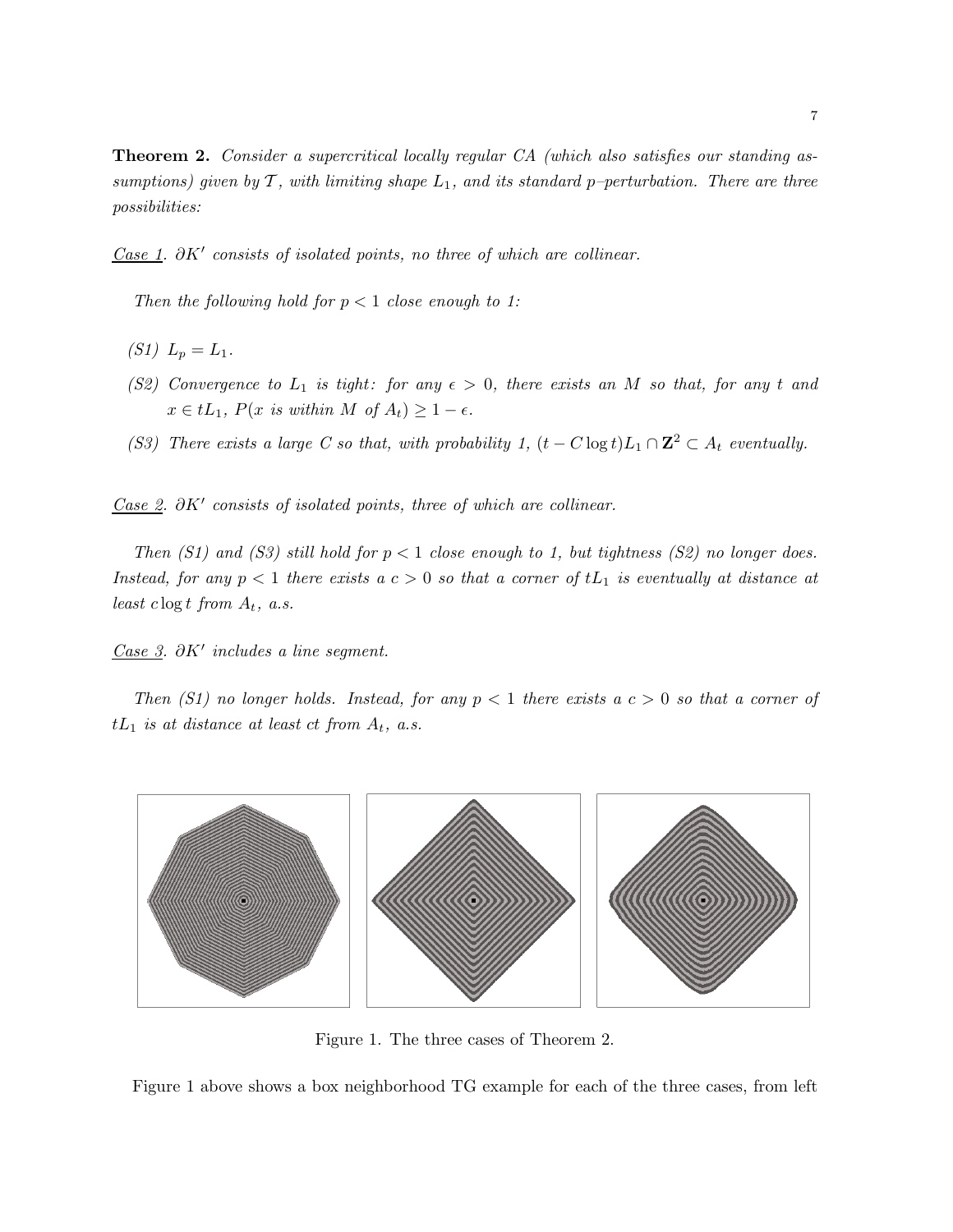to right, with periodic shading of updates: Case 1 (range 1,  $\theta = 3$ ,  $p = 0.9$ ), Case 2 (range 2,  $\theta = 7, p = 0.95$ , and Case 3 (range 2,  $\theta = 8, p = 0.95$ ).

The fundamental difference between Moore  $\theta = 2$  and  $\theta = 3$  TG CA is their mistake fixing ability, which we now illustrate. Suppose we start each case with a large copy of the invariant shape and remove a finite chunk of occupied sites at the boundary. Regardless of the location of such a hole, the  $\theta = 3$  case eventually repairs (or "erodes") it and thus the hole's effect is bounded in time. Figure 2 provides a demonstration. This eroding property can be used to favorably compare the random dynamics on infinite wedges, determined by the corners of  $L_1$ , to Toom rules ([Too1]). The corners are then patched together by an oriented percolation comparison in the middles of the edges. In Case 2, mistakes are still fixed, but for wider wedges than in Case 1, and corners must be rounded off accordingly.

By contrast, the  $\theta = 2$  TG CA can only repair holes away from the corners, while those at the corners have a lasting effect, as also seen in Figure 2. In a random dynamics, such mistakes pile up and induce a linear slowdown.



Figure 2. Error correcting for  $\theta = 2$  and  $\theta = 3$ .

Given the exact stability criterion of Theorem 2, it is natural to ask whether a typical supercritical CA has an exactly stable shape or not. As already mentioned, properties of typical monotone CA seem difficult to characterize. We will thus restrict or attention to a special family, TG CA with range  $\rho$  box neighborhoods  $\mathcal{N}_{\rho}$ . These are supercritical for  $\theta \leq \rho(2\rho + 1)$  ([GG2]). The smallest examples are already illuminative. As  $\mathcal{N}_1$  has already been discussed,  $\mathcal{N}_2$  is next in line and turns out to have  $\theta = 1, 2, 3, 5, 8$  in Case 3,  $\theta = 7, 9, 10$  in Case 2, and  $\theta = 4, 6$  in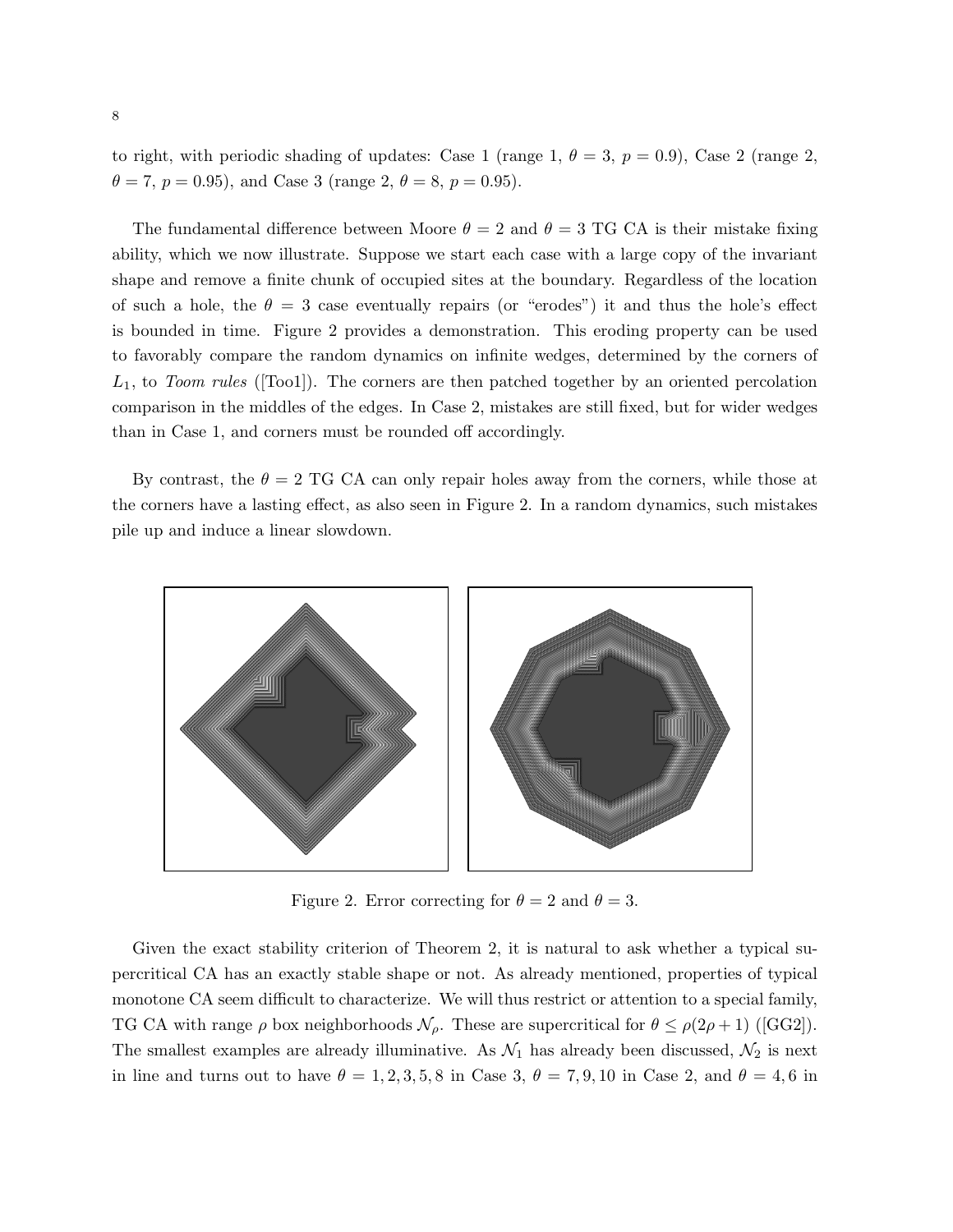Case 1. For very large ranges,  $\theta$ 's in Case 3 form a small minority, as the following theorem demonstrates.

**Theorem 3.** Fix an arbitrary  $\epsilon > 0$ . Among all supercritical range  $\rho$  box neighborhood TG CA, the proportion of those which are not exactly stable is for large  $\rho$  between  $1/\log^{h+\epsilon} \rho$  and  $1/\log^h \rho$ . Here  $h = 2(1 - 1/\log 2 - \log \log 2/\log 2) \approx 0.172$ .

The proof of Theorem 3 connects the number of  $\theta$ 's which lack exact stability to the number of distinct products of pairs of natural numbers between 1 and  $\rho$ . This latter is known as the Linnik–Vinogradov–Erdös problem, for which sharp asymptotic bounds were given by Hall and Tenenbaum ([HT]). We have no result on the division between Cases 1 and 2, but conjecture that Case 2 is much more prevalent.

The rest of the paper is organized as follows. Section 2 contains the proof of a slightly weaker version of Theorem 1 and its Corollary 1.1. Section 3 deals with Case 3, while Section 4 lays the geometric groundwork for the remaining cases and proves Proposition 1.3. In Section 5 we introduce Toom's method and complete the proof of Theorem 2. Section 6 is devoted to a single example for which we can compute the shape for all values of the probability parameter p. In Section 7 we take a closer look at the collection of  $K_{1/w}$ 's for fixed range box neighborhoods, an analysis which culminates with the proof of Theorem 3. Finally, in Section 8 we finish the proof of Theorem 1 and discuss other related issues in lesser detail.

#### 2. Proof of Theorem 1.

Recall that Theorem 1 deals with supercritical locally regular CA and their  $p$ –perturbations. These will be our context throughout this section. We will allow all constants C and c to depend on  $\mathcal T$  and  $p$  in addition to their explicitly stated dependencies. (We emphasize that these constants will not, however, depend on the direction  $u$ .) In this section we only obtain a lower bound of the form  $1 - \exp(-c_{\epsilon}t/\log^2 t)$  on the probability of the event in Theorem 1.

Many times below we will restart the random dynamics at a deterministic time or a random stopping time  $\tau$ . This simply means that only  $\xi_{x,t}$  with  $t \geq \tau$  are used, with an initial state at time  $\tau$  which will be specified.

**Lemma 2.1.** Assume that a finite  $A_0 \ni 0$  fills the plane. Assume that x is at distance n from the origin. Then there exists constants  $c, C > 0$  (depending on  $A_0$ ) so that  $P(x \notin T^k(A_0)) \leq e^{-ck}$ for  $k \geq Cn$ .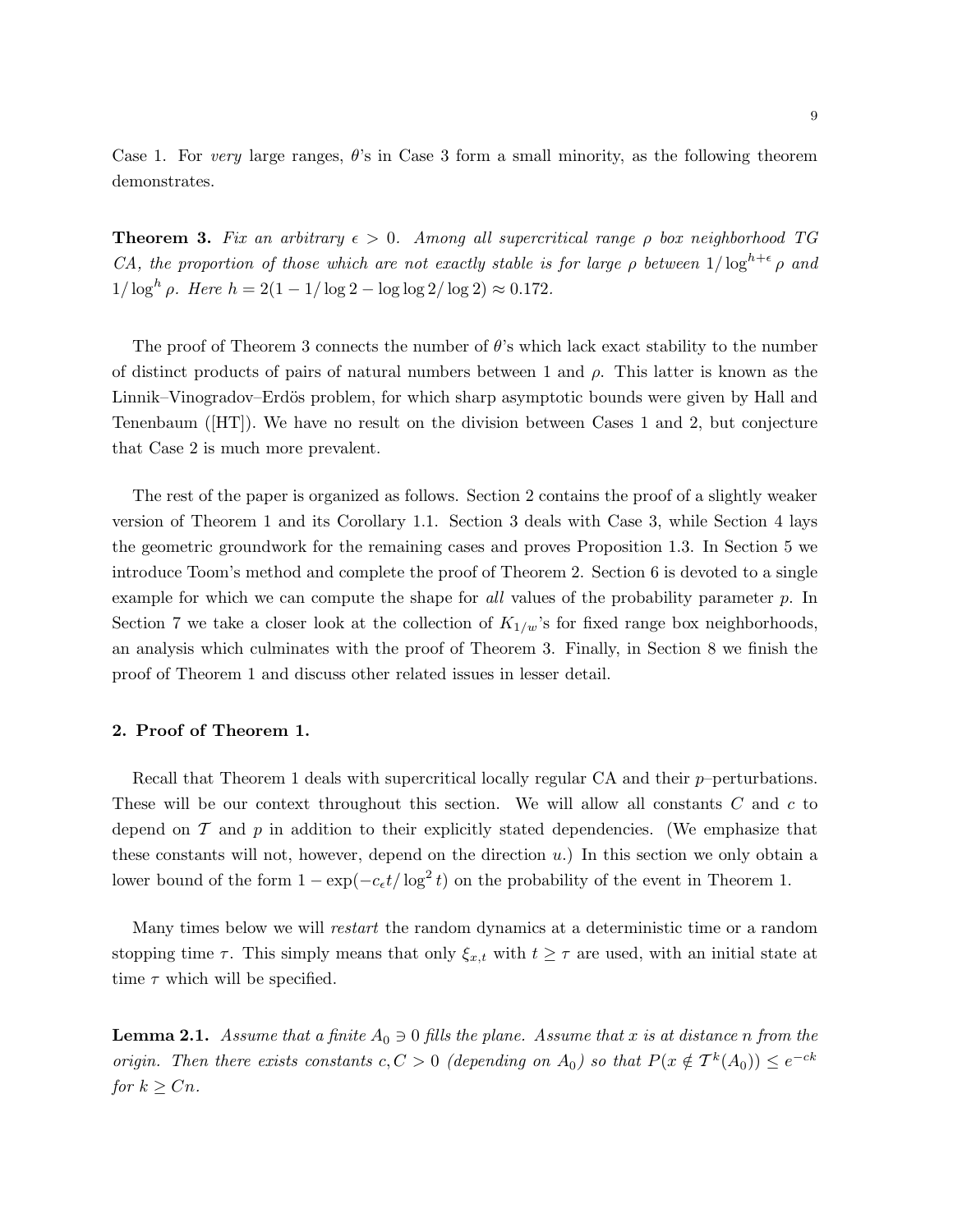*Proof.* Call x surrounded at time t if  $x + A_0 \subset A_t$ . By supercriticality, there exist a time  $t_0$  at which  $\pm e_1$  and  $\pm e_2$  are all surrounded in the deterministic dynamics. Let  $C_0 = |\mathcal{T}^{t_0}(A_0)|$ . If  $p_0 = p^{C_0}$ , then  $\pm e_1$  and  $\pm e_2$  are all surrounded at time  $t_0$  with probability at least  $p_0$ . Take a shortest lattice path  $\varphi$  :  $0 = x_0, x_1, \ldots, x_n = x$ . We now define i.i.d. geometric $(p_0)$  random variables  $T_1, \ldots, T_n$  as follows. Run the dynamics for time  $t_0$ . If  $x_1$  is surrounded at this time,  $T_1 = 1$ , otherwise restart the dynamics with  $A_0$  at time  $t_0$ . Now run the restarted dynamics for time  $t_0$ ; if it surrounds  $x_1$  at this time,  $T_1 = 2$ , otherwise restart again with  $A_0$ , etc. In general, on the event  $\{T_i = k\}$ ,  $T_{i+1}$  is the minimal  $\ell \geq 1$  for which the dynamics restarted at time  $k + (\ell - 1)t_0$  with  $x_i + A_0$  surrounds  $x_{i+1}$  at time  $t_0$ .

By monotonicity and exponential Chebyshev,

$$
P(x \notin T^{kt_0}(A_0)) \leq P(T_1 + \cdots + T_n \geq k) \leq e^{-\lambda k} E(\exp(\lambda T_1))^n,
$$

for any  $\lambda > 0$ . To conclude the proof, choose  $\lambda$  small enough that  $E(\exp(\lambda T_1)) < \infty$ .

Note that this lemma implies that  $w_{\pi}(u)$ , if it indeed exists, is bounded away from 0 uniformly in u, for any  $p > 0$ .

**Lemma 2.2.** Assume that  $|T(A_0) \setminus A_0| = n$ , and start the p-perturbation from the same initial set  $A_0$ . If  $\tau = \inf\{t : \mathcal{T}(A_0) \subset A_t\}$ , then  $E(\tau) \leq p^{-1}(\log n + 3)$ .

Proof. Note that all such sites attempt to get occupied simultaneously, each of them at each time with probability p. Hence  $\tau$  is geometric(p) for  $n = 1$ . For  $n \geq 2$ , write  $a = -\log(1 - p)$ and divide the sum below into terms with  $k \leq a^{-1} \log n$  and with  $k > a^{-1} \log n$  to obtain

$$
E(\tau) = \sum_{k=0}^{\infty} \left( 1 - \left( 1 - e^{-ak} \right)^n \right)
$$
  
\n
$$
\leq a^{-1} \log n + 1 + \sum_{i=0}^{\infty} \left( 1 - \left( 1 - e^{-ai} n^{-1} \right)^n \right)
$$
  
\n
$$
\leq a^{-1} \log n + 1 - \sum_{i=0}^{\infty} n \cdot \log \left( 1 - e^{-ai} n^{-1} \right)
$$
  
\n
$$
\leq a^{-1} \log n + 1 + 2 \sum_{i=0}^{\infty} e^{-ai}
$$
  
\n
$$
= a^{-1} \log n + 1 + 2 \left( 1 - e^{-a} \right)^{-1},
$$

and  $p = 1 - e^{-a} < a$ .  $\Box$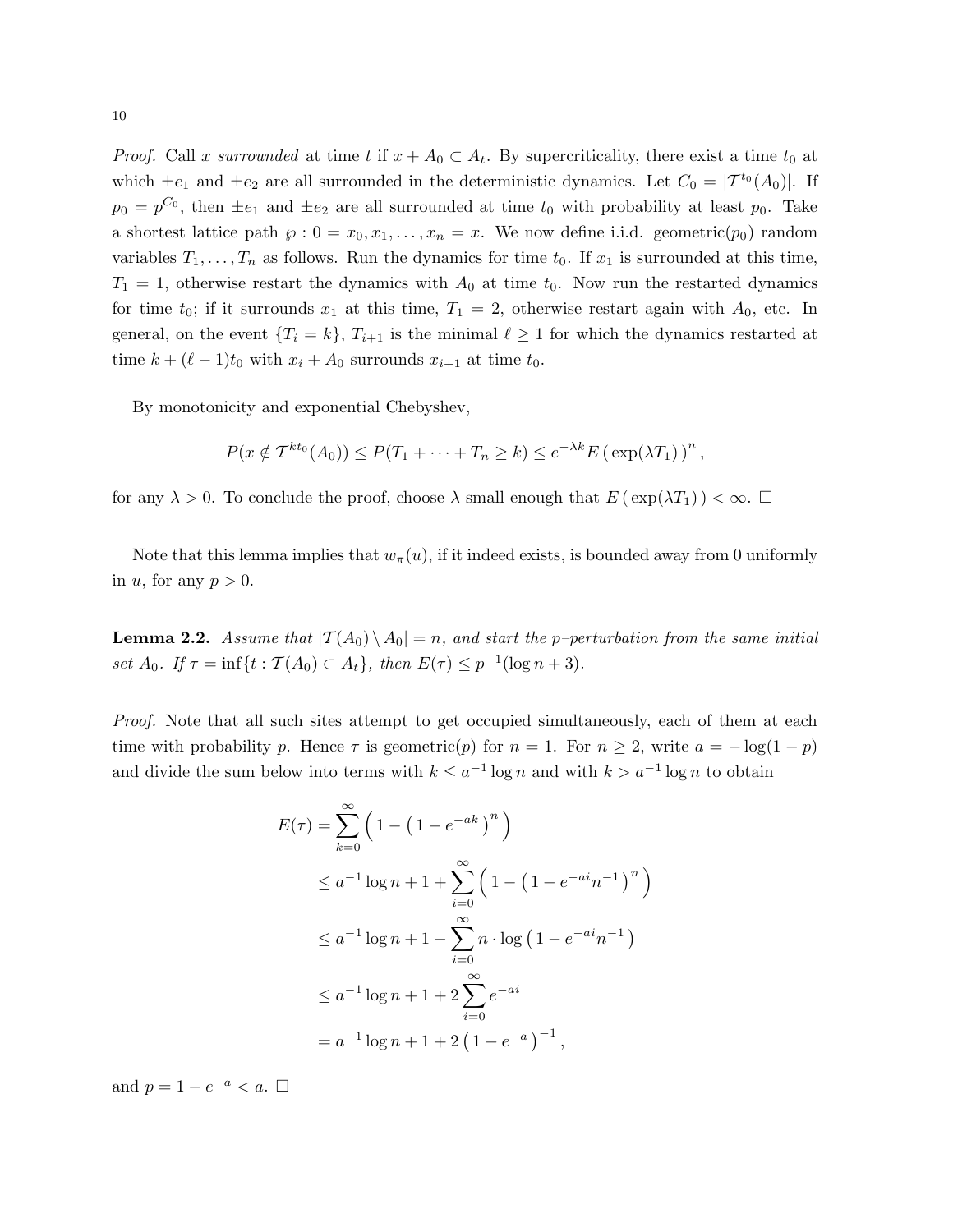Proof of Theorem 1 with weaker probability estimate.

Without loss of generality, we can assume that u lies on or above  $y = |x|$ , i.e.  $\langle u, e_2 \rangle \ge 1/\sqrt{2}$ . Let  $\mathcal{F}_t = \sigma\{\xi_{x,s} : s \le t - 1, x \in \mathbf{Z}^2\}, t = 1, 2, \dots$ 

Let  $T_n$  be the first time  $(0, n)$  becomes occupied started from  $H_u^-$  and set  $\bar{T}_n = T_n \wedge C_n$ . By Lemma 2.1,  $P(T_n \neq \overline{T}_n) \leq e^{-cn}$ , for a large enough C and some  $c > 0$ . The crucial step is this  $L^∞$  bound:

(2.1) 
$$
|E(\bar{T}_n \,|\, \mathcal{F}_{s+1}) - E(\bar{T}_n \,|\, \mathcal{F}_s)| \leq C' \log n,
$$

for any  $s \leq Cn$  and some constant  $C'$ .

Recall that  $\bar{T}_n$  is a deterministic function of  $\xi_{x,t}$  where  $(x,t)$  ranges over all space-time sites. As  $\mathcal N$  is finite,  $\bar T_n$  depends only on a small subset of these variables. To be more precise, let  $\mathcal{L}_n$  comprise the sites  $(x, t)$  for which  $\bar{T}_n$  depends on  $\xi_{x,t}$ . Then  $|\mathcal{L}_n| \leq Cn^3$  and we can assume that the filtration ignores all other sites. At time  $s \leq C_n$ , let  $\partial A_s$  consist of all the sites outside  $A<sub>s</sub>$  which would become occupied if the deterministic dynamics were applied to  $A<sub>s</sub>$ . Trivially,  $|\partial A_s| \leq |\mathcal{L}_n|.$ 

Restart the dynamics at time  $s + 1$  with  $A_s$ . Let  $\tau_s$  be the waiting time after this at which all sites in  $\partial A_s$  are occupied, i.e.,  $\tau_s = \inf\{k : \partial A_s \subset A_{s+1+k}\}\$ . By Lemma 2.2,  $E(\tau_s | \mathcal{F}_s) \leq$  $C''\log n$ .

We now prove (2.1). We will repeatedly use the strong Markov property and monotonicity of the dynamics. To get the lower bound in  $(2.1)$ , assume the worst case: no sites outside  $A_s$  (i.e., in  $\partial A_s$ ) get occupied, and therefore the dynamics faces an unchanged situation at time  $s + 1$ . Therefore,

$$
E(\bar{T}_n \,|\, \mathcal{F}_{s+1}) \leq E(\bar{T}_n \,|\, \mathcal{F}_s) + 1.
$$

For the upper bound, assume that  $\mathcal{F}_{s+1}$  reveals that all sites in  $\partial A_s$  get occupied. Before we know  $\mathcal{F}_{s+1}$ , we can only assume this happens after time  $\tau_s$ , and so the dynamics with the additional information is dominated by the one restarted at time  $s + \tau_s$  from the occupied set  $A_s \cup \partial A_s$ . It follows that

$$
E(\bar{T}_n \mid \mathcal{F}_s) \leq E(\bar{T}_n \mid \mathcal{F}_{s+1}) + E(\tau_s \mid \mathcal{F}_s) \leq E(\bar{T}_n \mid \mathcal{F}_{s+1}) + C'' \log n.
$$

This proves (2.1).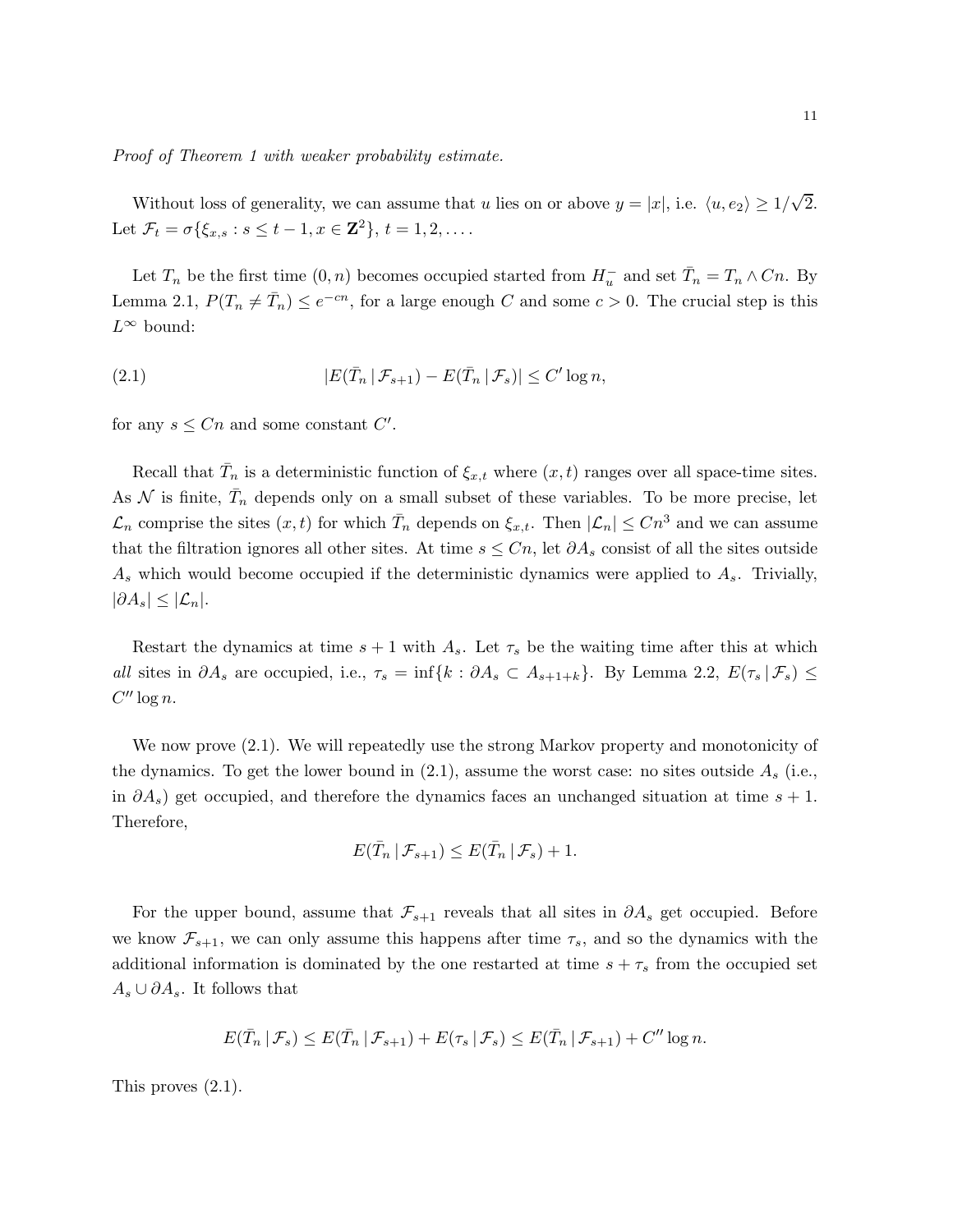Now let  $a_n = E(T_n)$ ,  $\bar{a}_n = E(\bar{T}_n)$ . By (2.1) and Azuma's inequality ([JLR], [Ste]),

(2.2) 
$$
P(|\bar{T}_n - \bar{a}_n| > s) \leq 2 \exp(-cs^2/(n \log^2 n)).
$$

However,

$$
|a_n - \bar{a}_n| \le E(T_n 1_{\{T_n \ge Cn\}}),
$$

which is bounded by Lemma 2.1. From this it follows that

$$
P(|T_n - a_n| > s) \le P(|\bar{T}_n - \bar{a}_n| > s/2 - C) + P(T_n - \bar{T}_n > s/2),
$$

and after another application of Lemma 2.1 and suitable redefinition of  $c$ ,

(2.3) 
$$
P(|T_n - a_n| > s) \leq 2 \exp(-cs^2/(n \log^2 n)) + e^{-cs}.
$$

For an integer *i*, let  $y_i$  be the largest *j* for which  $(i, j) \in H_u^-$ . Then let  $T'_n$  be the first time at which all sites in  $B' = \{(i, y_i + n) : |i| \leq n^2\}$  are occupied. Moreover, let  $T''_n$  be the first time at which all the sites  $B'' = \{(i, j) : |i| \leq n^2, y_i + n - C \leq j \leq y_i + n\}$  are occupied, where C is the diameter of the neighborhood  $N$ . Restart the dynamics at time  $T'_n$  with the occupied set at this time. Note that local regularity implies that within a constant time the deterministic dynamics occupies a large ball within a constant distance of any occupied point. By monotonicity, the deterministic dynamics would occupy  $B''$  in  $t_1$  additional time steps, where  $t_1$  is a constant which only depends on  $\mathcal T$ . Applying Lemma 2.2  $t_1$  times one thus obtains

$$
E(T_n'' - T_n') \le C \log n.
$$

Furthermore, let  $T'_n(i)$  be the time the dynamics reaches  $(i, n + y_i)$  and let  $T_n(i)$  be the first time  $(i, n + y_i)$  becomes occupied from the modified initial set  $y_i e_2 + H_u^-$ . The reason for this convoluted condition is that  $T_n(i)$  with the same n are identically distributed, but this is not true for  $T_n'(i)$ .

To deal with different starting sets for  $T_n(i)$ , let  $S_n$  be the time the random dynamics fills  $H^-_u \cap B(0,n^2)$  from  $-e_2 + H^-_u$  (which is contained in all starting sets). By a similar argument as in the previous paragraph

$$
E(S_n) \le C \log n.
$$

Therefore, with  $a'_n(i) = E(T'_n(i)),$ 

$$
0 \le a'_n(i) - a_n \le E(S_n) \le C \log n.
$$

12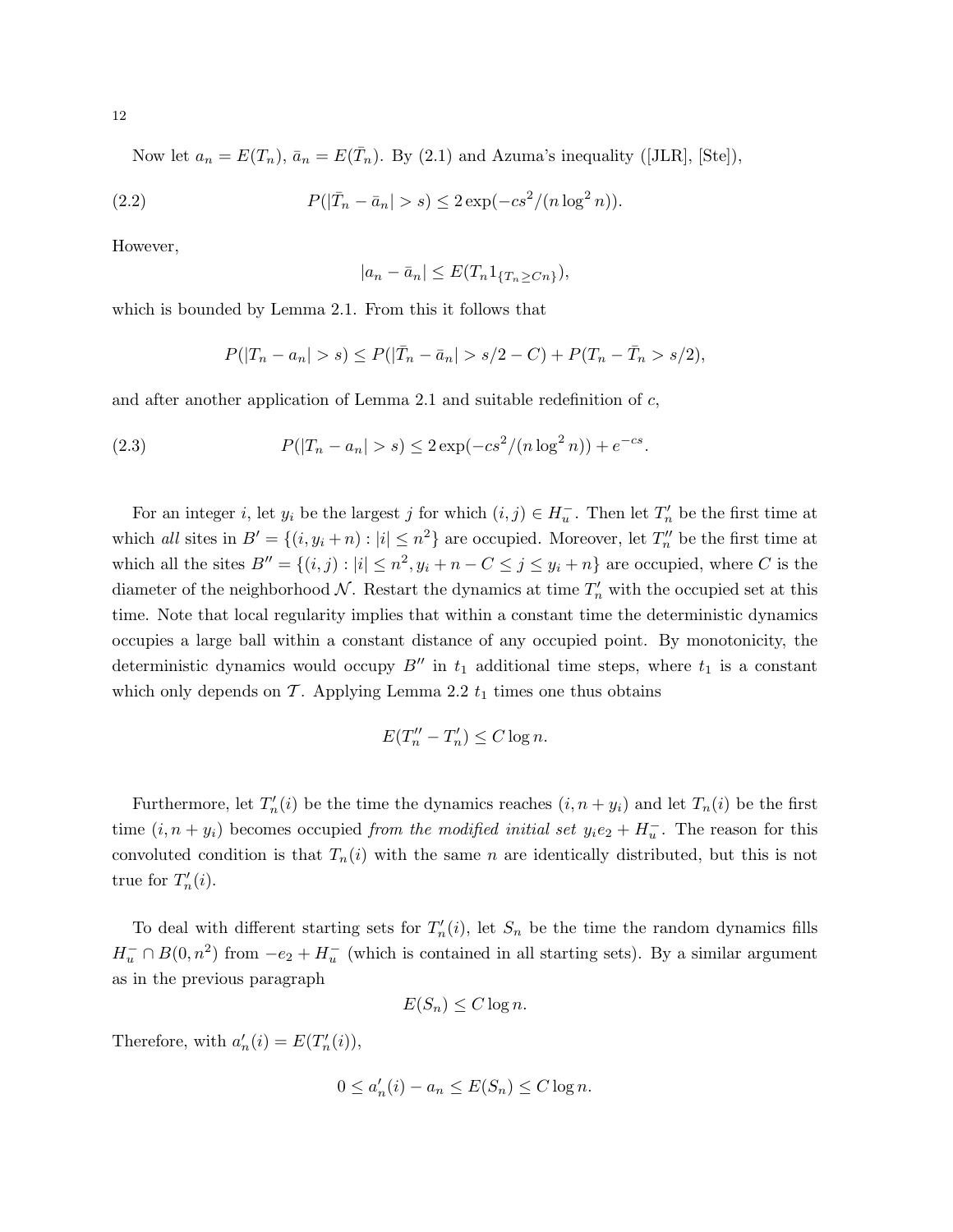Furthermore, the argument leading to (2.3) can be carried out with  $T_n$  replaced by  $T'_n(i)$  and  $a_n$  by  $a'_n(i)$ .

Therefore, for  $s > C \log n$ ,

$$
P(T_n - T'_n \ge s) \le P(|T_n - a_n| > s/4) + \sum_{|i| \le n^2} P(|T'_n(i) - a_n(i)| > s/4)
$$
  

$$
\le Cn^2 \exp(-cs^2/n \log^2 n) + Cn^2 e^{-cs}.
$$

It follows that

$$
E(T_n - T'_n) \le C\sqrt{n}\log^2 n + \int_{C\sqrt{n}\log^2 n}^{\infty} P(T_n - T'_n \ge s) ds,
$$

which after a short computation implies that  $E(T_n - T'_n) \leq C \sqrt{n} \log^2 n$ .

We are almost done, but need an estimate for yet another approximation to  $T_n$ . Let  $T_n^{\prime\prime\prime}$  be the first occupation time of  $(0, n)$  started from  $B'' - ne_2 = \{(i, j) : |i| \leq n^2, y_i - C \leq j \leq y_i\}.$ Then, for  $0 < k < Cn$ ,

$$
P(T_n''' - T_n > k) \le P(T_n''' \neq T_n) \le P(T_n > C_n) \le e^{-cn},
$$

while for  $k \geq Cn$ ,

$$
P(T_n''' - T_n > k) \le P(T_n''' \ge k) \le e^{-ck}
$$

by Lemma 2.1. Hence  $E(T_n''' - T_n)$  is bounded above by a constant.

Now assume that  $0 \leq m \leq n$ . Restarting the growth process at time  $T_n$ , we get

$$
a_{m+n} \le a_m + a_n + E(T''_n - T_n) + E(T'''_m - T_m) \le a_m + a_n + C\sqrt{n}\log^2 n.
$$

By the deBruijn-Erdös subadditive theorem ([Ste]),  $a_n/n$  converges to a finite positive number a, which of course depends on p and u. We declare  $w_{\pi}(u) = \langle u, e_2 \rangle / a$ .

To finish the proof, take first an  $(i, j)$  outside  $H_u^- + tw_\pi(u)(1 + \epsilon) \cdot u$ . Let  $n = j - y_i \ge$  $tw_{\pi}(u)(1 + \epsilon) / \langle u, e_2 \rangle = t(1 + \epsilon) / a$ . Then

$$
P((i,j) \in A_t) = P(T'_n(i) \le t)
$$
  
\n
$$
\le P(T'_n(i) \le na/(1+\epsilon))
$$
  
\n
$$
\le P(|T'_n(i) - a'_n(i)| \ge na\epsilon/2) \le \exp(-cn/\log^2 n),
$$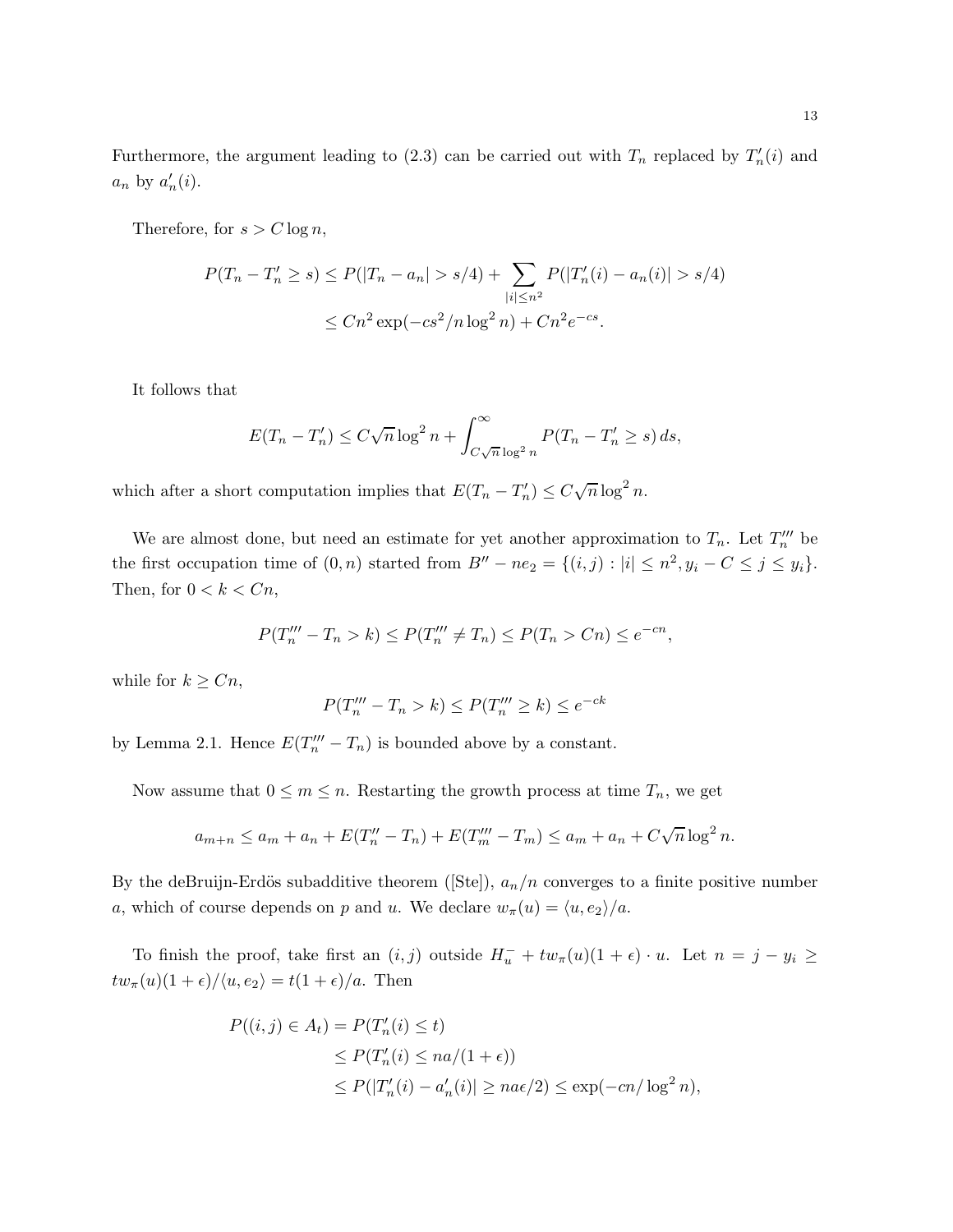for a large enough n. This proves the weaker version of the upper bound in Theorem 1. The lower bound is proved similarly.  $\square$ 

Several remarks are in order. First, note that the proof avoids the subadditive ergodic theorem altogether, by combining properties of subadditive sequences with large deviation estimates.

Second, it is in fact possible, by the same methods, to obtain a superadditive relation for  $a_n$ of the same order, namely,

$$
a_{m+n} \ge a_m + a_n - C\sqrt{n}\log^2 n.
$$

A closer look at the proof of deBruijn-Erdös theorem (from [Ste]) then gives a rate of convergence for  $a_n$ :  $|a_n - a| = O(\log^2 n / \sqrt{n})$ , which can be used to show that, within a lattice ball of radius  $t^2$ ,  $A_t$  is a.s. between  $(t \pm C\sqrt{t} \log^3 t) \cdot w_{\pi}(u) \cdot u + H_u^{-}$ .

Third, the proof uses supercriticality and regularity only to "fill in." For any monotone, local, interface solidification with automatic coherence the proof remains valid. While we will not attempt to precisely define the concept, automatic coherence certainly holds when the interface moves upward (i.e.,  $u = e_2$ ) and the growth is such that an empty site can never have an occupied site directly above it. Perhaps the simplest example is the random dynamics in which a site becomes occupied for sure with two or more occupied neighbors in its von Neumann neighborhood and with probability  $p$  with an occupied site directly below. Another class of examples are the K–exclusion processes ( $[\text{Sep2}]$ ). For some of these examples, the fluctuation estimates mentioned above may be new.

Finally, and curiously, there seems no way to make the proof work for general monotone dynamics which do not solidify. Such cases thus remain an intriguing challenge.

**Lemma 2.3.** Fix an  $a > 0$  and  $\epsilon > 0$ . Then there exist constants c, C so that the following holds. Start the dynamics from  $A_0$  consisting of sites inside  $(H_u^- \setminus (-Cu + H_u^-)) \cap B(0, Cn)$ . Then,  $A_n$  includes all sites inside  $B = ((H_u^- + nw_\pi(u)(1-\epsilon)u) \setminus H_u^-) \cap B(0, Cn)$  with probability at least  $1 - e^{-cn/\log^2 n}$ .

*Proof.* Let  $T'(x)$  (resp.  $T(x)$ ) be the first occupation time of  $x \in B$  started from the stated  $A_0$  (resp. from  $H_u^-$ ). By Lemma 2.1,  $P(\sup_{x \in B} T(x) > Cn) \leq e^{-cn}$ . However, by a "speed of light" argument, on  $\{\sup_{x \in B} T(x) \leq C_n\}$  the equality  $T(x) = T'(x)$  holds for all  $x \in B$ . The claim now follows from Theorem 1.  $\Box$ 

**Lemma 2.4.** The function  $w_{\pi}: S^1 \to \mathbf{R}$  is continuous.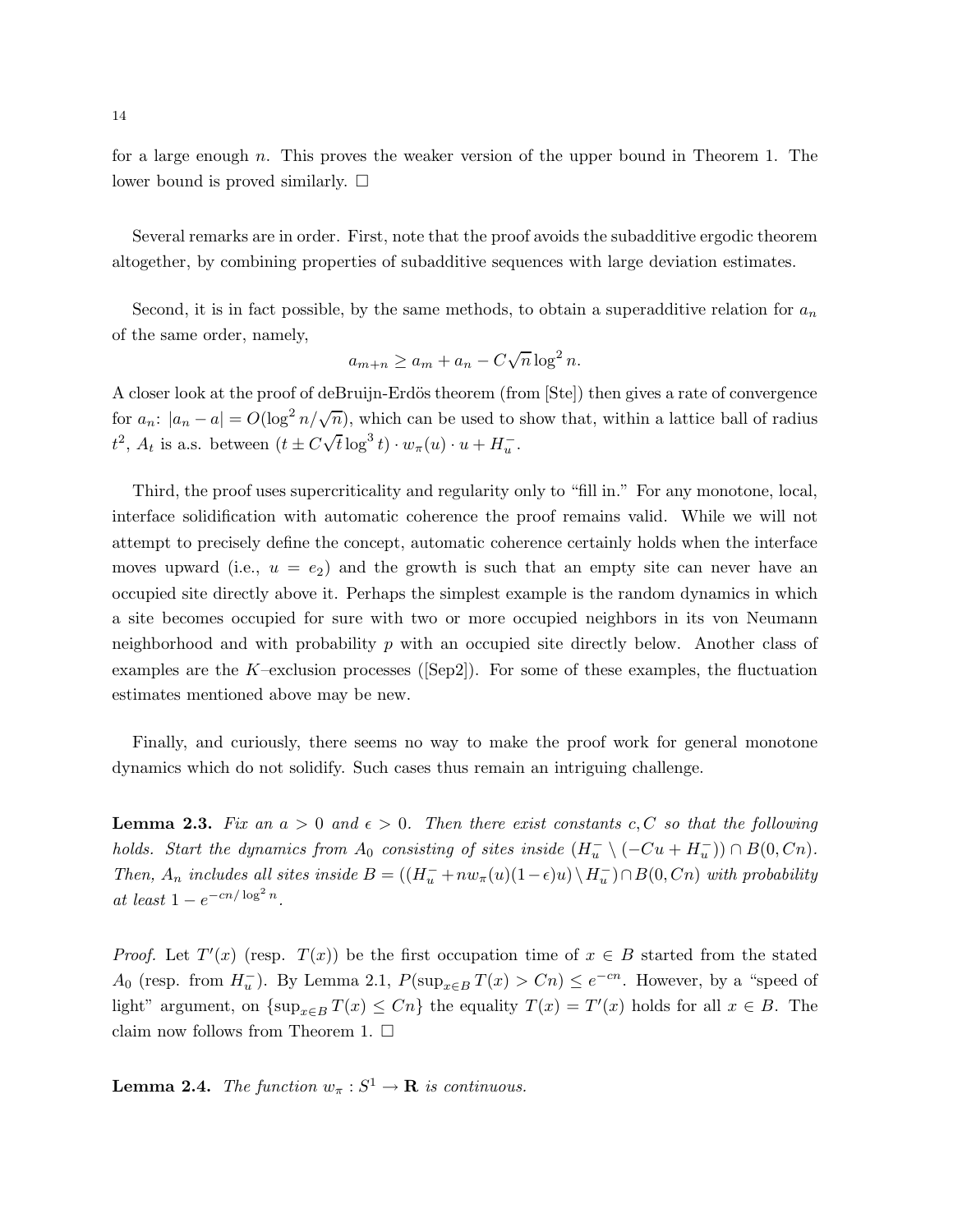*Proof.* Again assume that  $\langle u, e_2 \rangle \ge 1/\sqrt{2}$ . For a fixed large C and small  $\epsilon > 0$ ,  $H_v^- - Ct\epsilon e_2 \subset$  $H_u^- \subset H_v^- + Ctee_2$ , within the lattice ball of radius  $Ct$ , provided  $||u - v||_2 < \epsilon/2$ . Let  $E_v(k, t)$ be the event that all sites on the y–axis up to k are occupied at time t started from  $H_v^-$ .

By Lemma 2.3 and Theorem 1, both the events  $E_v((1 - C\epsilon)w_\pi(u)t/(v, e_2), t)$  and  $E_v((1 +$  $\epsilon$ ) $w_{\pi}(v)t/\langle v, e_2 \rangle, t)$ <sup>c</sup> happen with probability (very) close to 1. This is only possible if (1 –  $C\epsilon)w_{\pi}(u) \leq (1+\epsilon)w_{\pi}(v)$ . An analogous reverse inequality is proved similarly.  $\Box$ 

Proof of Corollary 1.1.

An  $\epsilon > 0$  will be fixed throughout this proof.

For any direction u, Theorem 1 implies that with probability exponentially close to 1

$$
A_t \subset H_u^- + tw_\pi(u)(1+\epsilon) \cdot u
$$

It follows that with probability 1

$$
\frac{A_t}{t} \subset H_u^- + w_\pi(u)(1+\epsilon) \cdot u,
$$

eventually. This is therefore true simultaneously for any finite collection of  $u$ 's and then by Lemma 2.4,

$$
\frac{A_t}{t} \subset \bigcap_{u \in S^1} H_u^- + w_\pi(u)(1+\epsilon)^2 \cdot u = (1+\epsilon)^2 K_{1/w_\pi}^*
$$

eventually.

For the lower bound, take a bounded, strictly convex,  $\mathcal{C}^2$  set  $K_{\epsilon} \supset K_{1/w_{\pi}}(1+\epsilon)$ . Then  $L_{\epsilon} = K_{\epsilon}^{*}$  is  $C^{2}$  and has for small enough  $\delta > 0$  the property described in the next paragraph.

Start with  $A_0$  comprised of sites inside  $nL_{\epsilon}$ . Take  $k = n^2/\delta$  Euclidean points  $x_0, \ldots, x_{k-1}$  on the boundary of  $nL_{\epsilon}$ , chosen so their directions are equidistant vectors in  $S^1$ , and let  $u_0, \ldots, u_{k-1}$ be the outside normals to  $nL_{\epsilon}$  at the chosen points. The enlarged set

$$
L_n(\delta) = \bigcap_{i=0}^{k-1} x_i + (1-\delta)\sqrt{n}w_{\pi}(u_i)u_i + H_{u_i}^{-}
$$

includes  $(n + \sqrt{n})L_{\epsilon}$ .

Now run the random dynamics from  $A_0$  for  $\sqrt{n}$  time steps. Since  $L_{\epsilon}$  has  $\mathcal{C}^2$  boundary, we need to go just a constant distance inside to "see" the relevant portion of  $H_{u_i}^-$ . To be more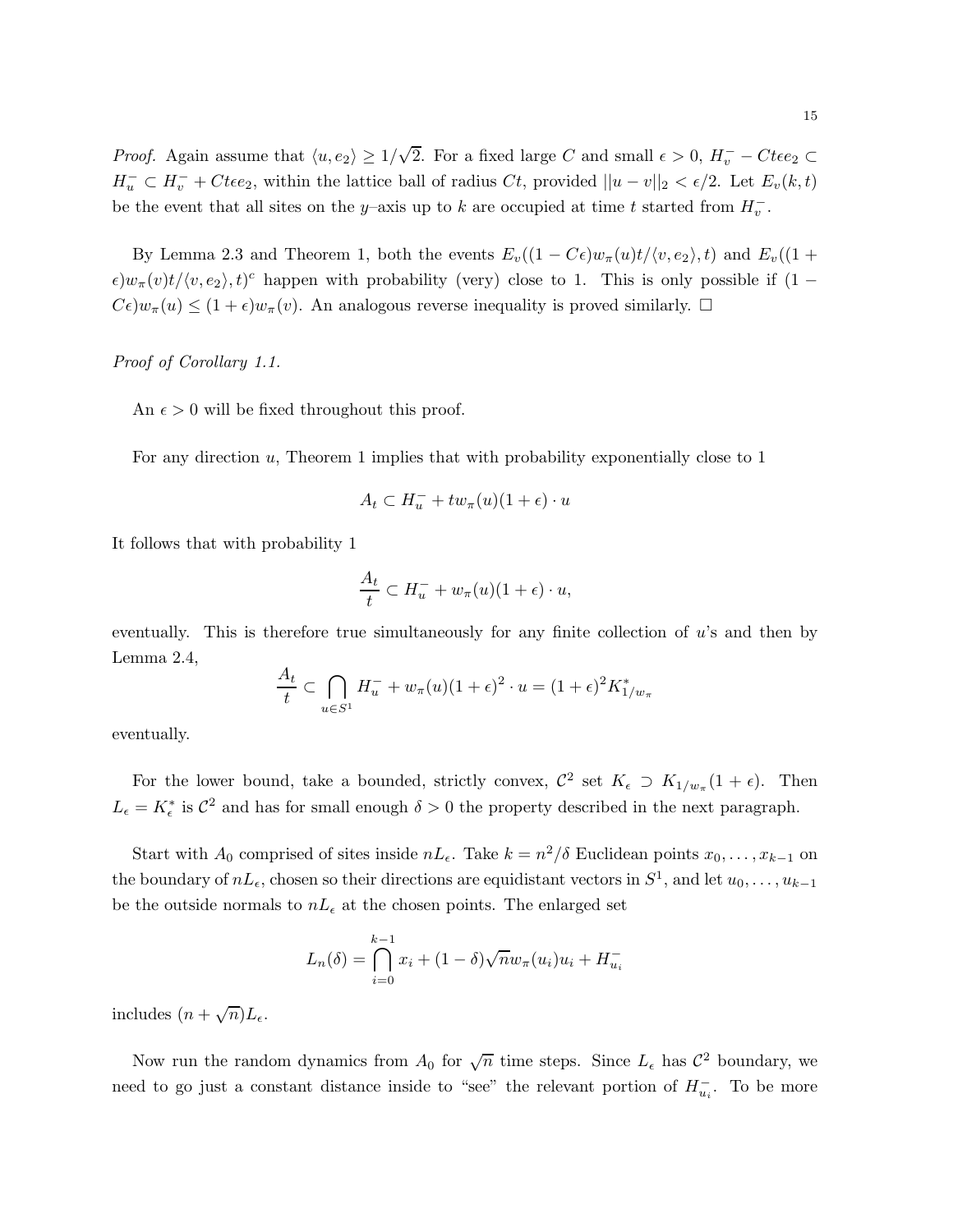precise,  $((-Cu_i + H_{u_i}^-) \setminus (-2Cu_i + H_{u_i}^-)) \cap B(x_i, C\sqrt{n})$  is included in  $nL_{\epsilon}$ , for all *i*. By Lemma 2.3, with probability at least  $1 - \exp(-c\sqrt{n}/\log^2 n)$ , all the sites in  $(n + \sqrt{n})L_{\epsilon}$  become occupied.

Repeat the above procedure (running the random dynamics for  $\sqrt{n}$  time steps)  $3\sqrt{n}$  times. As a result,  $(n+j\sqrt{n})L_{\epsilon} \subset A_{n+j\sqrt{n}}$  for  $j=1,\ldots,3\sqrt{n}$  (in particular,  $4nL_{\epsilon} \subset A_{4n}$ ), with probability at least  $p_n = 1 - \exp(-c\sqrt{n}/\log^2 n)$ .

Now fix an  $a < 1$  and find a large  $k_0$  so that  $\prod_{n \geq 2^{2k_0}} p_n > a$ . Let  $T_0$  be the first time  $2^{2k_0} L_{\epsilon} \subset A_t$ . By what we proved so far,

$$
P((2^{2k} + j2^k)L_{\epsilon} \subset A_{2^{2k} + j2^k - T_0} \text{ for } j = 0, ..., 3 \cdot 2^k, k = 1, 2, ...) > a.
$$

We thus have a strictly increasing sequence of integers  $b_m$  with  $b_{m+1} - b_m = o(b_m)$ , such that

$$
b_m(1-\epsilon)L_{\epsilon}\subset A_{b_m}
$$

eventually, with probability at least a, thus a.s., as a was arbitrary. For any t between  $b_m$  and  $b_{m+1}$ 

$$
t(1-\epsilon)^2 L_{\epsilon} \subset b_m(1-\epsilon)L_{\epsilon} \subset A_{b_m} \subset A_t
$$

eventually, finishing the proof of the lower bound.  $\square$ 

#### 3. Lack of exact stability in Case 3.

Fix a  $u \in S^1$ . Let  $\ell_u$  be the boundary line of  $-w(u) \cdot u + H_u^-$ . Note that  $w(u)$  is the largest number  $h > 0$  for which  $\pi((-h \cdot u + H_u^{-}) \cap \mathcal{N}) = 1$ . Therefore,  $\mathcal{N} \cap \ell_u$  must contain at least one site.

In general, for any line  $\ell$  in the plane which does not go through the origin, let its *open* (resp. *closed*) lower cut  $\mathcal{L}^o(\ell)$  (resp.  $\mathcal{L}^-(\ell)$ ) be the set of points in N which lie in the open (resp. closed) half-space of  $\ell^c$  which does not contain the origin. We emphasize here (as this convention will be used extensively), that the points in  $\mathcal{L}^o(\ell)$  will be called *below* the line  $\ell$ , and that left and right on the line are from the perspective of an observer who stands on  $\ell$  and looks toward the origin.

We will make good use of duality between lines in  $K_{1/w}$  and points of N in the sequel. The next lemma is our first example of this duality. To illustrate its statement (as well as the introduced terminology), let us consider an example. Assume that we are dealing with a TG CA and fix a direction u. Suppose also that  $\ell_u$  contains an  $x_u \in \mathcal{N}$  such that a line  $\ell$  obtained by a small rotation of  $\ell_u$  around  $x_u$  has exactly  $\theta - 1$  sites in  $\mathcal{L}^o(\ell)$ . Note that for a sufficiently small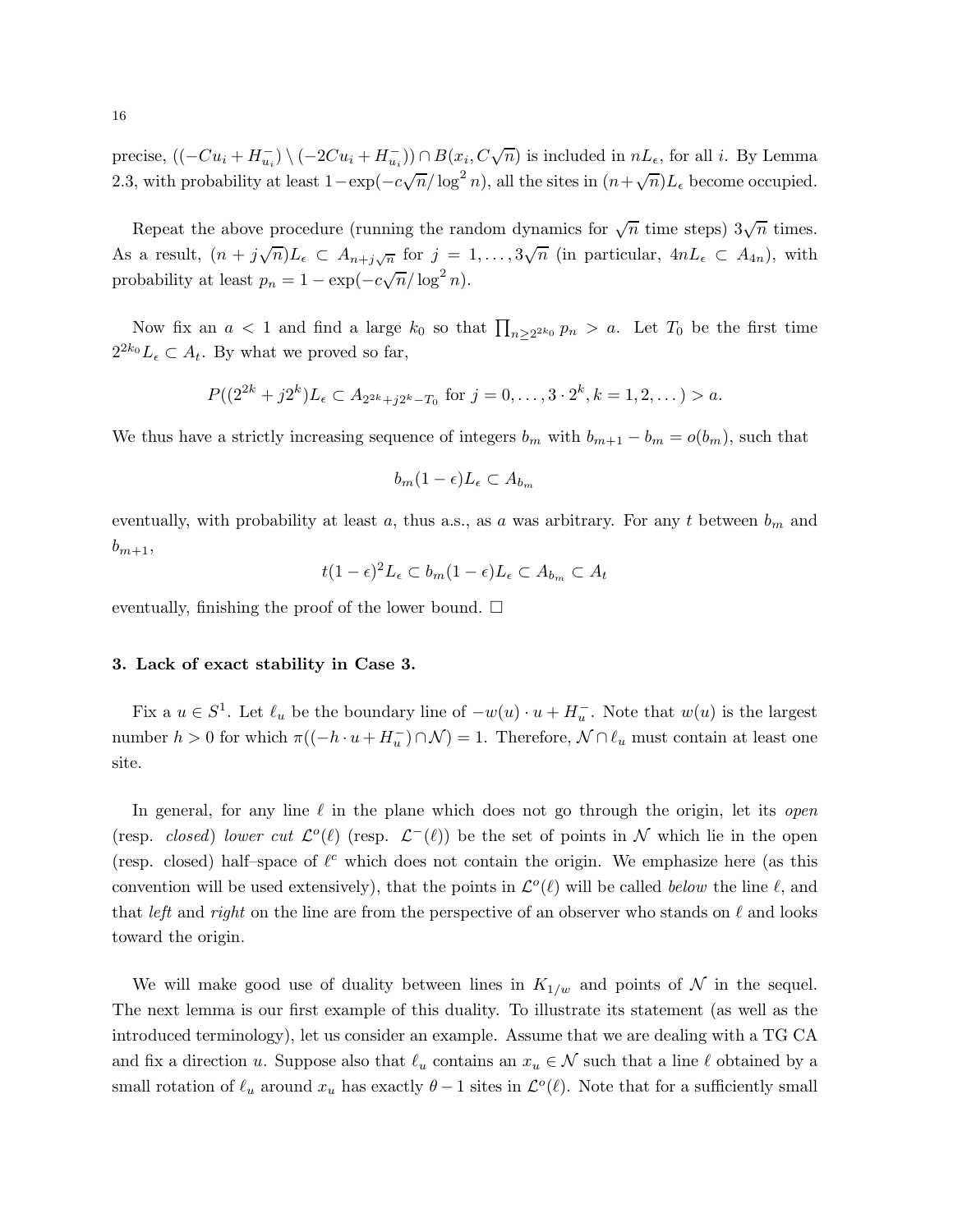rotation no other site but  $x_u$  is in  $\ell \cap \mathcal{N}$ . (An example for the range 2 Box TG CA with  $\theta = 8$ is depicted on the right side of Figure 3.) Therefore, for v close enough to  $u, \ell_v$  is obtained by rotation of  $\ell_u$  around  $x_u$ . A little geometric argument involving polar coordinates then shows that the boundary of  $K_{1/w}$  must be flat at  $u/w(u)$ . The lemma makes a stronger and more general statement and is illustrated by the left side of Figure 3.



Figure 3. Illustration of Lemma 3.1 and its proof.

**Lemma 3.1.** The following are equivalent for a  $u \in S^1$ .

- (1) There exists a line through  $u/w(u)$  which in a small neighborhood of  $u/w(u)$  lies in  $K_{1/w}$ .
- (2) There exists a point  $x_u \in \ell_u \cap \mathcal{N}$  so that if  $\ell$  is a line through  $x_u$  and is a rotation of  $\ell_u$ by a small enough angle,  $\pi(\mathcal{L}^o(\ell)) = 0$ .

In case  $\partial K_{1/w}$  is locally a line at  $u/w(u)$ ,  $x_u$  in (2) is unique. In fact, the smaller angle between  $\partial K_{1/w}$  and  $u/w(u)$  is the same as the smaller angle between the vector  $x_u$  and  $\ell_u$ .

*Proof.* Note that a short line segment through  $u/w(u)$  perpendicular to the vector  $u_0 \in S^1$  is given in polar coordinates (with the angle represented by a unit vector  $v$ ) by the collection of vectors

$$
\left\{\frac{\langle u, u_0\rangle}{w(u)} \cdot \frac{v}{\langle v, u_0\rangle} : ||v - u|| < \alpha\right\},\
$$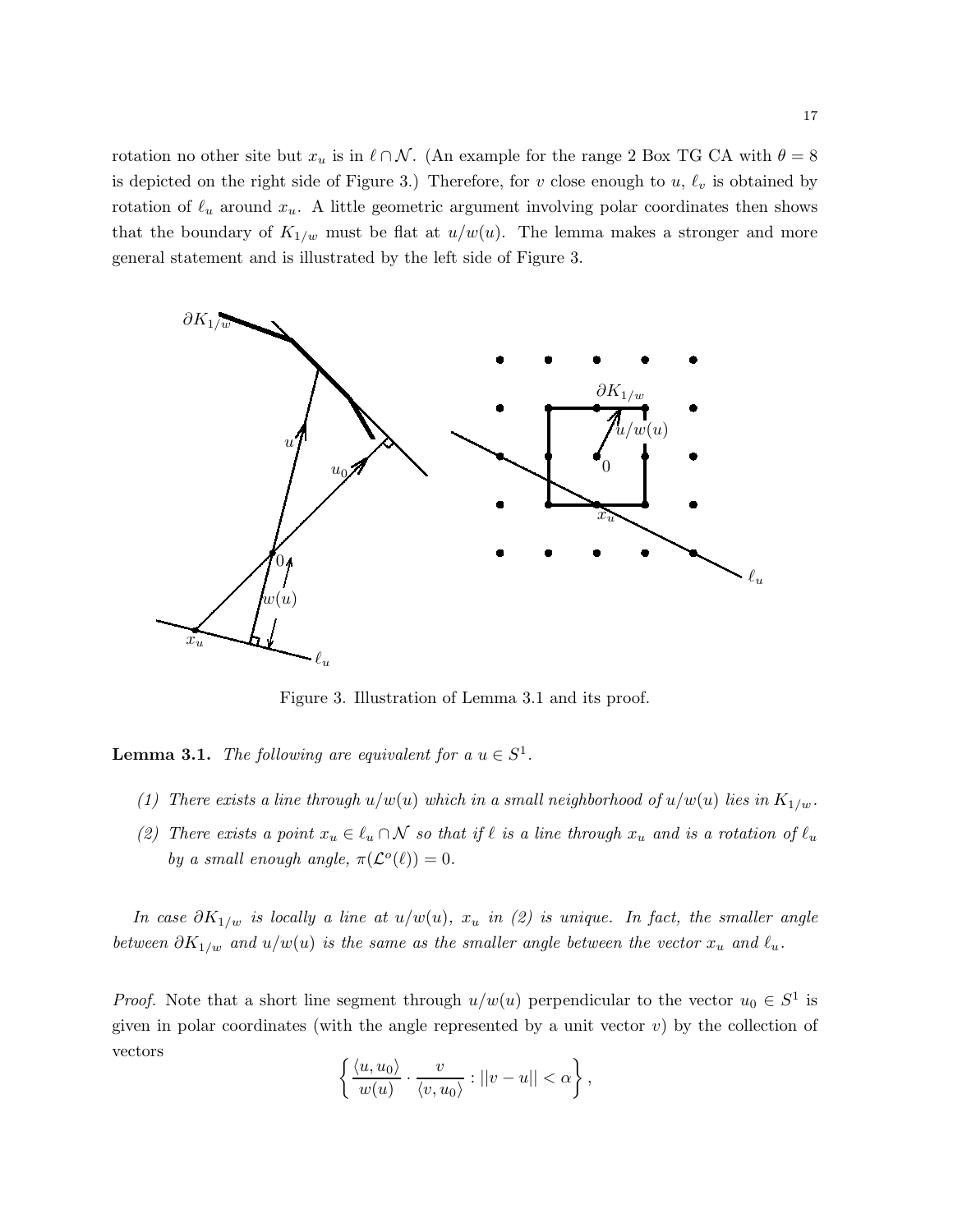for a small  $\alpha > 0$ .

Assume first that the statement (2) holds. Let  $u_0 = -x_u/||x_u||$  be the unit vector pointing from  $x_u$  to the origin. Then (2) says that for v close enough to u,  $w(v) \leq w(u)\langle v, u_0 \rangle/\langle u, u_0 \rangle$ . It follows that

(3.1) 
$$
\frac{1}{w(v)} \ge \frac{1}{w(u)} \frac{\langle u, u_0 \rangle}{\langle v, u_0 \rangle}.
$$

The polar representation of a line mentioned above immediately demonstrates the implication  $(2) \Rightarrow (1)$ .

To prove the reverse implication, note that  $(1)$  implies that  $(3.1)$  holds for some  $u_0$ , and let  $x'_u = -w(u)u_0/\langle u, u_0 \rangle$ . Then  $x'_u$  has the properties required of  $x_u$ , except it may not lie in N. However, we can let  $x_u$  to be the closest site in  $\ell_u \cap \mathcal{N}$ . (We can in fact go in either direction from  $x_u$ .) The fact that  $\mathcal N$  is discrete ensures that a parallel translation from  $x'_u$  to  $x_u$  of any line  $\ell$  close to  $\ell_u$  does not pass through any site of N. Thus (2) is satisfied.

To prove the last statement, note that two different  $x_u$  would, by  $(3.1)$ , produce two distinct open line segments, which would meet at  $u/w(u)$  and which would both be included  $K_{1/w}$ . But then a flat portion of  $\partial K_{1/w}$  near  $u/w(u)$  would be impossible.  $\Box$ 

**Lemma 3.2.** Fix  $a u \in S^1$  which satisfies the condition of Lemma 3.1 and pick a corresponding  $x_u$ . For v close enough to u, the concave wedge  $Q = H_u^-\cup H_v^-$  satisfies  $\overline{T}(Q) \subset -x_u + Q$ . When  $\partial K_{1/w}$  is locally a line at  $u/w(u)$ , Q is invariant:  $\overline{T}(Q) = -x_u + Q$ .

*Proof.* The first part follows from Lemma 3.1: a point in  $\overline{T}(Q) \cap (-x_u + Q)^c$  would imply that a point on the boundary of  $-x_u + Q$  sees a sufficient configuration in the interior of  $Q$ , but clearly  $-x_u$  is in the most advantageous position for this. This would translate, for  $\ell$  as in (2) of Lemma 2.1, into  $\pi(\mathcal{L}^o(\ell) \cup \mathcal{L}^o(\ell_u)) = 1$ , but if the rotation is sufficiently small (by discreteness of N  $(\mathcal{L}^o(\ell) \cup \mathcal{L}^o(\ell_u)) \cap \mathcal{N} = \mathcal{L}^o(\ell) \cap \mathcal{N}$ , a contradiction.

The second part also follows because in this case  $\pi(\mathcal{L}^{-}(\ell)) = 1$ . For, otherwise  $x_u$  could be moved to the next point in  $\ell_u \cap \mathcal{N}$  for which  $\pi(\mathcal{L}^{-}(\ell)) = 1$ . (Again, such a point must exist or else  $w(u)$  could be decreased.) This would contradict uniqueness.  $\Box$ 

When  $u$  satisfies the assumption of Lemma 3.2 there exists an invariant wedge of the following form:

$$
Q' = (-Mv_1 + H_{v_1}^-) \cup (-Mv_2 + H_{v_2}^-) \cup H_u^-,
$$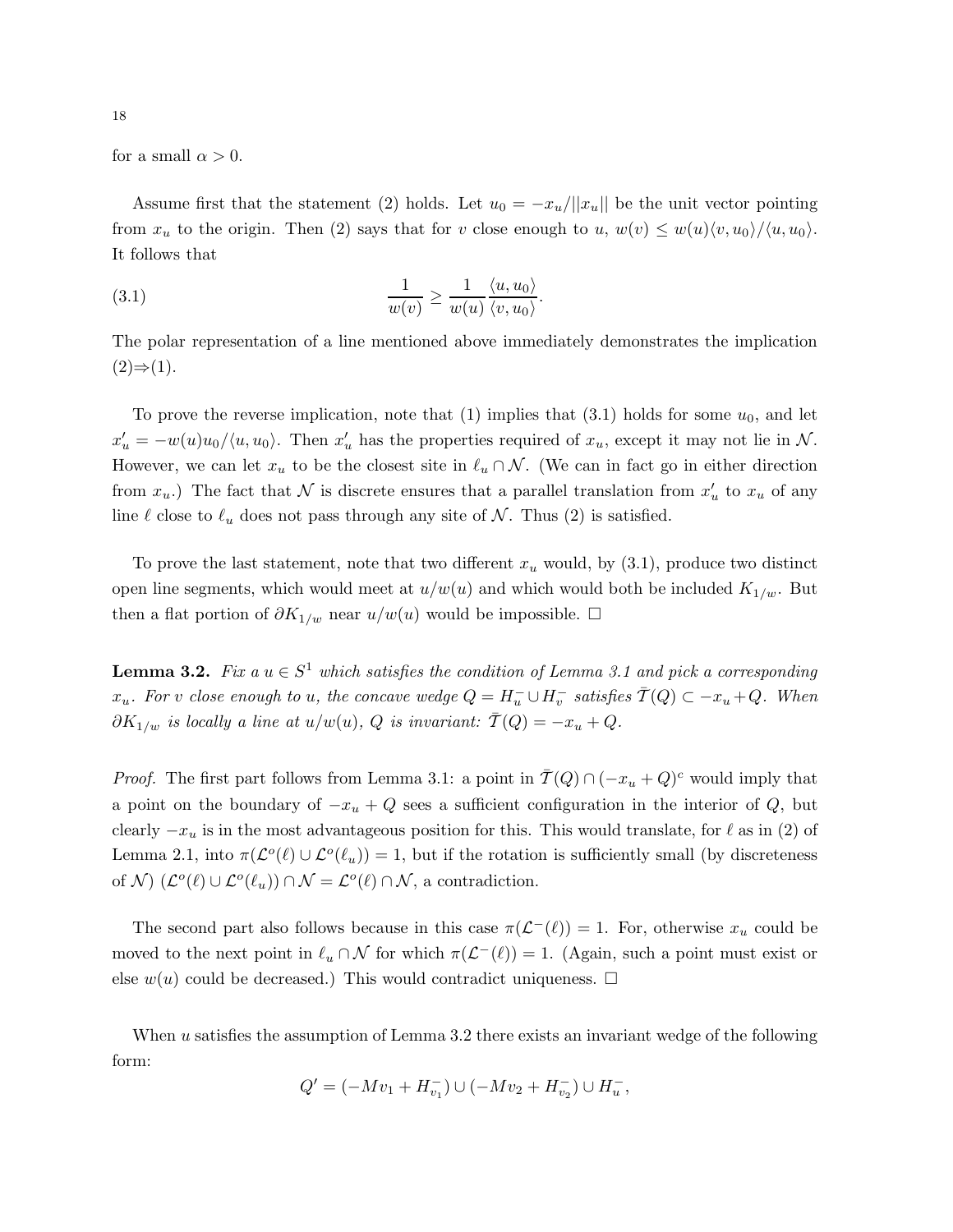where  $v_1$  and  $v_2$  are close to, but on different sides of, u and M is large enough. In particular, a hole of shape  $Q'$  dug into  $H_u^-$  may be translated by the dynamics, but is never filled. If the creation of such holes is random they pile up and, as we will demonstrate by the comparison process we now introduce, slow down the interface.

The following randomly growing surface will be useful here and in Section 8. At every time  $t = 0, 1, 2, \ldots$  a site  $x \in \mathbf{Z}$  has a height  $\eta'_t(x) \in \mathbf{Z}_+$ , with  $\eta'_0 \equiv 0$ . We will use two versions, which we call fast and slow, of the rule for increase in heights. Let  $b(x, t)$  be Bernoulli random variables with  $P(b(x,t) = 1) = p'$ . The slow version evolves according to the following rule:

$$
\eta'_{t+1}(x) = \begin{cases} \eta'_t(x) + 1 & \text{if } b(x, t) = 1 \text{ and } \eta'_t(y) \ge \eta'_t(x) \text{ for all } y \text{ with } |y - x| \le 1, \\ \eta_t(x) & \text{otherwise,} \end{cases}
$$

while the fast version updates as follows:

$$
\eta'_{t+1}(x) = \begin{cases} \eta'_t(x) + 1 & \text{if } b(x, t) = 1 \text{ or } \eta'_t(y) > \eta'_t(x) \text{ for some } y \text{ with } |y - x| \le 1, \\ \eta_t(x) & \text{otherwise.} \end{cases}
$$

Note that the reverse dynamics,  $\eta_t(x) = t - \eta'_t(x)$  changes the version and replaces  $p'$  by  $1 - p'$ . We will assume that  $b(x, t)$  are not necessarily independent, but have finite range dependence in space: if either  $t_1 \neq t_2$  or  $|x_1 - x_2| > r$ , then  $b(x_1, t_1)$  and  $b(x_2, t_2)$  are independent.

## Lemma 3.3.

(1) For the slow version: Given any  $p' > 0$ , there exists an  $\alpha > 0$  and  $c > 0$  so that

$$
P(\eta_t'(x) \le \alpha t) \le e^{-ct}.
$$

(2) For the slow version: Given any  $\epsilon > 0$ , there exists a large enough p' and a  $c > 0$  so that

$$
P(\eta_t'(x) \le (1 - \epsilon)t) \le e^{-ct}.
$$

(3) For the fast version: Given any  $\epsilon > 0$ , there exists a small enough p' and  $a c > 0$  so that

$$
P(\eta_t'(x) \ge \epsilon t) \le e^{-ct}.
$$

*Proof.* The proof of  $(1)$  and  $(2)$  is a last passage percolation argument. By [LSS] we can in fact assume that the random variables  $b(x, t)$  are independent. Once the neighborhood condition  $(\eta'_t(y) \ge \eta'_t(x)$  for all y with  $|y-x| \le 1$ ) is satisfied, a site x has to wait a geometric $(p')$  number of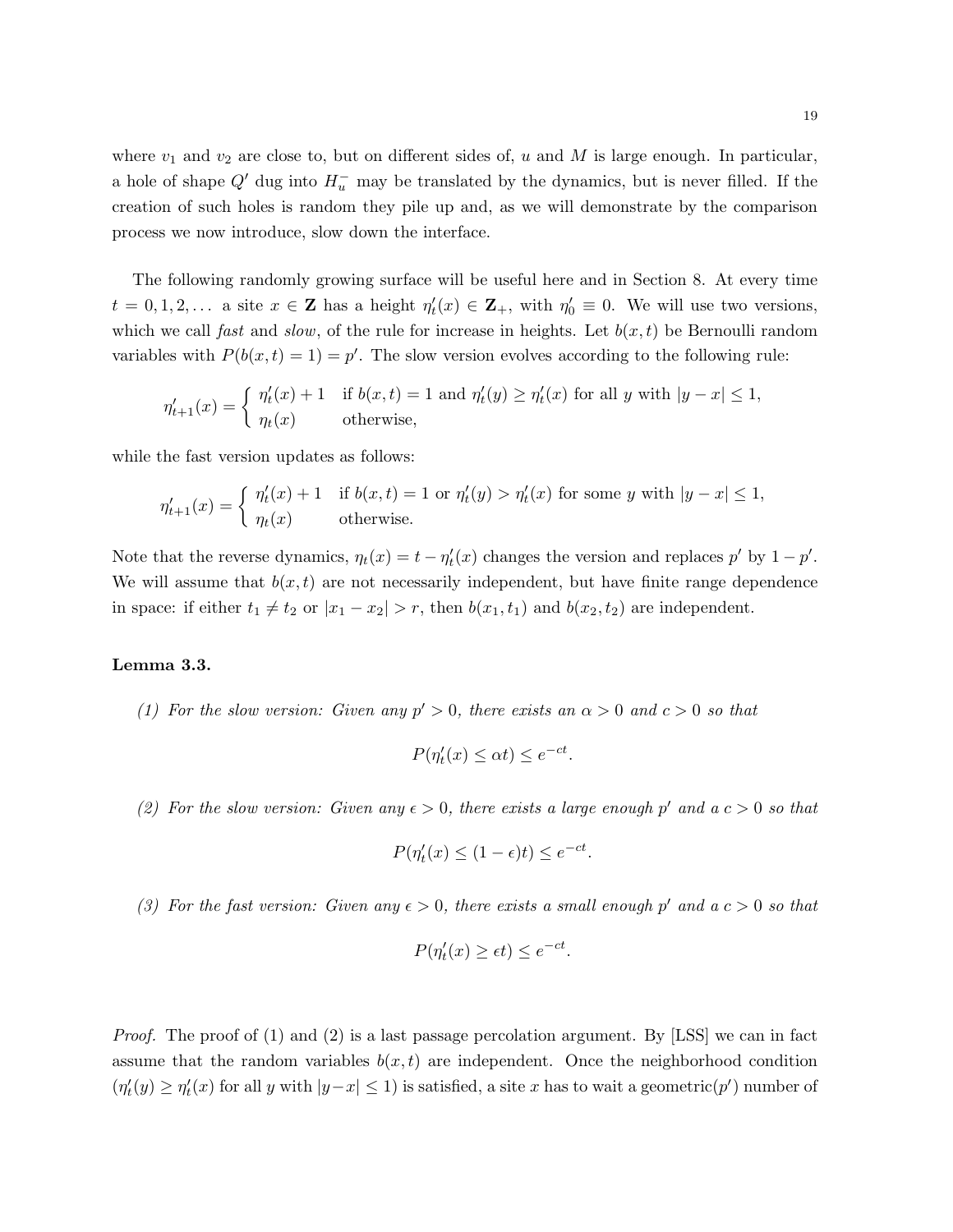time steps before it increases. Accordingly, let  $g(x, s)$  be i.i.d. geometric with success probability p'. By a simple inductive argument, it follows that the first time  $T_n(x)$  when  $\eta_s'(x) = n \ge 1$ equals

$$
\max\{\sum_{i=0}^{n-1} g(x_i, i) : x_{n-1} = x, x_{i+1} \in \{x_i - 1, x_i, x_i + 1\} \text{ for } 0 \le i < n-1\}.
$$

Hence

$$
P(\eta'_s(x) \le n) = P(T_n(x) > s) \le 3^n P(\sum_{i=0}^{n-1} g(0, i) > s).
$$

By an elementary large deviation computation, we get, for a fixed  $p' > 0$  and a small enough  $\alpha > 0$ ,  $P(\eta_s'(x) \leq \alpha s) \leq \exp(-c s)$ , which implies (1). Another large deviation computation gives  $P(\eta_s'(x) \leq (1 - \epsilon)s) \leq \exp(-cs)$  for a fixed  $\epsilon > 0$  and  $p'$  close enough to 1. Finally, (3) follows from (2) by reversal.  $\square$ 

*Proof of Theorem 2 in Case 3.* Let  $u \in S^1$  be a direction of an interior point in a line segment of  $\partial K'$ . Then  $u/w(u)$  belongs to the interior of a line segment of  $\partial K_{1/w}$  (satisfying the condition of Lemma 3.1) and the corner of L which corresponds to the edge of  $\text{co}(K_{1/w})$  containing  $u/w(u)$ moves, in the deterministic case, with speed  $w(u)$  in direction u. The following claim will therefore finish the proof. Start the random dynamics from  $A_0 = H_u^- \cap \mathbb{Z}^d$ . Then, for some  $\alpha > 0$ ,

(3.2) 
$$
P(A_t \subset (1-\alpha)w(u)tu + H_u^{-}) \geq 1 - e^{-ct}.
$$

For simplicity, rotate the space so that  $u = e_2$ . Recall that 2M is the width of the bottom edge of Q'. Assign  $\tilde{\eta}_1(i) = 0$  if  $A_1 \cap (iMe_1 + Q') = \emptyset$ , and  $\tilde{\eta}_1(i) = 1$  otherwise. In general, let  $\eta_t(i)$  be the smallest k for which  $A_t \cap (iMe_1 - kx_u + Q') = \emptyset$ . It is clear that  $\tilde{\eta}_t$  is for M large enough dominated by  $\eta_t = t - \eta'_t$  where  $\eta'_t$  is the slow version from Lemma 3.3 and  $p' = (1-p)^k$ , for some appropriately large k. The range of dependence  $r$  depends on  $M$  and angles between  $v_1$  and u and  $v_2$  and u, but is clearly finite. Therefore, (3.2) follows from Lemma 3.3(1).  $\Box$ 

## 4. Flat edges of shapes for p close to 1.

The setup is the same as in the previous section. In Lemma 4.1 below, the direction of a rotation of a line  $\ell$  is determined by the direction of motion of the outward normal to the half space in  $\ell^c$  which does not contain the origin.

The left side of Figure 4 depicts a general situation in the statement and proof of the lemma, while the right side again presents a TG CA example. This time the range 2 Box case has  $\theta = 7$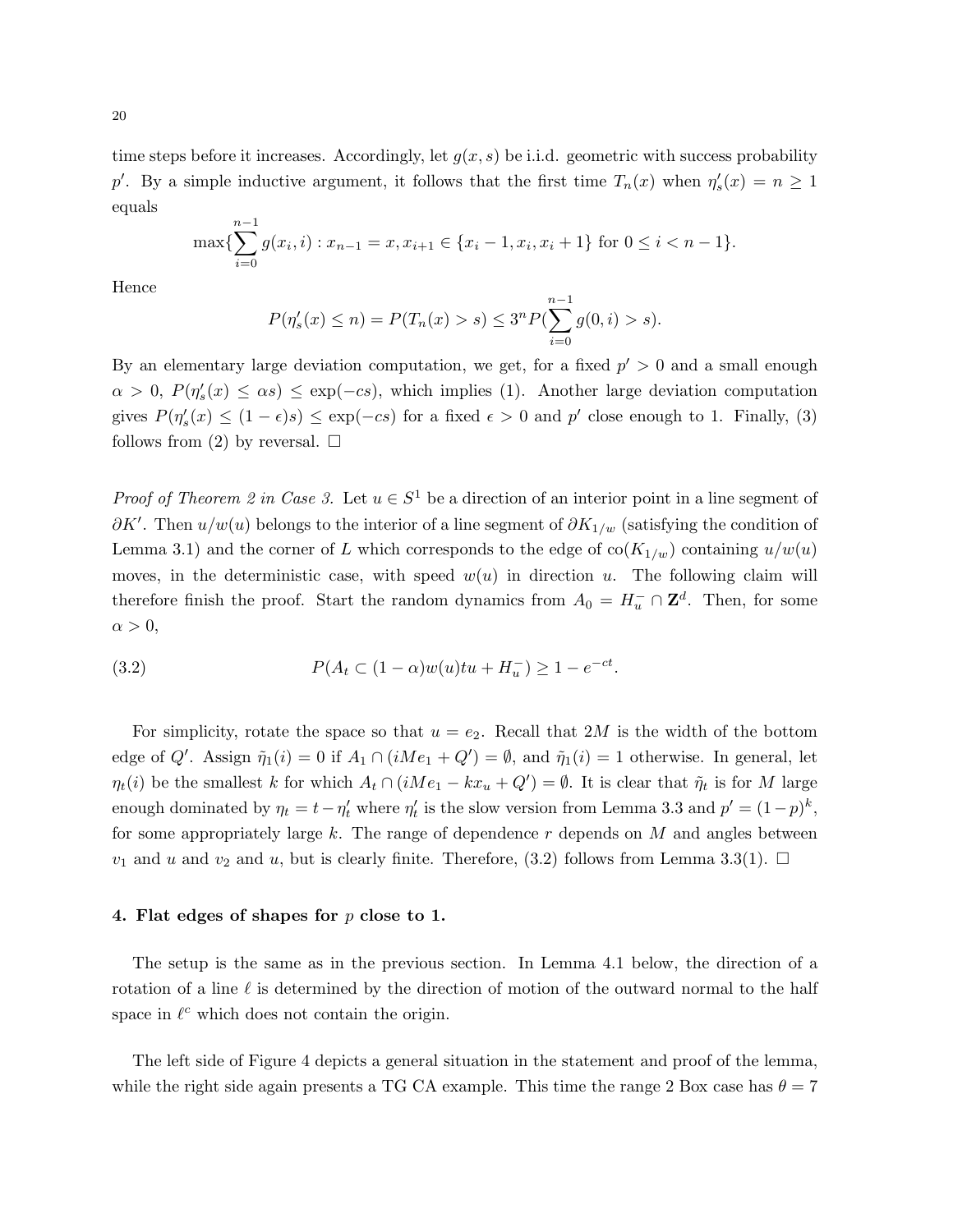(see Figure 6). Note that if  $\ell$  is a rotation of  $\ell_u$  around  $x_u^{\ell}$  by a small negative angle, then there are exactly  $\theta - 1 = 6$  sites below  $\ell$ . The same is true for rotations around  $x_u^r$  by a small positive angle. This translates to two line segments on the boundary of  $K_{1/w}$  which meet at  $u/w(u)$  at a convex angle, of 45 degrees in this case.



Figure 4. Illustration of Lemma 4.1.

**Lemma 4.1.** For a  $u \in S^1$ , assume that near  $u/w(u)$  the boundary of  $K_{1/w}$  consists of two lines at interior angle below  $\pi$ . Then there exist  $x_u^{\ell}, x_u^r \in \ell_u \cap \mathcal{N}$  with the following properties. If  $\ell$  is a small rotation of  $\ell_u$  either through  $x_u^\ell$  by a negative angle, or through  $x_u^r$  by a positive angle, then  $\pi(\mathcal{L}^{-}(\ell)) = 1$ . In fact, the smaller angles between  $\partial K_{1/w}$  and  $u/w(u)$  are the same as the smaller angles between  $x_u^{\ell}$  and  $\ell_u$  and between  $x_u^r$  and  $\ell_u$ , if  $x_u^{\ell}$  and  $x_u^r$  are chosen to be furthest apart.

*Proof.* The argument is very similar to the one for Lemma 3.1. The local equation for  $\partial K_{1/w}$  to the right of  $u/w(u)$  is given by  $v \mapsto (v/w(u)) \cdot (\langle u, u_0 \rangle / \langle v, u_0 \rangle)$ , for a suitably chosen  $u_0$ . Then

(4.1) 
$$
\frac{1}{w(v)} < \frac{1}{w(u)} \frac{\langle u, u_0 \rangle}{\langle v, u_0 \rangle},
$$

if v is to the left of u. If  $x'_u = -w(u)u_0/\langle u, u_0 \rangle$ , this means that any small rotation  $\ell$  of  $\ell_u$ around  $x'_u$  in the positive direction has  $\pi(\mathcal{L}^o(\ell)) = 1$ . Now simply move  $x'_u$  rightward on  $\ell_u$ , to the first point on  $\ell_u \cap \mathcal{N}$  for which  $\pi(\mathcal{L}^o(\ell)) = 0$  for small positive rotations  $\ell$ . Such a point must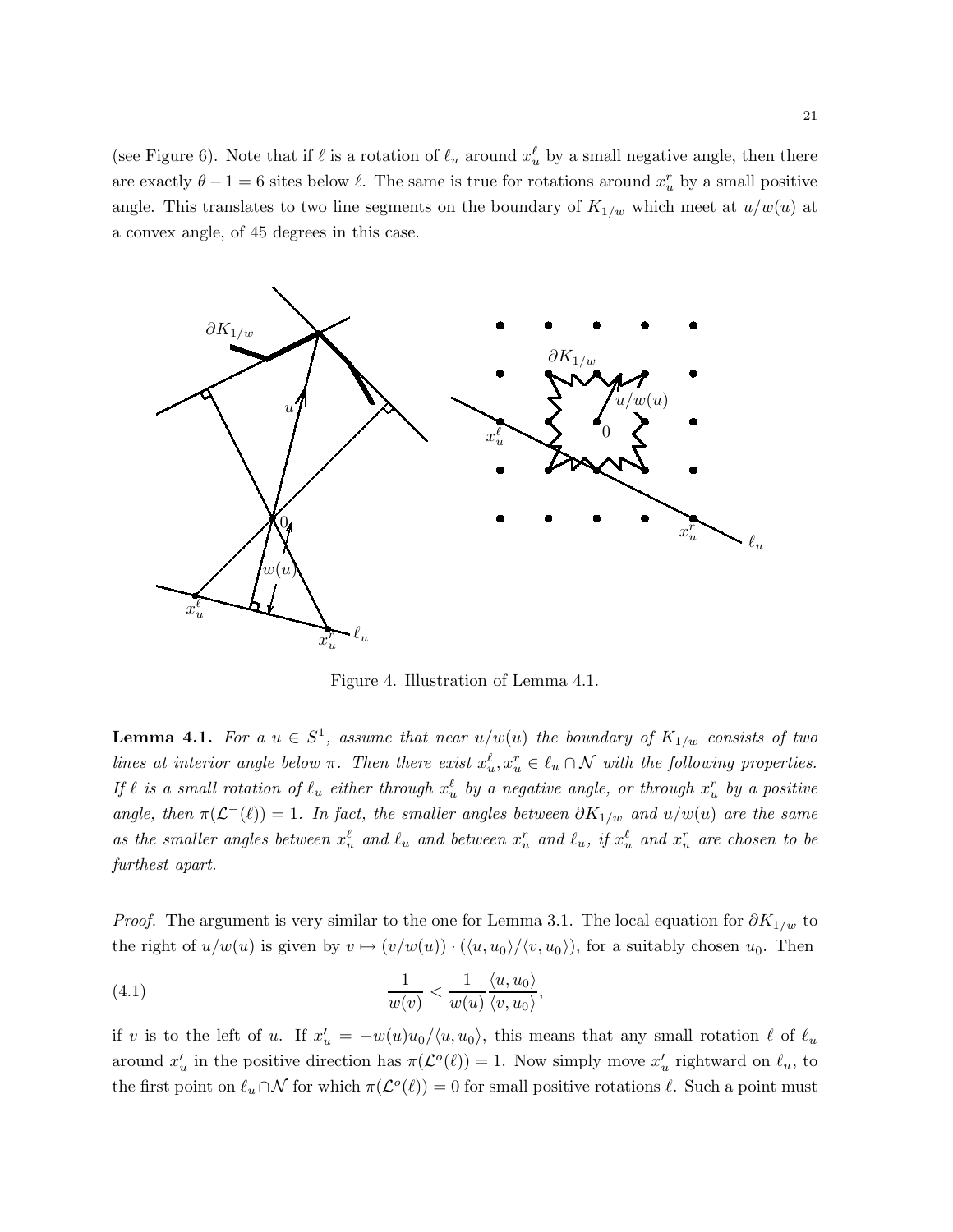exist, or else  $\pi(\mathcal{L}^o(\ell_u)) = 1$ , which contradicts the definition of  $w(u)$ . This defines  $x_u^r$ , which must be in  $\mathcal{N} \cap \ell$ , as small rotations contain no other sites of  $\mathcal{N}$ . The definition of  $x_u^{\ell}$  is similar.  $\Box$ 

**Lemma 4.2.** Fix  $u \in S^1$ , and  $x_u^{\ell}$ ,  $x_u^r$  as in Lemma 4.1, chosen as far apart as possible. If  $v_1$  is a small positive rotation of u, then the convex wedge  $W^+ = H_u^- \cap H_{v_1}^-$  is invariant:  $\overline{T}(W^+) = -x_u^r + W^+$ . Similarly, if  $v_2$  is a small negative rotation of u, then the convex wedge  $W^- = H_u^- \cap H_{v_2}^-$  is invariant:  $\bar{T}(W^-) = -x_u^{\ell} + W^-$ .

*Proof.* This proof is completely analogous to the one for Lemma 3.2. We omit the details.  $\Box$ 

Note that the two wedges from Lemma 4.2 are moving towards each other. In particular, if we now dig any finite hole in  $H_u^-$ , it gets filled, as we state more precisely in the next corollary.

**Corollary 4.3.** If  $v_1$  and  $v_2$  are as above, and

$$
A_0 = (H_u^- \cap (-Mv_1 + H_{v_1}^-)) \cup (H_u^- \cap (-Mv_2 + H_{v_2}^-)),
$$

then

$$
\mathcal{T}^t(A_0) = t w(u)u + H_u^-
$$

for  $t \geq CM$ .

Assume now that  $u_1, u_2 \in S^1$  are such that  $u_1/w(u_1)$  and  $u_2/w(u_2)$  are on the boundary of  $co(K_{1/w})$ , and that  $u_2$  is a positive (counterclockwise) rotation of  $u_1$  (by the smaller angle between them). Assume also that for small positive (resp. negative) rotations  $v$  of  $u_2$  (resp.  $u_1$ ,  $v/w(v)$  is not on the boundary of  $co(K_{1/w})$ . This assumption always holds in Cases 2 and 3 of Theorem 2 when  $u_1/w(u_1)$  and  $u_2/w(u_2)$  are vertices of  $co(K_{1/w})$ , and also holds for other vectors in Case 2. Then

$$
(w(u_1)u_1 + H_{u_1}^-) \cap (w(u_2)u_2 + H_{u_2}^-) = z + H_{u_1}^- \cap H_{u_2}^-
$$

covers a vertex of L (and when  $u_1/w(u_1)$  and  $u_2/w(u_2)$  are vertices of  $\text{co}(K_{1/w})$  also portions of corresponding edges of L). The equation above defines the vector  $z = z(u_1, u_2)$ . While this wedge is by itself not necessarily invariant (although for small  $\mathcal N$  it often is), a bounded perturbation with a suitably rounded corner is superinvariant (as in (3) of Lemma 4.5 below).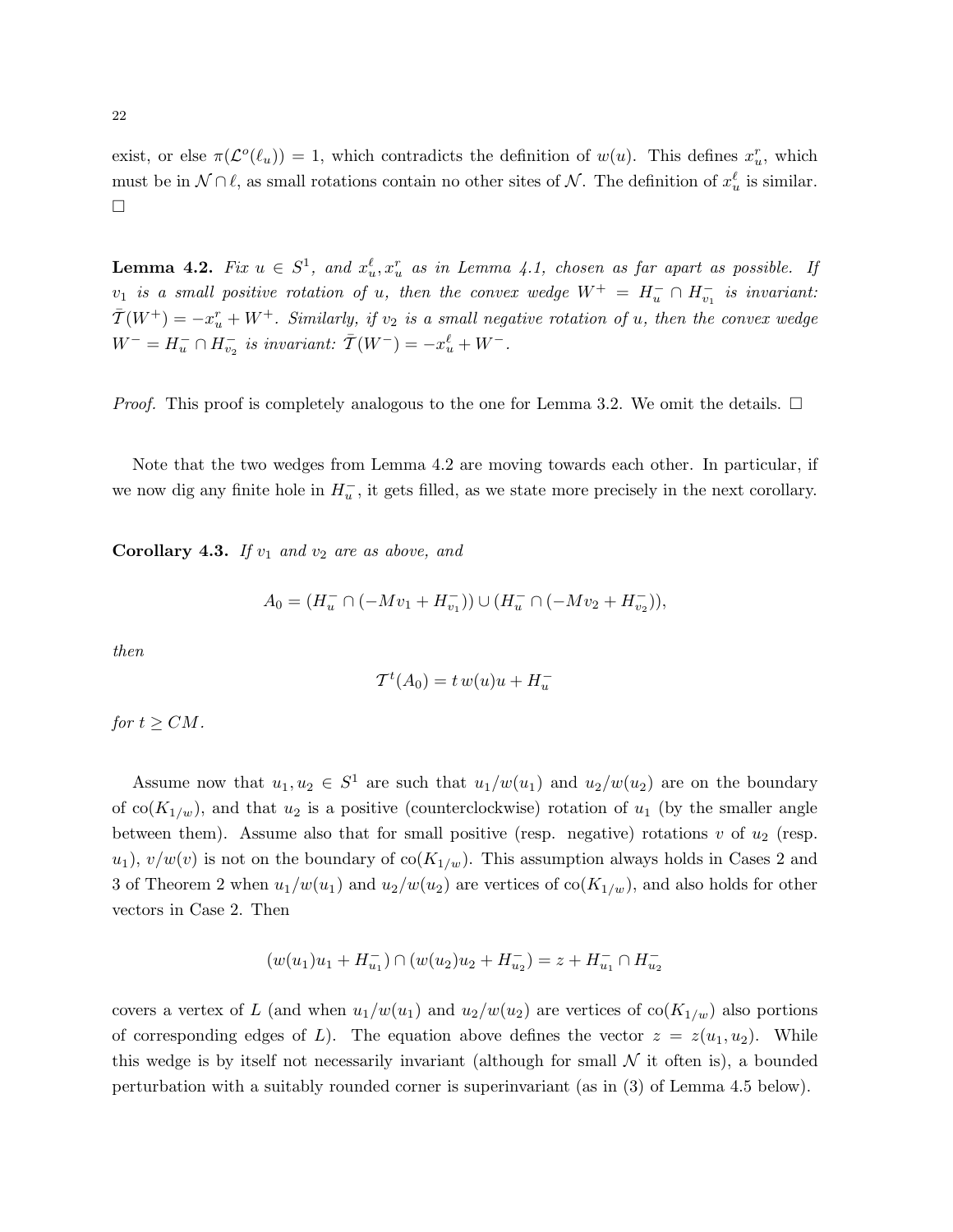**Lemma 4.4.** Let  $u_1$  and  $u_2$  be as above. Apply Lemma 4.2 to  $u = u_1$  to get the corresponding  $W^-$  and  $x_u^{\ell}$ . The corner of  $W^-$  moves slower than  $H_{u_2}^-$ , that is,  $\langle -x_u^{\ell}, u_2 \rangle < w(u_2)$ .

*Proof.* The conclusion is equivalent to  $x_{u_1}^{\ell} \notin \mathcal{L}^{-}(\ell_{u_2})$ . But this follows because  $x_{u_1}^r \notin \mathcal{L}^{\circ}(\ell_{u'})$ for any u' between  $u_1$  and  $u_2$ . (If  $K_{1/w}$  were a straight line between  $u_1/w(u_1)$  and  $u_2/w(u_2)$ ,  $x_{u_1}^r$  would belong to  $\ell_{u'}$  for any such  $u'$ .)  $\Box$ 

An analogous version of Lemma 4.4 of course also holds for  $u = u_2$  and the corresponding  $W^+$ .

**Lemma 4.5.** Assume  $u_1$  and  $u_2$  are as in Lemma 4.4. There exists a convex wedge  $W_{u_1,u_2}$ which is included in, and outside a bounded neighborhood of the corner equal to,  $H_{u_1}^- \cap H_{u_2}^-$ , such that the following properties hold.

(1) When the part of the edge of  $co(K_{1/w})$  between  $u_1/w(u_1)$  and  $u_2/w(u_2)$  is completely included in  $K_{1/w}$ ,

$$
\bar{T}(W_{u_1, u_2}) = z + W_{u_1, u_2}.
$$

(2) When the open part of the edge of  $co(K_{1/w})$  between  $u_1/w(u_1)$  and  $u_2/w(u_2)$  has empty intersection with  $K_{1/w}$ 

$$
\overline{T}(W_{u_1,u_2}) \supset z + ((W_{u_1,u_2} + B_2(0,\alpha)) \cap W_{u_1,u_2}),
$$

for some  $\alpha > 0$ .

(3) In every other case,  $\overline{T}(W_{u_1, u_2}) \supset z + W_{u_1, u_2}$ .

*Proof.* The condition in (2) implies that every vector v strictly between  $u_1$  and  $u_2$  has  $x_{u_1}^r \in$  $\mathcal{L}^o(\ell_v)$  and  $x_{u_2}^{\ell} \in \mathcal{L}^o(\ell_v)$ . This, together with Lemma 4.2, readily proves (2): one simply makes  $W_{u_1, u_2}$  start with and end with wedges considered there, and connects them with a convex curve of small enough curvature.

The condition of (1) implies that every vector v strictly between  $u_1$  and  $u_2$  has  $x_{u_1}^r \in \ell_v$ and  $x_{u_2}^{\ell} \in \ell_v$ . Again, Lemma 4.2 implies that there are a succession of invariant wedges which connect the rays with normals  $u_1$  and  $u_2$ . The final statement follows by a subdivision of the edge of co $(K_{1/w})$  into subintervals of types considered in (1) or (2).  $\Box$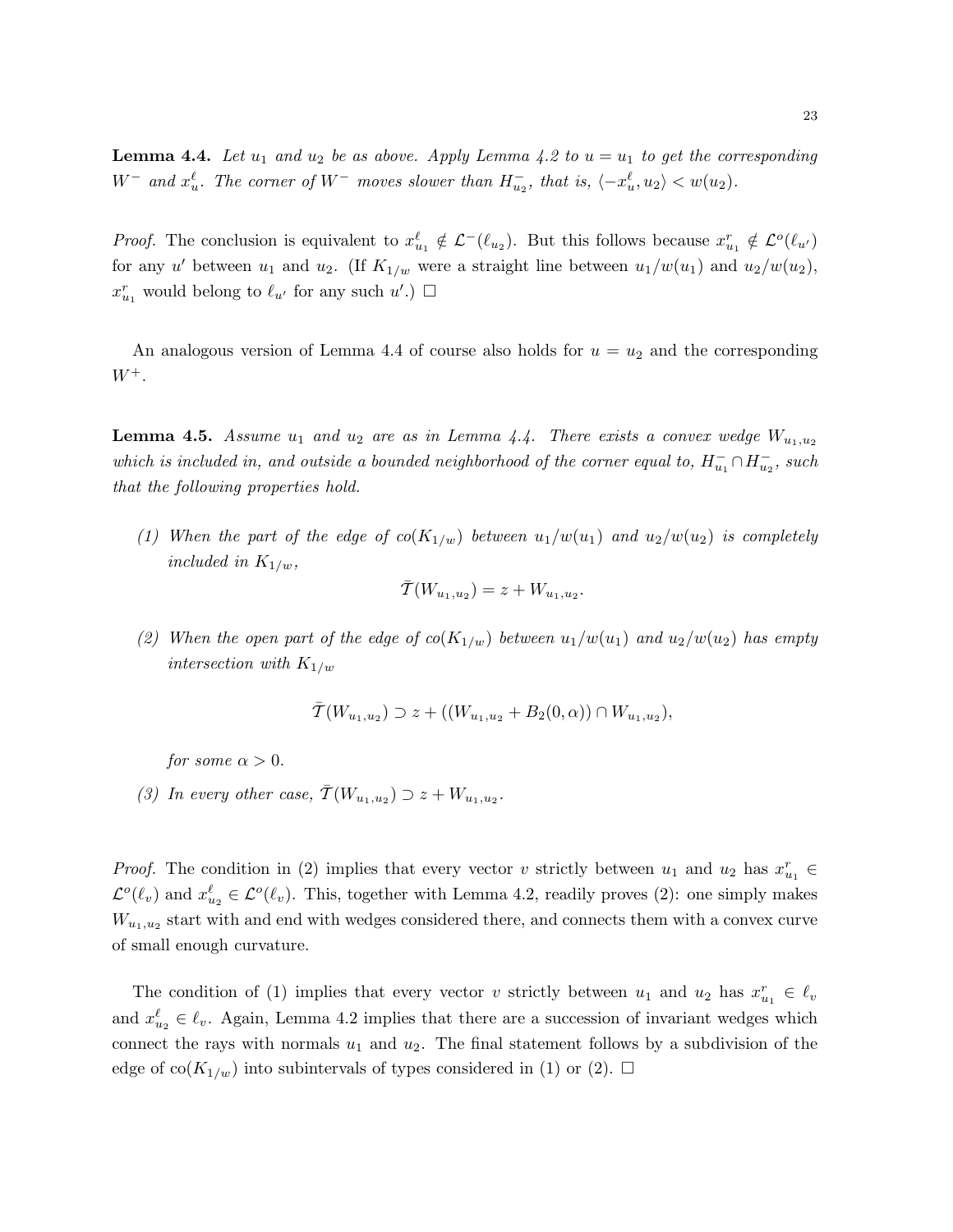**Corollary 4.6.** Fix an  $\epsilon > 0$ . There exists a convex set  $L_{\epsilon} \subset L$ , which agrees with L outside the  $\epsilon$ -neighborhood of its corners, so that for large enough M

$$
\bar{T}(M\cdot L_{\epsilon}) \supset (M+1)L_{\epsilon}.
$$

Proof. The wedges from Lemma 4.5 can readily be combined to approximate an arbitrarily large multiple of L, within an error confined to a constant distance from its corners.  $\Box$ 

Arguably, oriented percolation is the most useful comparison model in random spatial processes. We now introduce the version we will use. While this is in fact a random perturbation of a one–dimensional CA, it is, as the name suggests, best to think about it as a random occupied set which tries to establish long range connections. Sites  $(m, n) \in \mathbb{Z}_+ \times \mathbb{Z}_+$  are either occupied or empty (*n* is often referred to as *a level*). The basic ingredients are Bernoulli(*p'*) random variables  $b(m, n), m, n \geq 1$ , such that  $b(m_1, n_1)$  and  $b(m_2, n_2)$  are independent whenever  $|m_1 - n_1| > r$ or  $n_1 \neq n_2$ . (It is important that r does not depend on p'.) Prescribe some occupied set in  $\mathbf{Z}_{+} \times \{0\}$ . For  $m \geq 0$  and  $n \geq 1$ ,  $(m, n)$  is occupied if  $b(m, n) = 1$  and at least one of its *neighbors*  $(m, n-1)$  and  $(m-1, n-1)$  is occupied.

**Lemma 4.7.** Fix any  $\alpha \in (0,1)$ . Also fix a large integer M and let  $[0,M] \times \{0\}$  be occupied. If p' is close enough to 1, then for large enough  $C = C(p')$  the probability of the following two events converges to 1 as  $M \to \infty$ .

- (1) Any  $(m, n)$  with  $\alpha n \leq m \leq (1 \alpha)n$  and  $n = 0, 1, \ldots$  is within distance  $C \log n$  of an occupied point.
- (2) For every n there is a connection (through neighbors) of occupied points from level n down to level 0 which stays entirely in  $\{(m,n): n \geq 1, \alpha n \leq m \leq \alpha n + M + C \log n\}.$

Proof. These are standard applications of contour arguments (see, for example, [Dur]), so we omit the details.  $\square$ 

*Proof of the Proposition 1.2.* If  $y_i$ ,  $i = 0, ..., R-1$  are vectors pointing to the R successive corners of L in a counterclockwise order, then

$$
(M+1)L_{\epsilon} = \bigcup_{i=0}^{R-1} (y_i + L_{\epsilon}).
$$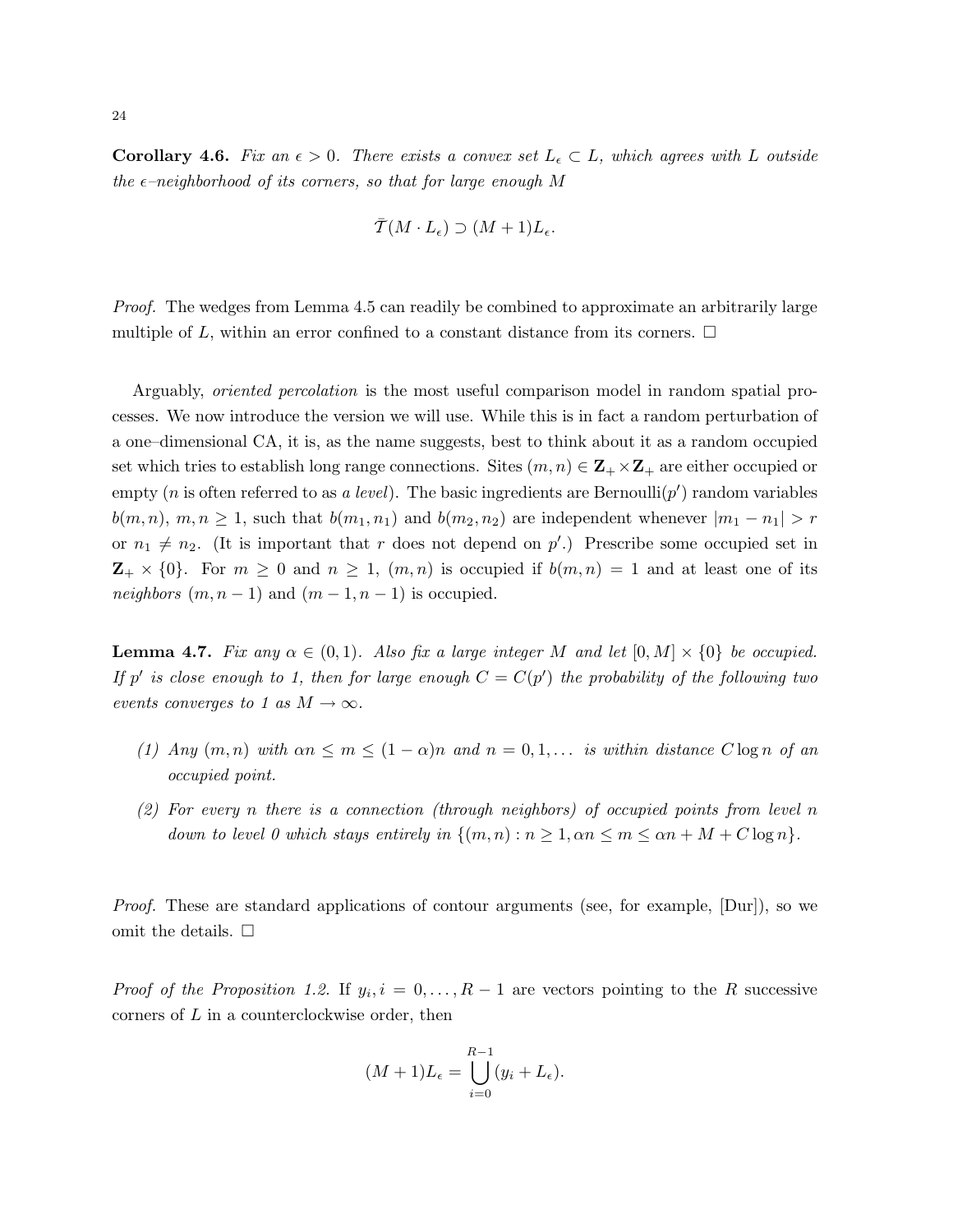We will now concentrate on the edge between  $y_0$  and  $y_1$ . Start the random dynamics from  $A_0 =$  $M \cdot L_{\epsilon} \cap \mathbb{Z}^2$ . Say that  $(m, n) \in \mathbb{Z}_+ \times \mathbb{Z}_+$  is *occupied* if all the lattice sites in  $(n-m)y_0 + my_1 + ML_{\epsilon}$ are at time *n* included in  $A_n$ .

If  $(m, n)$  is occupied, then both  $(m, n+1)$  and  $(m+1, n+1)$  are occupied with probability at least p' which is a power of p given by the number of lattice points in  $(M+1)L_{\epsilon} \backslash ML_{\epsilon}$ . Moreover, given any configuration of occupied point on level  $n$ , points on level  $n + 1$  which are r apart are occupied independently. Here r is any integer such that  $(ry_0+(M+1)L_{\epsilon})\cap (ry_1+(M+1)L_{\epsilon}) = \emptyset$ .

The occupied points hence form an oriented percolation with a finite range of dependence. For  $p'$  close enough to 1, Lemma 4.7 (1) shows that the conclusion holds with probability which converges to 1 as  $M \to \infty$ . However, this is enough as every set is covered in almost surely finite time.  $\square$ 

#### 5. Exact stability in Cases 2 and 3.

We continue with the setup of the last two sections. Let us begin with a statement of Toom's Theorem. We will only state the version we need here (for which the proof is in [Too1]), although the conclusion holds in considerably greater generality ( $[Too2]$ ,  $[BrG]$ ). A two–dimensional Toom rule is a deterministic CA  $T_T$  given by a map  $\pi_T$  with the following property:

(T) There exists a line  $\ell_T$  which does not go through the origin such that  $\pi_T(S) = 1$  if and only if either  $\mathcal{L}^o(\ell_{\rm T}) \subset S$  or  $\mathcal{N} \setminus \mathcal{L}^-(\ell_{\rm T}) \subset S$ .

Now introduce spacetime error sites, those sites  $(x, t)$  for which  $b(x, t) = 0$ . Here  $b(x, t) \in$  $\{0,1\}, x \in \mathbb{Z}^2, t = 1,2 \ldots$  are assigned before the dynamics starts. The state of the Toom rule with errors is then given by  $\eta_t \in \{0,1\}^{\mathbf{Z}^2}$ , which satisfies  $\eta_0 \equiv 1$  and

$$
\eta_{t+1} = \mathcal{T}_{\mathcal{T}}(\eta_t) \cap \{x : b(x, t+1) = 1\}, t = 0, 1, \dots
$$

To develop some intuition, note that without errors a finite island of 0's in a sea of 1's gets eroded by  $\mathcal{T}_{T}$ , as it is "squeezed" between two half spaces with boundaries parallel to  $\ell_{T}$ . (However, this island may move in the process.) Thus (T) is often called the eroder condition. A natural question is what happens with such a rule under persistent introduction of low–density errors.

**Theorem 5.1.** If  $\eta_t(x) = 0$ , then there exists a Toom graph  $G = G(x,t)$ , whose vertex set is included in  $\{(z,s) : s \leq t, z \in \mathbb{Z}^2\}$  and which satisfies the following properties, for some sufficiently large enough  $C > 0$ :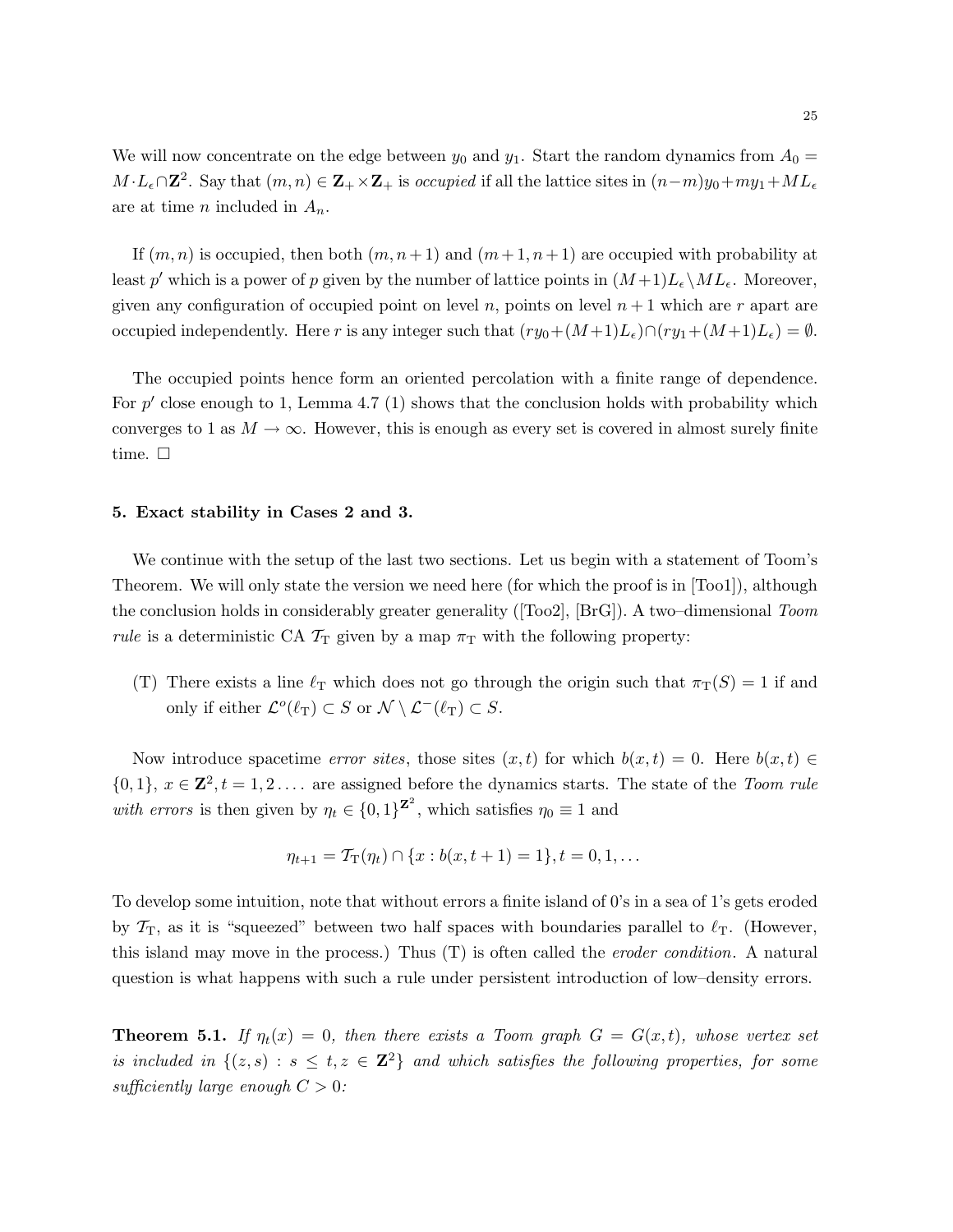- (1) The number of possible graphs  $G$  with  $m$  edges is at most  $C^m$ .
- (2) For a graph with m edges there are at least  $m/C$  vertices which are error sites.
- (3) For any  $r \geq 0$ , if  $\eta_t(y) = 0$  for  $||x y|| \leq r$ , then the number of edges of G is at least  $\max\{r/C, 3\}.$

*Proof.* See [Too1].  $\Box$ 

In the classical application of Theorem 5.1,  $b(x, t)$  are i.i.d. Bernoulli(p). Then  $P(\xi_t(x) = 1)$ converges to 1 as  $p \to 1$ , uniformly in  $(x, t)$ . Thus  $\xi_t$  has an invariant measure with density close to 1. This also follows when  $b(x, t)$  are not independent, but have uniformly bounded range of dependence in spacetime.

**Lemma 5.2.** Assume  $u_1$  and  $u_2$  are as in Lemma 4.5, with corresponding wedge  $W = W_{u_1, u_2}$ . Start a p-perturbation of T from  $A_0 = W \cap \mathbb{Z}^2$ . Consider the following two events:

- (1)  $E_{x,t,M} = \{x \text{ is within distance } M \text{ of } A_t\}.$
- (2)  $F = \{ there \ is \ a \ C \ so \ that, \ within \ the \ lattice \ ball \ of \ radius \ t^2, \ (t C \log t) z + W \subset A_t \}.$

Then for any  $\epsilon > 0$ , there exists an M so that for any point  $x \in tz + W$  the event  $E_{x,t,M}$ happens with probability  $1 - \epsilon$  (uniformly in x and t). Moreover,  $P(F) = 1$ .

*Proof.* It is convenient to translate the dynamics so that W is fixed, i.e., consider  $A'_t = (A_t$  $tz$ ) ∩ W. Also, rotate the lattice so that W has its maximum at the origin and  $u_1$  and  $u_2$  are situated symmetrically with respect to the  $y$ –axis. It then follows from Corollary 4.3, Lemma 4.4, and Lemma 4.5 that there are finite constants C and  $t_0$  (which again only depend on T) so that the construction in the following paragraphs is possible.

Cut a finite neighborhood of the origin with a horizontal line  $y = -C$ , and let  $t_0$  be the time the deterministic dynamics needs to fill  $W$  again if sites above the cut are removed. Run the random system in multiples of time  $t_0$ , with the proviso that if any site at time  $nt_0$  is 0 above the cut, then all sites above the cut are set to 0 immediately. Also make all the sites above the cut 0 if during the time interval  $[(n-1)t_0 + 1, nt_0]$  a site within C of the sites of the cut does not become occupied because of a bad coin flip, i.e., although the deterministic dynamics would make it occupied the random one does not. The resulting set of occupied points at time  $nt_0$  is called  $A'_n$ .

If an integer site  $x \in W$  is not in  $A'_n$ , then either an integer site in W strictly below the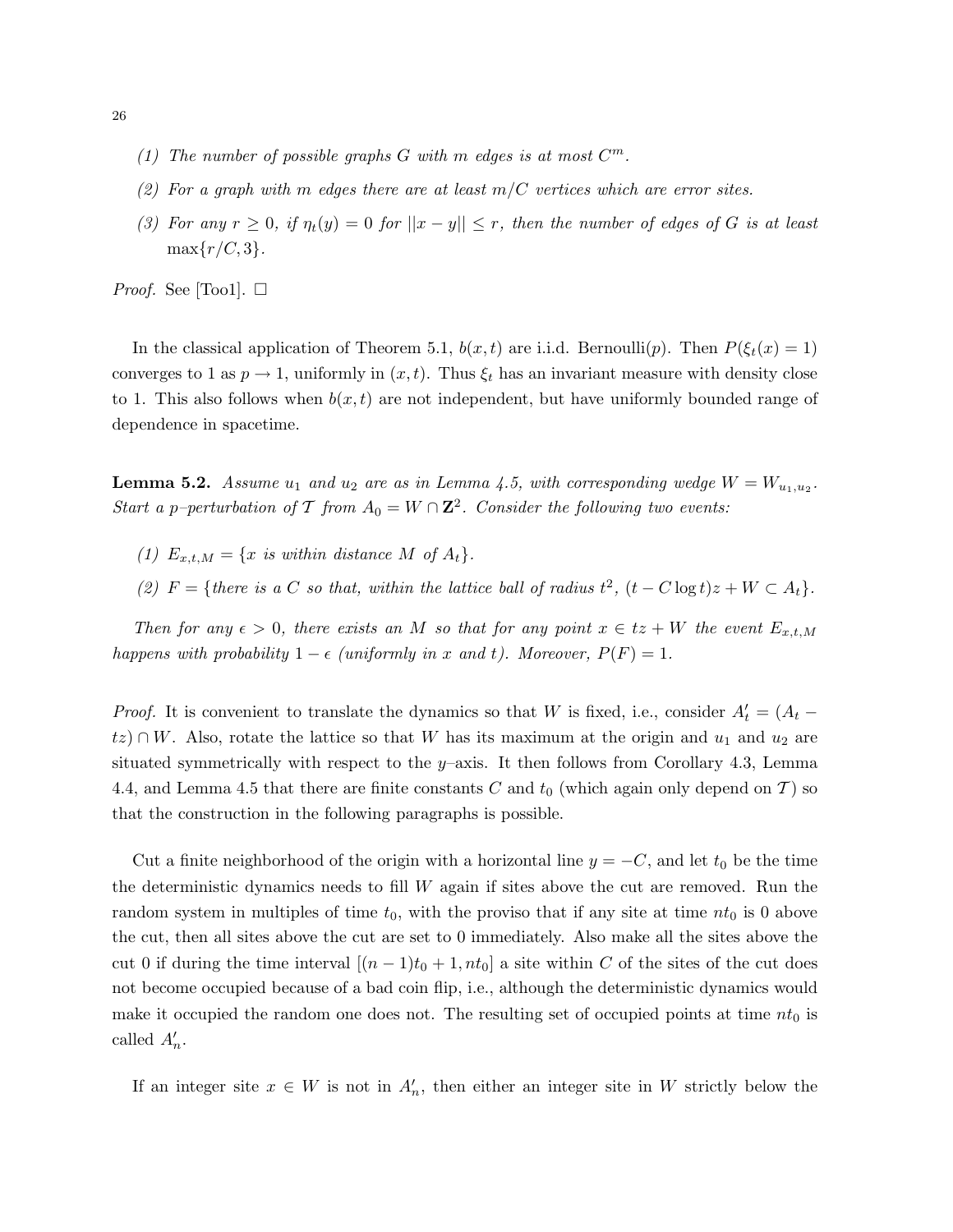horizontal line through x must be 0 in  $A_{n-1}$  and a site on or above the horizontal line through x must also be 0 in  $A_{n-1}$ , or else a site within distance C of x does not become occupied although the deterministic dynamics would make it occupied. In the latter case we call  $x$  an error site. It is clear that error sites have finite range of dependence in spacetime and occur with probability  $p'$  which is above a fixed power of  $p$  and thus can be made arbitrarily close to 1.

By Theorem 5.1, uniformly for sites  $x \in W$  and  $n$ ,

(5.1) 
$$
P(x \text{ is at distance at least } M \text{ from } A'_n) \leq \sum_{m \geq M/C} C^m (p')^{m/C} \leq (Cp)^{M/C}.
$$

Now the claim concerning the event (1) readily follows. To prove that  $P(F) = 1$ , note that we can choose  $M = C \log n$  (this C does depend on p), so that the probability in (5.1) is below  $1/n^4$  and thus

$$
P(\text{some } x \in W \cap B(0, n^2) \text{ is at distance at least } C \log n \text{ from } A'_n) \le C/n^2.
$$

From local regularity and Lemma 2.1, it now follows that

$$
P((tz+W)\cap B(0,t^2)\not\subset A_{t+C\log t})\leq C/t^2,
$$

and Borel–Cantelli finishes the proof.  $\square$ 

*Proof of Theorem 2 in Cases 1 and 2.* Construct a convex set  $\tilde{L}_n$  in the following manner:

Step 1. Start from  $nL$ , a multiple of the shape of the deterministic model.

- Step 2. Every corner of  $nL$  whose corresponding open edge of  $K_{1/w}$  contains directions u such that  $u/w(u) \in \partial K'$  is "logarithmically rounded off" by introducing for each such u an edge with normal u and length  $C \log n$  (where C is some large constant whose value will become clear below), and ensuring that the resulting set is a convex subset of nL.
- Step 3. Round off every corner of the set obtained in Step 2 to produce locally a translate of  $W = W_{u_1, u_2}$  of Lemma 4.5.

If R is the number of directions u for which  $u/w(u) \in \partial(\text{co}(K_{1/w}))$ , then Step 3 has produced R wedges W, which we label  $W_0, \ldots, W_{R-1}$ . Start with some large  $\tilde{L}_M$  and couple (by using the same  $\xi_{x,t}$ ) the resulting  $R+1$  dynamics: one started from integer sites in each wedge, and the last one started from those inside  $tL_M$ .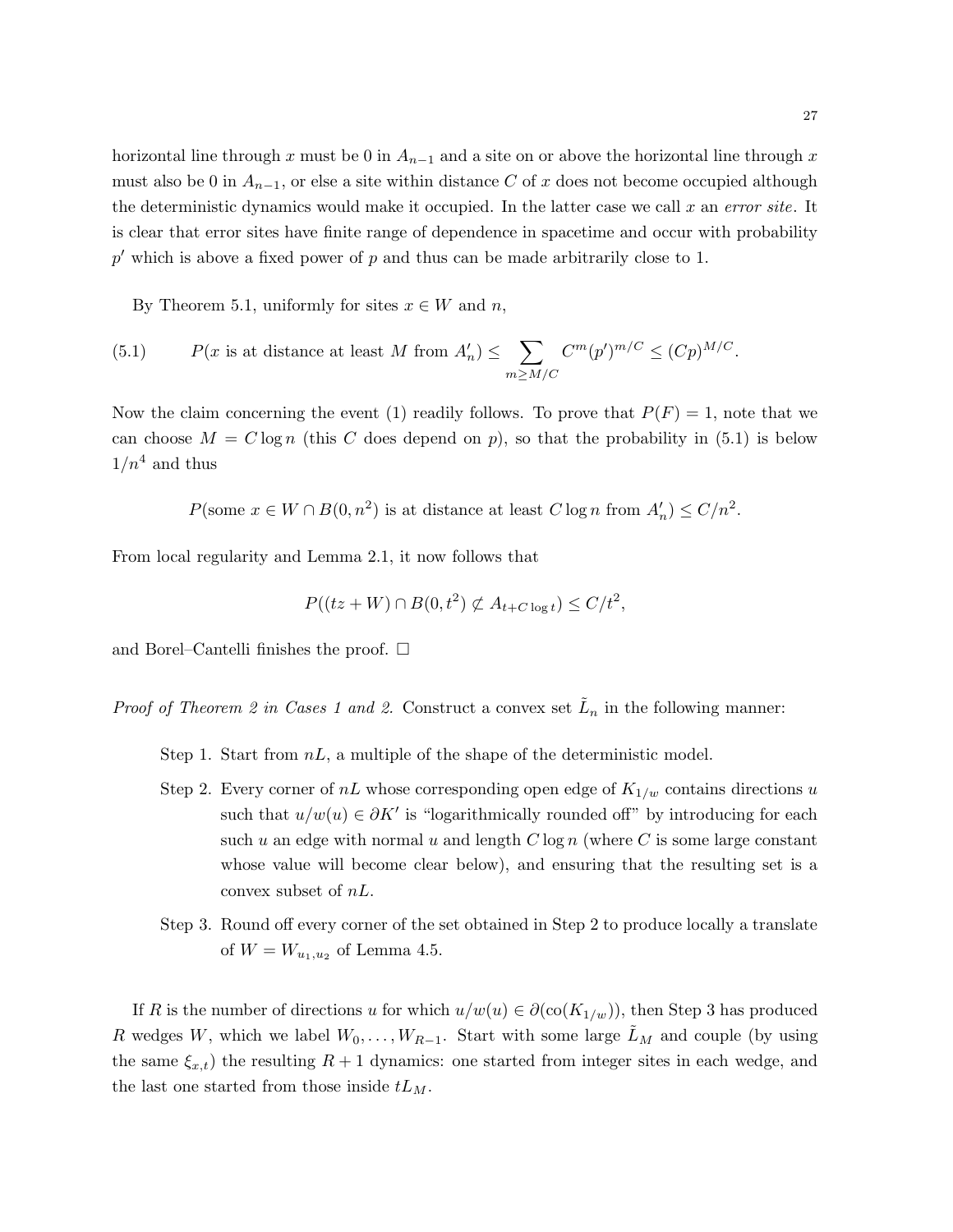If the percolation model introduced in the Proof of Proposition 1.2 survives for all time on each edge of  $\tilde{L}_t$ , then we call the coupling successful. This means that the state of each site is exactly the same as the state of the same site in one of the wedges.

Fix an  $x \in \tilde{L}_t$ . By the FKG inequality and Lemma 4.7, the following three events simultaneously happen with probability at least  $1 - \epsilon$  if M is large enough.

- (1) The coupling is successful.
- (2)  $E_{x,t,M}$  happens for a suitable wedge  $W_i$  guaranteed by (1).
- (3) F happens for every wedge  $W_i$ ,  $i = 0, \dots R 1$ .

For an arbitrary initial set which fills space, we once again use the fact that  $\tilde{L}_M$  is covered in finite time to get  $(S1,2,3)$  in Case 1, and  $(S1,3)$  in Case 2.

It remains to show that the a.s. deviations from a corner in Case 2 are at least logarithmic. Pick a corner  $\sigma \in L$  whose corresponding open edge of  $\text{co}(K_{1/w})$  contains  $u/w(u)$ , for some direction u. Note that the boundaries of  $nL$  and  $nw(u)u + H_u^-$  intersect at exactly  $t\sigma$ . Finally, consider the infinite wedge W defined by the corner and locate its vertex at the origin.

The number of sites in

$$
S_k = W \cap ((-kw(u)u + H_u^{-}) \setminus (-(k-1)w(u)u + H_u^{-}))
$$

is bounded above by  $Ck$ . Let  $T_k$  be a geometric random variable with success probability  $q_k = (1-p)^{|S_k|}.$ 

Start the dynamics from sites in  $ML$ , where M is arbitrary. It is clear that

(5.2) 
$$
P(t\sigma \text{ is at distance at least } ck \text{ from } A_t) \ge P(T_1 + \dots + T_k \le t)
$$

$$
\ge P(T_k^{(1)} + \dots T_k^{(k)} \le t),
$$

where  $T_k^{(i)}$  $\mathbf{k}^{(i)}$  are i.i.d. copies of  $T_k$ . Now by Chebyshev

(5.3) 
$$
P(T_k^{(1)} + \dots T_k^{(k)} \ge t) \le \frac{k \text{Var}(T_k)}{(t - kE(T_k))^2} = \frac{k}{q_k(tq_k - k)^2},
$$

and it is easy to check that when  $k = c \log t$  for a sufficiently small  $c = c(p)$  the upper bound in (5.3) is  $O(t^{-3/2})$ . The desired result now follows from (5.2) and Borel–Cantelli.  $\Box$ 

We note that logarithmic a.s. fluctuations (S3) are optimal in Case 1 of Theorem 2 as well, as any of the sites in  $(t + 1)L \setminus tL$  can stay unoccupied for time clog t as a result of bad coin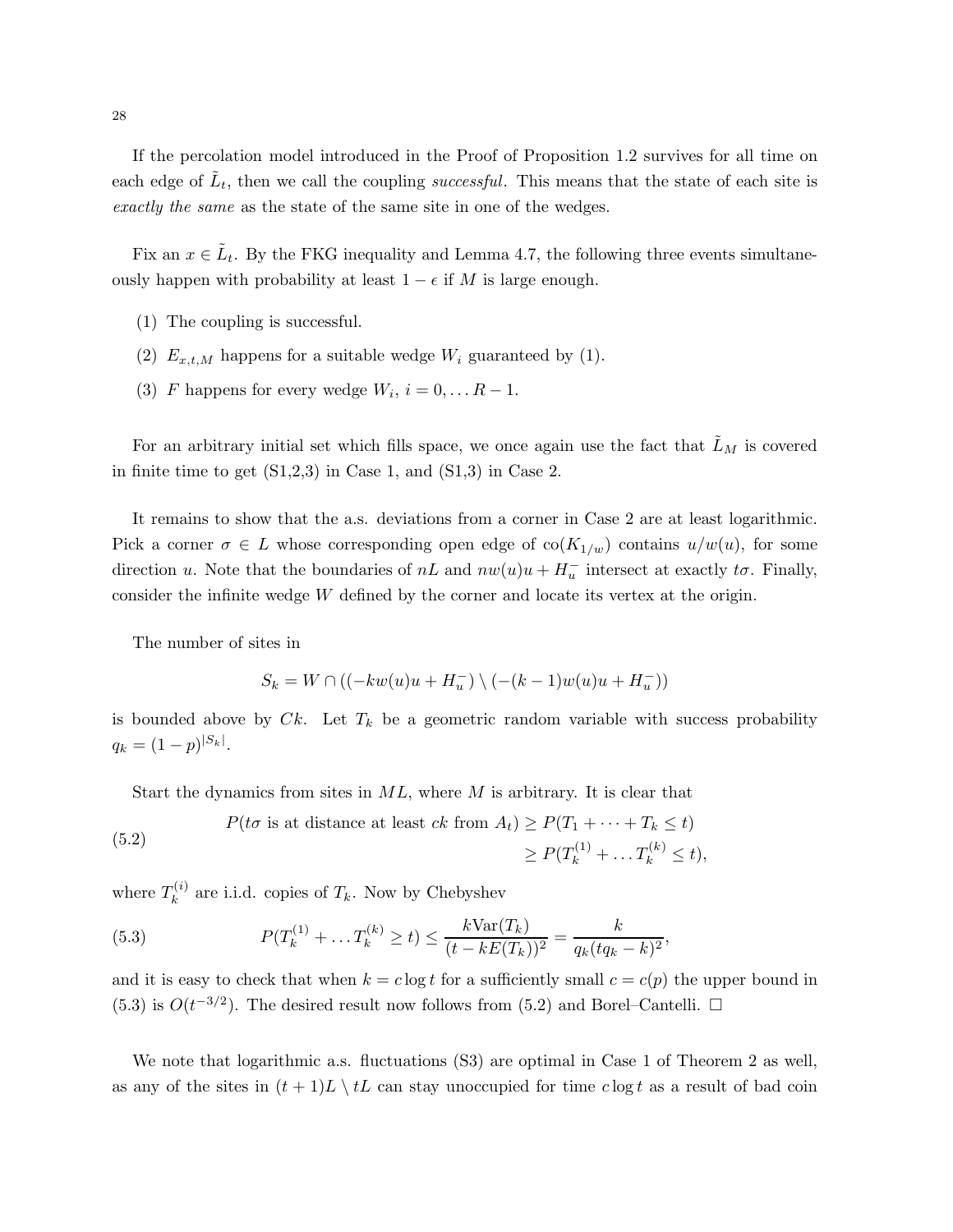flips. This happens independently for each such site with probability  $t^{-1/2}$  if  $c = c(p)$  is small enough. Since the number of such sites is linear in  $t$ , a large deviation computation shows that the probability that this happen for at least one site is at least  $1 - \exp(-c\sqrt{t})$  ([JLR]).

### 6. An example.

In this section we present an example of a one parameter family of random rules  $\pi_p$ ,  $p \in [0,1]$ , for which we can compute the half–space velocities explicitly. Every such example seems to be similarly based on the models introduced in [Sep1] and [GTW]. Apart from the exactly stable cases, the example which follows therefore seems to be the only nontrivial instance of a random growth model with known shape.

The best way to think about this model is on the hexagonal lattice, but we will describe it so that it fits into our  $\mathbf{Z}^2$  setup. The model's neighborhood  $\mathcal N$  consists of 7 sites, the von Neumann neighborhood with two added diagonal sites:  $(1, -1)$  and  $(-1, 1)$ . Then  $\pi_p(S) = 1$  when at least one of the following four conditions is satisfied:  $(-1,0) \in S$ ,  $(0,1) \in S$ ,  $\{(1,-1),(0,-1)\} \subset S$ ,  $\{(-1,1), (1,0)\}\subset S$ . On all other non–empty sets  $S, \pi_p(S) = p$ . This is a p–perturbation of the additive model, but not a standard one. Nevertheless we will denote the half–space velocities by  $w_p$  and the shapes by  $L_p$ . Supercriticality and local regularity are trivial.

Note that  $\pi_p$  interpolates between two supercritical growth models. When  $p = 1$ , the CA is additive with neighborhood  $\mathcal{N}$ , which thus has  $K_{1/w_1} = \mathcal{N}^*$  (which is  $co(\mathcal{N})$  rotated by 90 degrees), and  $L_1 = \text{co}(\mathcal{N})$ . When  $p = 0$ , the vertices of  $K_{1/w_0}$  are  $(0, \pm 1)$ ,  $(-1, 1)$ ,  $(1, -1)$ ,  $(1, 2)$ and  $(-1, -2)$ , while  $L_0$  is a parallelogram with vertices at  $(\pm 1, 0)$ ,  $(-1/3, 2/3)$  and  $(1/3, -2/3)$ . What sets this model apart from a generic example is that certain initial sets make it exactly solvable for every p, in the sense that  $P(x \in A_t)$  can be expressed as a Fredholm determinant of an explicitly known operator on  $\ell^2$  ([GTW]). These initial sets are four wedges, which together cover the plane:  $W_1 = H_{e_2}^- \cap H_{-e_1}^-$ ,  $W_2 = H_{e_2}^- \cap H_{e_d}^-$ ,  $W_3 = H_{-e_2}^- \cap H_{e_1}^-$ ,  $W_4 = H_{-e_2}^- \cap H_{-e_d}^-$ , where  $e_d = (1, 1) / \sqrt{2}$ .

Assume that  $A_0 = W_1 \cap \mathbb{Z}^2$ . The first observation is that  $A_t = \{(x, y) : y \leq g_t(x)\},\$ where  $g_t: \mathbf{Z} \to [-\infty, t]$  is a non-decreasing function. This is easily proved by induction. As a consequence, whenever x has its east (i.e., right) neighbor in  $A_t$ , it also has its southeast diagonal neighbor in  $A_t$ . On this initial set, the rule is therefore symmetric across the line  $y = -x$ . Now let, for every positive integer n,  $h_t(n) = g_t(-t + n) - n$ . Then  $h_t(n) = -\infty$  for  $n < 0$ ,  $h_t(0)$  is a random walk which jumps by +1 (resp. stays put) with probability p (resp.  $1-p$ ), and for  $n > 0$  $h_{t+1}(n)$  equals  $h_t(n) + 1 = h_t(n-1)$  automatically whenever  $h_t(n-1) > h_t(n)$ . Finally, when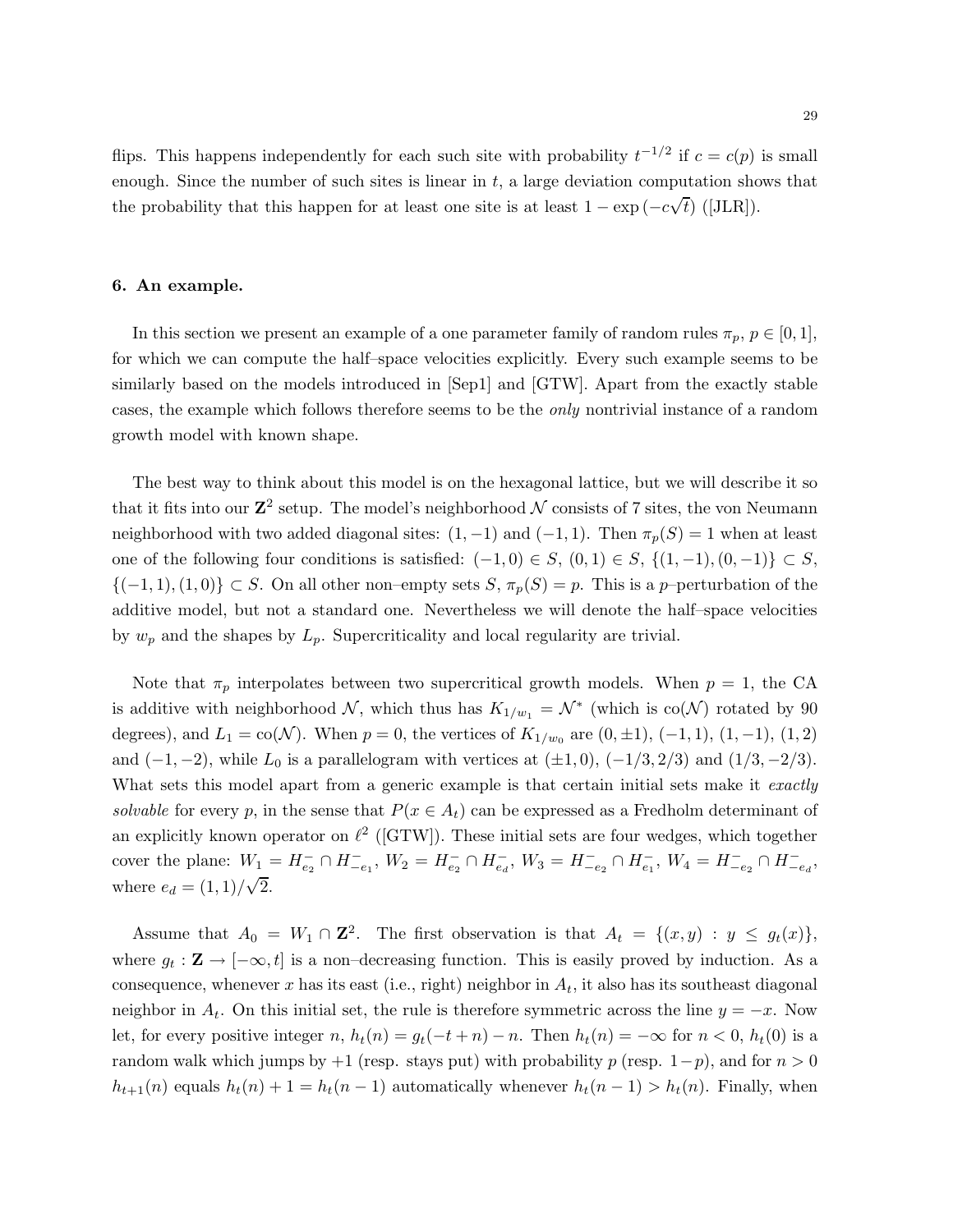$h_t(n-1) \leq h_t(n), h_{t+1}(n) = h_t(n) + 1$  with probability p and otherwise  $h_{t+1}(n) = h_t(n) + 1$ . This establishes the equivalence. It follows that there exists a self–invertible function  $\phi : [p, 1] \rightarrow [p, 1],$ so that  $A_t/t$  converges to the region  $L_{W_1} = \{(x, y) \in \mathbb{R}^2 : y \leq 1, -\phi(y) \leq x \text{ for } p \leq y, \text{ and }$  $-1 \leq x$  for  $y \leq p$ . The function  $\phi$  has the following explicit form ([GTW]):

$$
\phi(y) = 1 - p - (1 - 2p)y + 2\sqrt{p(1 - p)y(1 - y)}.
$$

The argument is similar when  $A_0 = W_2 \cap \mathbb{Z}^2$ . (In fact, that this case is equivalent to the above can be seen by mapping the model onto the hexagonal lattice, where it has four–fold symmetry.) If  $g_t(x) = \sup\{-y + x \in A_t : y \in \mathbb{Z}\}\$  (with  $\sup \emptyset = -\infty$ ), then  $h_t(n) = g_t(t - n) - n$  has the same evolution as the  $h_t$  from the previous paragraph. It follows that this time  $A_t/t$  converges to  $L_{W_2} = \{(x, y) \in \mathbb{R}^2 : y \le 1, x \le \phi(y) - y \text{ for } p \le y, \text{ and } x \le 1 - y \text{ for } y \le p\}.$  The remaining two wedge shapes are obtained by symmetry:  $L_{W_3} = -L_{W_1}$  and  $L_{W_4} = -L_{W_2}$ 

The proof of the next proposition is very similar to the proof of the Corollary 1.1, and hence omitted. (See also [GG2].)

**Proposition 6.1.** Assume that a perturbation of a locally regular supercritical CA is given by  $\pi$ . Assume that its initial set is a wedge:  $A_0 = W \cap \mathbf{Z}^2$ , where  $W = H_{u_1}^- \cap H_{u_2}^-$  and  $u_1$  and  $u_2$ form an angle in  $(0, \pi)$ . Then

$$
\frac{A_t}{t} \to \bigcap \{ w_\pi(u)u + H_u^- : W \subset H_u^- \} = (K_{1/w_\pi} \cap W^*)^*,
$$

almost surely and in Hausdorff metric within any large ball of radius C.

This Proposition, together with Corollary 1.1, immediately implies that in the present example,

$$
L_p = L_{W_1} \cap L_{W_2} \cap L_{W_3} \cap L_{W_4}
$$

and therefore its top half comprises points  $(x, y)$  which satisfy

$$
-\phi(y) \le x \le \phi(y) - y, \quad \text{if } p \le y \le y_0, \n-1 \le x \le 1 - y, \quad \text{if } 0 \le y \le p,
$$

where

$$
y_0 = y_0(p) = \begin{cases} 1, & p \ge 1/2, \\ \frac{2(1-p)}{3-\sqrt{8p}}, & p < 1/2. \end{cases}
$$

Hence the top half of the shape  $L_p$  is convex and  $\mathcal{C}^1$ , but not strictly convex, for  $p > 1/2$ ; is strictly convex and  $C^1$  only at  $p = 1/2$ ; and for  $p < 1/2$  is strictly convex with a corner at its highest point  $(-y_0/2, y_0)$  above the x–axis. See Figure 5 for a plot.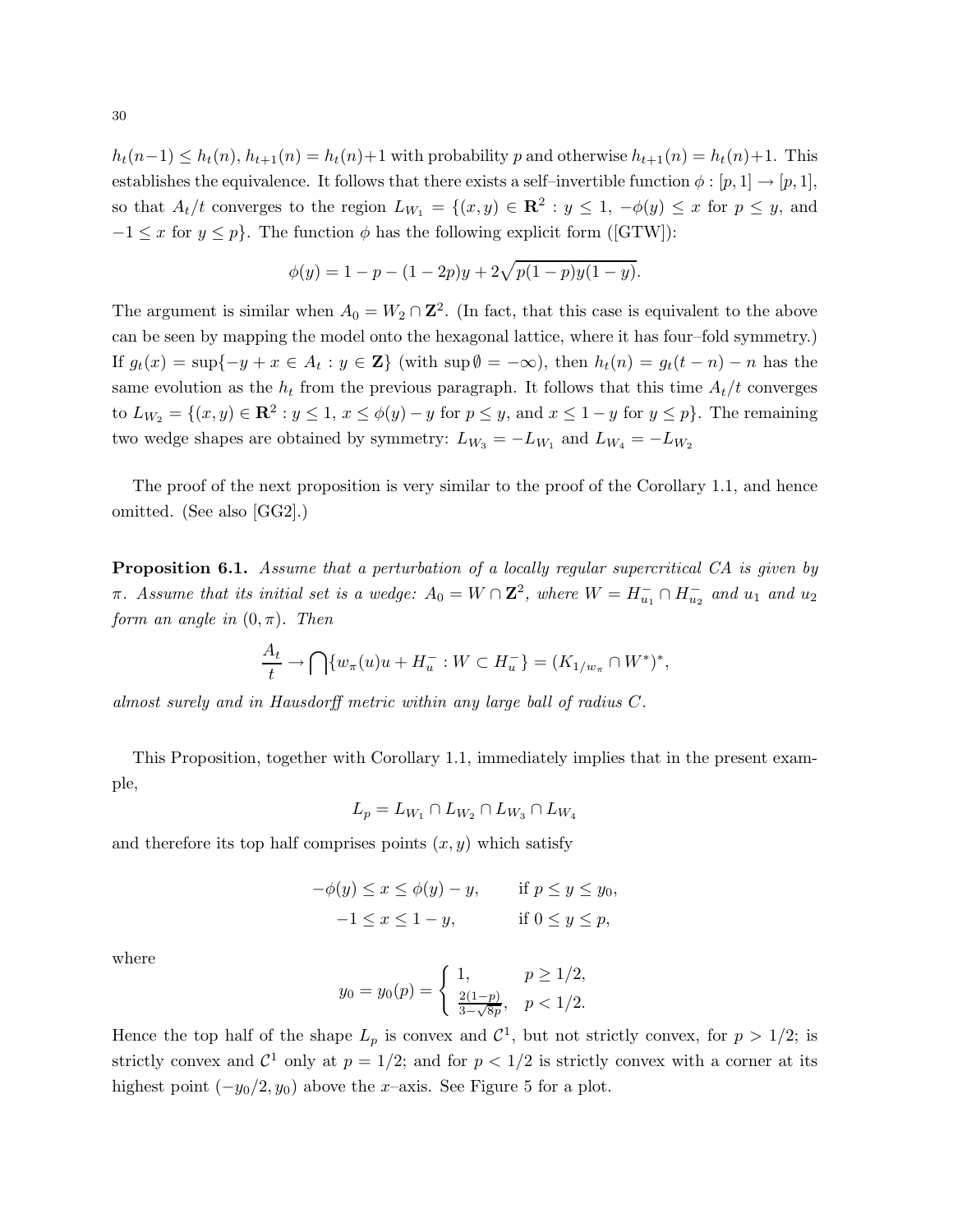We note that fluctuations from the limiting shape in every direction, except  $\pm(-1/2, 1)$  when  $p \le 1/2$ , can be obtained from [GTW]. For example, consider  $\alpha \in (-1, (-y_0/2) \wedge (-p))$  and let  $g_t(x) = \inf\{y \in \mathbf{Z} : (x, y) \in A_t\}.$  (It is easy to see that sites in  $A_t$  with a fixed x-coordinate always form an interval if they do so at  $t = 0$ .) Then  $g_t(\lfloor \alpha t \rfloor) - \phi(-\alpha)t)/t^{1/3}$  converges in distribution to a non–degenerate random variable. This follows from the fact that for such  $\alpha$ the evolution of  $A_t$  starting from a finite set and from  $W_1 \cap \mathbb{Z}^2$  can be coupled so that the difference of respective  $g_t(|\alpha t|)$  is stochastically bounded.



Figure 5. Shapes  $L_p$  for  $p = 0, 0.1, \ldots, 1$ .

# 7. Exact stability for box neighborhood TG CA.

The TG CA with box neighborhood of radius  $\rho$  has  $\rho(2\rho+1)$  supercritical thresholds  $\theta$  ([GG2]), and the same number of corresponding  $K_{1/w}$  which we label  $K_1, \ldots K_{\rho(2\rho+1)}$ , and superimposed with different shades in Figure 6. Let  $\mathcal{E} = \mathcal{E}_{\rho} = \bigcup_{\theta=1}^{\rho(2\rho+1)} \partial K_{\theta}$ . At first this set appears to be of bewildering complexity (cf. the range 5 example on the right of Figure 6). However, perhaps the first feature revealed upon closer inspection is that  $\mathcal E$  consists entirely of straight lines, called  $K$ -lines, which extend through the entire picture. (In fact, if we were to include the *critical*  $K_{1/w}$  for  $\theta = \rho(2\rho + 1) + 1, \ldots, \rho(2\rho + 1) + \rho$  all these lines would continue indefinitely.) There is one–to–one correspondence between the K–lines and the points of  $\mathcal{N} \setminus \{0\}$ , as we now explain.

For any of the  $(2\rho+1)^2-1$  sites  $x \in \mathcal{N}\setminus\{0\}$ , start with a line through x and 0. Then rotate this line in the positive direction until it hits 0 again. Call all such rotations  $\ell_{x,\phi}$ ,  $0 < \phi < 2\pi$ . The set of all cardinalities  $\Lambda(x, \phi) = |\mathcal{L}^-(\ell_{x, \phi})|$  is exactly the set of  $\theta$  for which  $x \in \ell_u$ , for some u.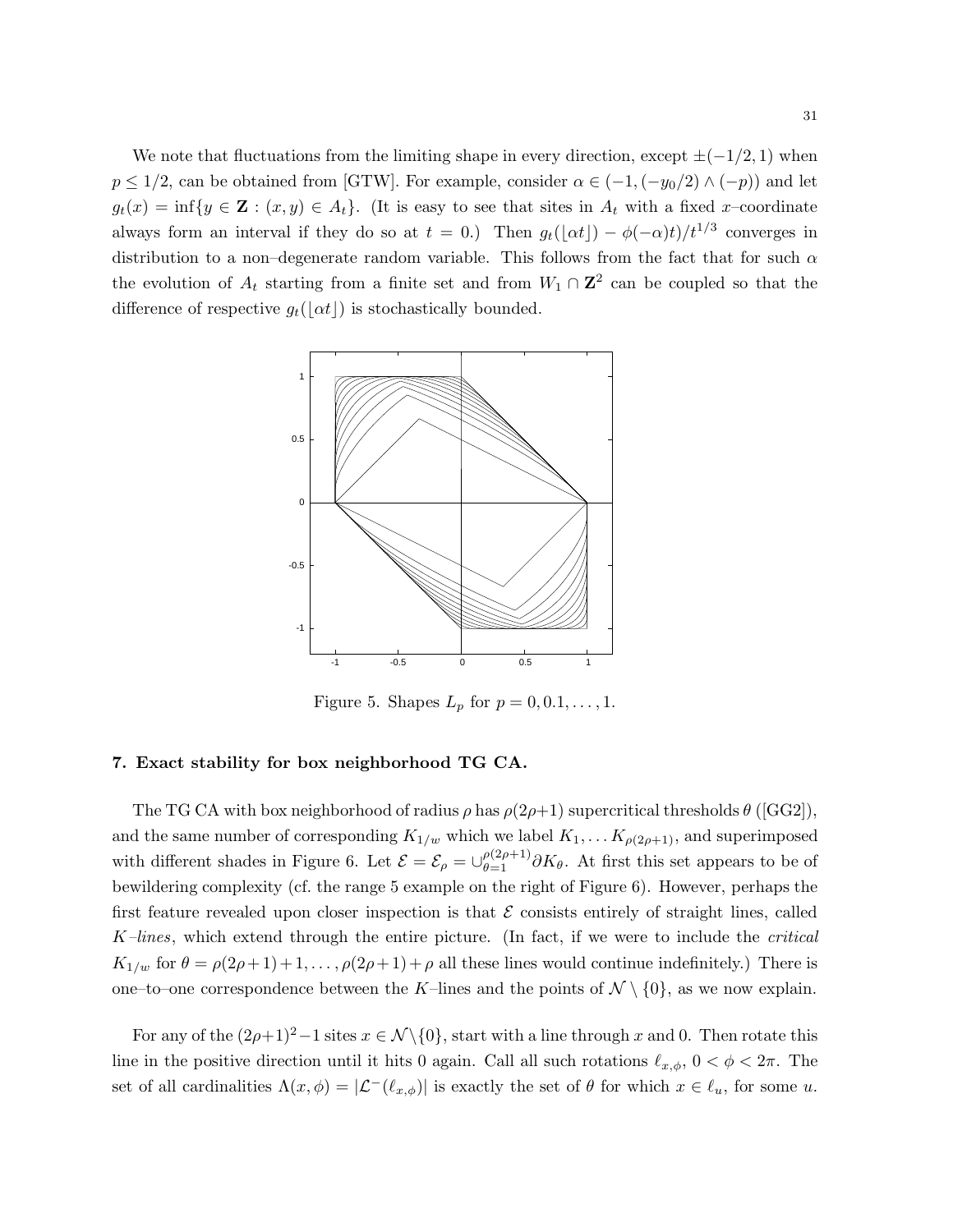Moreover, by Lemma 3.1, whenever x is the only site in  $\ell_{x,\phi} \cap \mathcal{N}$ , this line determines a direction pointing toward the interior of an edge of  $K_{\Lambda(x,\phi)}$ , namely the direction of the normal to  $\ell_{x,\phi}$ which points towards the origin. When the number of points in  $\ell_{x,\phi} \cap \mathcal{N}$  to the left and to the right of x are equal, the direction points to the interior of an edge in  $K_{\theta}$  for  $\theta = \Lambda(x,\phi) - |\{\text{points}\}\rangle$ to the left of  $x$ }.

Similarly, a line containing exactly 2 sites in  $\mathcal{N} \setminus \{0\}$  determines a direction in which exactly two  $\partial K_{\theta}$  meet (at a point which is a vertex of both, for one a convex vertex, for the other a concave one). A line containing exactly three points in  $\mathcal{N} \setminus \{0\}$  determines a direction in which exactly three  $\partial K_{\theta}$  meet (but this point is a vertex of only two of them). And so on. We are now ready to prove the next proposition, which in particular allows unambiguous reconstruction of all  $K_{\theta}$  from  $\mathcal{E}.$ 



Figure 6. The 10 (resp. 55) supercritical  $K_{1/w}$ 's for range 2 (resp. range 5).

**Proposition 7.1.** Two different  $\partial K_{\theta}$  intersect only in a discrete set of points. Moreover, all finite tiles of  $\mathcal E$  are triangles or quadrilaterals.

*Proof.* The first statement follows since for all but a discrete set of rotations  $\phi$ , x is the only site in  $\ell_{x,\phi} \cap \mathcal{N}$  and so the corresponding edge lies only in  $K_{\Lambda(x,\phi)}$ . Fix a  $\theta_0$  and assume  $\ell_{x,\phi} = \ell_u$  for some direction u. If  $\ell_u$  contains two or more points in N, then  $\partial K_{\theta_0}$  does not intersect  $\partial K_{\theta_0+1}$ if and only if  $|\mathcal{L}^-(\ell_u)| = \theta_0$ . Let x be the rightmost point in  $\ell_u \cap \mathcal{N}$  such that  $\ell_{x,\phi} = \ell_u$  for some  $\phi$ . Decrease  $\phi$  to the largest  $\phi'$  such that  $\ell_{x,\phi'} \cap \mathcal{N}$  contains at least two points. Clearly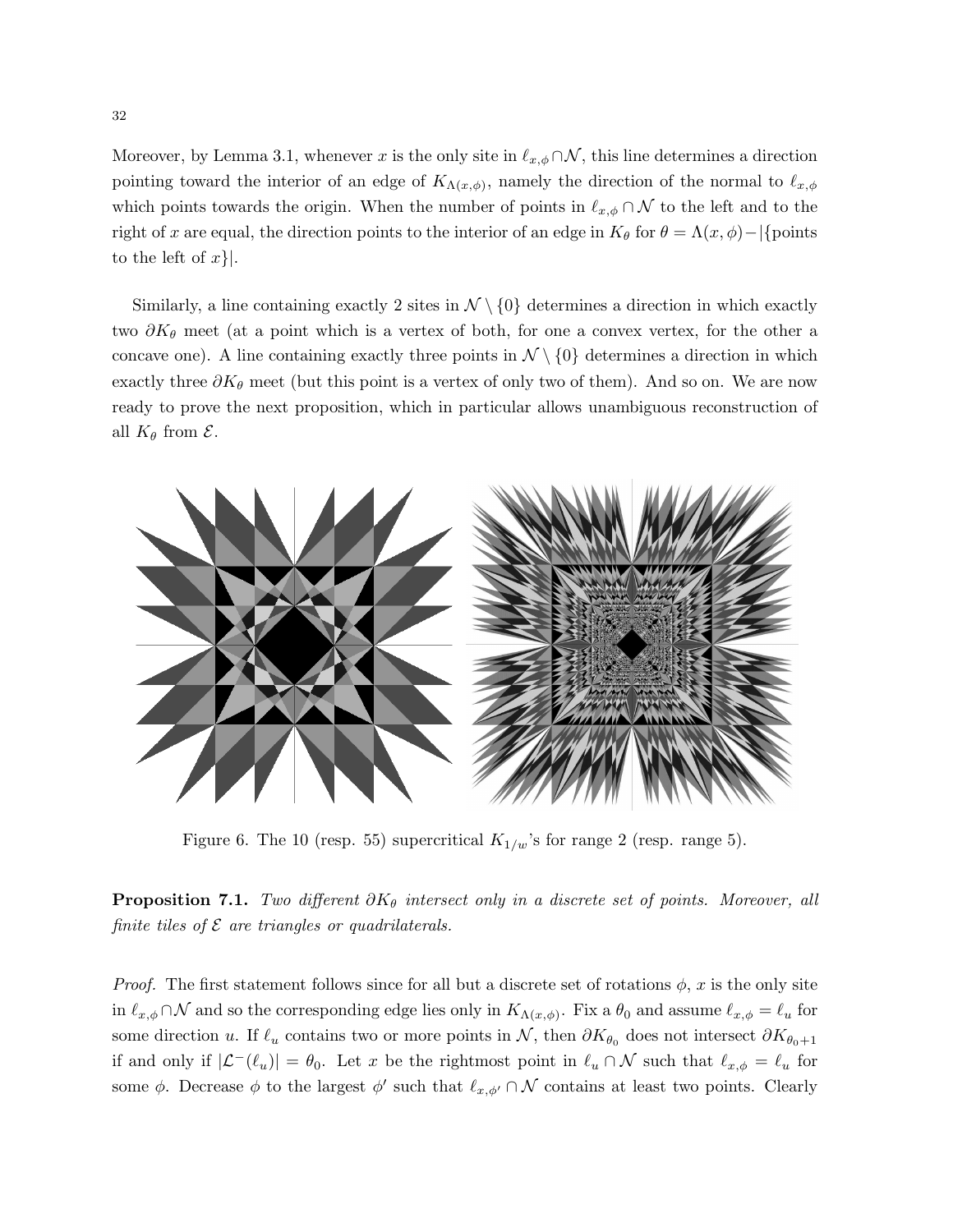$\ell_{x,\phi'} \cap \mathcal{N}$  is a line  $\ell_u$  for  $\theta = \theta_0 + 1$  (and perhaps some larger  $\theta$ 's). A similar argument holds in the other direction, proving that, among two consecutive vertices of  $\partial K_{\theta_0}$ , at least one belongs to  $\partial K_{\theta_0+1}$ . This is clearly enough. □

For any x, let  $\Lambda^*(x) = \inf_{\phi} |\Lambda(x, \phi)|$ .

**Proposition 7.2.**  $\partial K'$  includes a line segment if and only if  $\theta = \Lambda^*(x)$ , for some x. Moreover, for every  $x, \Lambda^*(x) = |\Lambda(x, \phi)|$  for some  $\phi$  such that  $\ell_{x, \phi}$  exits  $\tilde{\mathcal{N}} = B_{\infty}(0, \rho) \subset \mathbb{R}^2$  through the neighboring (rather than opposite) sides. Finally, each  $K$ -line includes exactly one line segment on  $\partial K'$ , for some  $\theta$ .

*Proof.* Pick an x and  $\phi_0$  so that x is the only site in  $\ell_{x,\phi_0} \cap \mathcal{N}$ , and let  $\theta = \Lambda(x, \phi_0)$ . For this  $\theta$ and normal u to  $\ell_{x,\phi_0}$ ,  $\ell_u = \ell_{x,\phi_0}$ . For the first assertion, it suffices to show that if  $\theta > \Lambda^*(x)$ , then  $u/w(u)$  cannot lie on  $\partial(\text{co}(K_{\theta}))$ . But if it would lie there, all of  $K_{1/w}$  would have to lie on one side of the line of  $K_{1/w}$  determined by x and  $\phi_0$  (see Lemma 3.1), meaning that  $\Lambda(x,\phi) \ge \theta$ for every  $\phi$ , a contradiction.

For the second assertion, assume the said line exits the left and right sides of the square. We can also assume that x lies either strictly inside the third quadrant, or on the negative  $y$ –axis. In both cases, rotate the line around x to angle  $\phi'$  in the negative direction just past the southeast corner of the square; this results in  $\Lambda(x, \phi') \leq \Lambda(x, \phi)$  (with equality in the second case).

For the final claim, assume that x is as in the above paragraph and that the line  $\ell_{x,\phi}$  produces  $\Lambda^*(x)$ . Now rotate it in the negative direction to the smallest angle  $\phi'$  for which the number of points on the left of x on  $\ell_{x,\phi'} \cap \mathcal{N}$  is larger than the number of points on the right. If a and b are the lengths of the line segments on  $\ell_{x,\phi'}$  from the left and bottom edges of  $\tilde{\mathcal{N}}$  respectively, then  $a > b$ . This remains the case for any  $\phi'' < \phi'$  and thus further rotations in the negative direction only lose more points. An analogous argument works for positive rotations.  $\Box$ 

Therefore, each K–line contributes exactly one edge on exactly one  $\partial K'$ . What produces a prevalence of exactly stable cases are those  $\partial K'$  which have more than their share of edges. For example, it is immediate by symmetry that the number of edges on any  $\partial K'$  is either 0 or at least 4. The number of  $\theta$  with lack of exact stability hence does not exceed  $((2\rho+1)^2-1)/4 = \rho^2 + \rho$ , and therefore the number of exactly stable ones is at least  $\rho^2$ . This argument is quite simple, yet it fails to produce any way to identify a single exactly stable case. Our next result remedies this somewhat. However, we do not have an algorithm which lists more than  $O(\rho)$  cases of either type.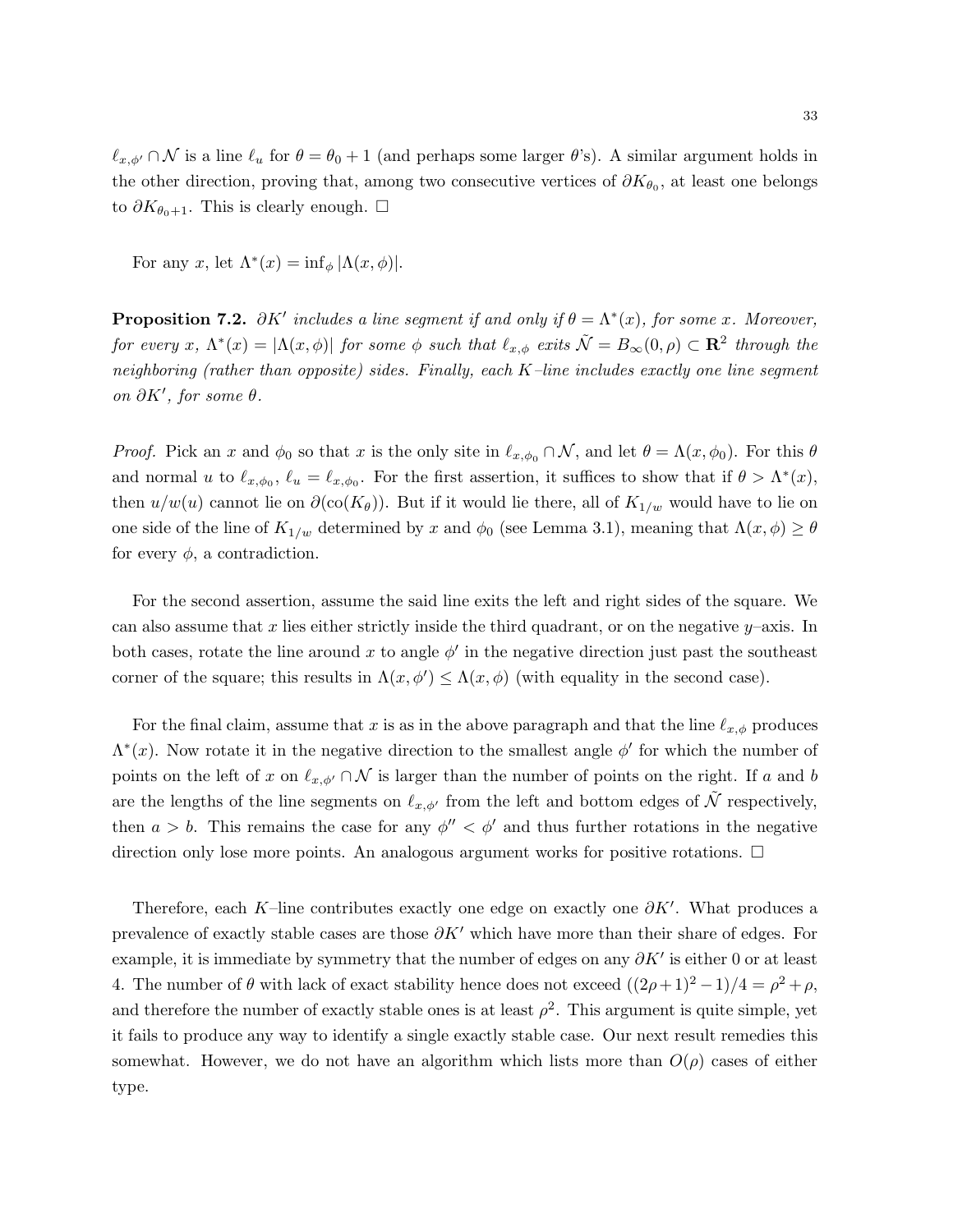**Proposition 7.3.** All  $\theta \geq 2\rho^2 + 1$  are exactly stable cases. On the other hand, all  $\theta \leq \rho$  and  $\theta = \rho + 1 + i(2\rho + 1), i = 0, \ldots, \rho - 1$ , are not exactly stable.

*Proof.* For the second assertion, consider first  $\theta \leq \rho$  and take  $x = (-\rho + \theta - 1, -\rho)$ . For any angle  $\phi$ ,  $\Lambda(x,\phi) \geq \theta$ . This immediately implies that the edges in  $K_{1/w}$  adjacent to the positive y-axis lie in  $\partial K'$ . If  $\theta = \rho + 1 + i(2\rho + 1), i = 0, \ldots, \rho$ , there is instead a single edge, perpendicular to the  $y$ -axis.

For the first assertion, it is enough to prove that all first–quadrant boundary edges of such  $K_{\theta}$  have slopes in [1, ∞]. Equivalently, take  $x \in \mathcal{N}$  in the third quadrant strictly above the line through the origin with slope 1, and a line  $\ell$  through x with normal a negative rotation of  $e_2$ by angle at most  $\pi/4$  and such that x is the only point in  $\ell \cap \mathcal{N}$ . Then  $|\mathcal{L}^-(\ell)| < \theta$ . This is certainly true when u is close to vertical, and further rotations can only decrease  $|\mathcal{L}^-(\ell)|$ .  $\square$ 

Note that the proof of the above proposition shows that the  $\theta = 2, \ldots, \rho$  thresholds have at least 8 edges in  $\partial K'$ , which improves the lower bound on the number of exactly stable cases to  $\rho^2 + \rho - 1$ . This is a good lower bound for small  $\rho$ , although the exact enumerations are taxing.

Proof of Theorem 3. By proposition 7.2, we can reformulate the problem as follows. Consider all integer points  $(a, b)$ ,  $1 \le a, b \le \rho$ . Take a line  $\ell$  through  $(a, b)$  which intersects the positive halves of both axes. For each such line, let  $\Lambda(\ell)$  be the number of integer points in the closed triangle  $T(\ell) \subset \mathbf{R}^2$  bounded by  $\ell$  and the positive halves of the axes. Finally, let  $\ell^* = \ell^*(a, b)$ be a line which minimizes  $T(\ell)$ . We need to find an upper bound for the number of different  $T(\ell)$  over all  $(a, b)$ . In the following computations,  $O(1)$  refers to a term of arbitrary sign whose absolute value can be bounded by a constant independent of  $\rho$ .

Let  $\ell_x^*$  and  $\ell_y^*$  be the line segments on  $\ell^*$  from  $(a, b)$  to the x and y axes, respectively. The first observation is that  $\ell^*$  can be chosen so that the lengths of  $\ell^*_x$  and  $\ell^*_y$  differ by  $O(1)$ . (In fact, these lengths can be made arbitrary close, although not necessarily equal.) In particular, the area of  $T(\ell)$  is  $2ab + O(1)$ . We will assume, without loss of generality, that the length of  $\ell_y^*$ is not larger than the length of  $\ell_x^*$ .

Now find an integer point  $(0, y_0)$  on the y–axis immediately below where  $\ell^*$  intersects the y–axis. Reflect  $(0, y_0)$  through  $(a, b)$  to get a point  $(x_1, y_1)$  within  $O(1)$  of the intersection of  $\ell^*$ with the x–axis. (Note that  $(x_1, y_1)$  lies within the closed first quadrant.) Also, let  $(x_0, 0)$  be an integer point on the x–axis immediately to the left of where  $\ell^*$  intersects it. Form the closed polygon  $\Pi \subset \mathbb{R}^2$  by connecting  $(a, b) \to (0, y_0) \to (0, 0) \to (x_0, 0) \to (x_1, y_1) \to (a, b)$ .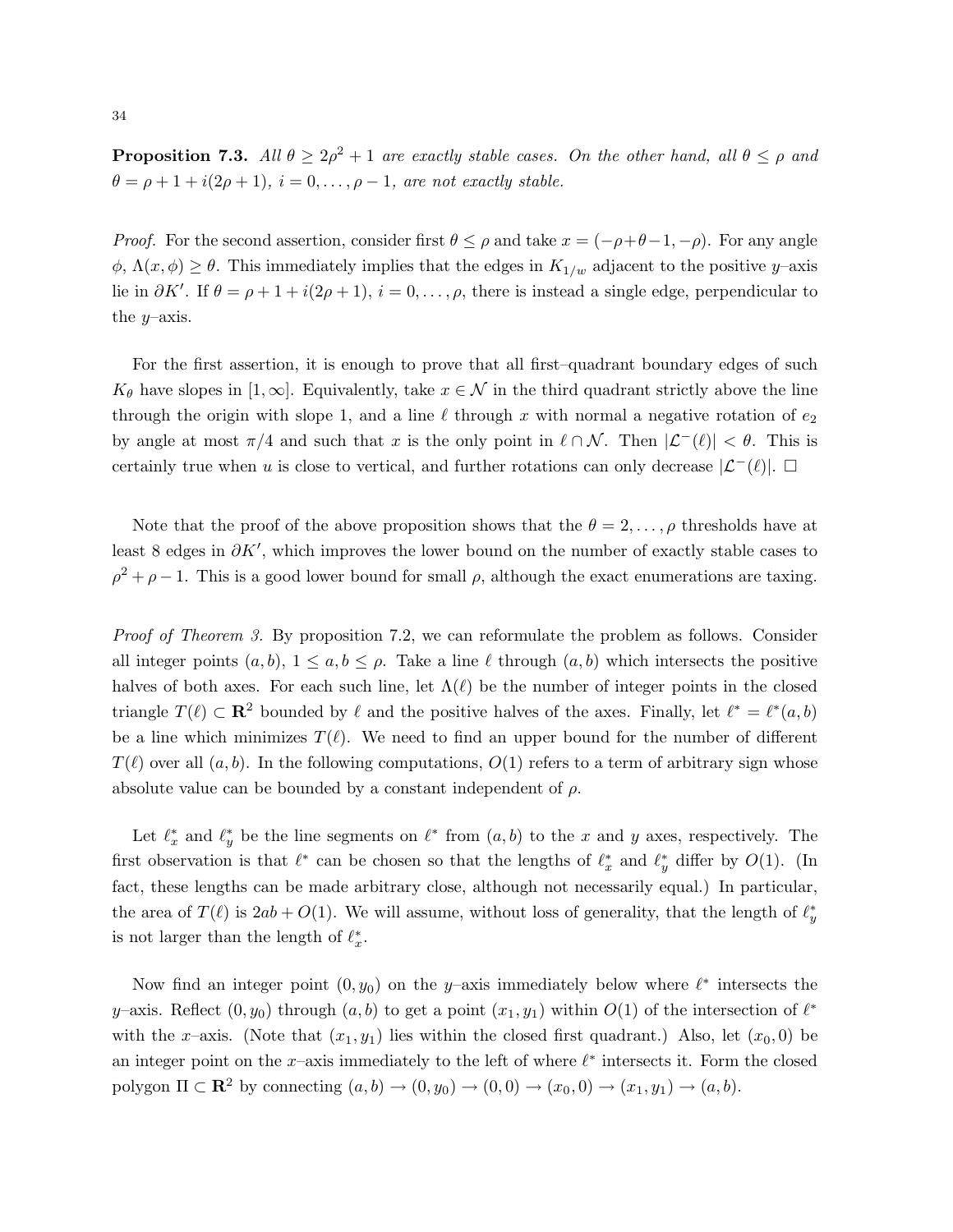The area of  $\Pi$  is  $2ab + O(1)$ . Most importantly, the number of integer sites in  $\Pi$  is  $\Lambda(\ell^*)$  +  $n^*/2 + O(1)$ , where  $n^*$  is the number of integers in  $\partial \Pi$  which are not on the axes. This follows since one loses about half of these by a small rotation of the line from  $(0, y_0)$  to  $(x_1, y_1)$  around  $(a, b)$ . Therefore,

$$
T(\ell^*) = |\{\text{integer points in the interior of } \Pi\}| + \frac{n^*}{2} + 2a + 2b + O(1),
$$

and by Pick's Theorem ([AZ]),

area of 
$$
\Pi = |\{\text{integer points in the interior of } \Pi\}| + \frac{n^*}{2} + a + b + O(1)
$$
  
=  $T(\ell^*) - a - b + O(1)$ .

It follows that

$$
T(\ell^*) = 2ab + a + b + O(1) = \frac{1}{2}(2a+1)(2b+1) + O(1).
$$

Let  $M_N$  be the number of different products mn of integers  $m, n \in [1, N]$ . It follows that

$$
|\{T(\ell^*): 0 \le a, b \le \rho\}| \le C \cdot M_{(2\rho+1)} \le C \cdot \frac{\rho^2}{\log^h \rho},
$$

by the Hall–Tenenbaum sharpening of a theorem of Erdös ([HT, Theorem 23]). This ends the proof of the upper bound. The lower bound follows because the lower bound in [HT, Theorem 23 is obtained using odd integers only.  $\square$ 

### 8. Final remarks.

In this section we mention several results which are related to the main topics of the paper, sketch their proofs, and also complete the proof of Theorem 1 by removing  $\log^2 t$  from the large deviation estimate.

Remark 1: Continuous time. A standard continuous-time growth model  $\tilde{A}_t$  is obtained by adjoining every site x at an independent rate 1 exponential time after the time  $\tau_x$  at which  $x \in \mathcal{T}(\tilde{A}_{\tau_x})$ . This process can be constructed in the standard way by attaching a Poisson process  $\tilde{\xi}_x$  to every x. Theorem 1 is still valid in this case. The a priori large deviation bound however has  $\log^2 t$  replaced by  $\log^4 t$ . We now sketch the proof.

Observe  $\tilde{A}_t$  in discrete time units  $t = 1, 2, \ldots$ . Change it to  $\tilde{A}'_t$  by making sure that between each time t and  $t + 1$  no site at distance more than  $C \log t$  from  $\tilde{A}'_t$  gets occupied. As is easy to see by comparison with the continuous time additive dynamics having the same neighborhood,

$$
P(\tilde{A}_t \neq \tilde{A}'_t \text{ within a lattice ball of radius } t^2) < t^{-3},
$$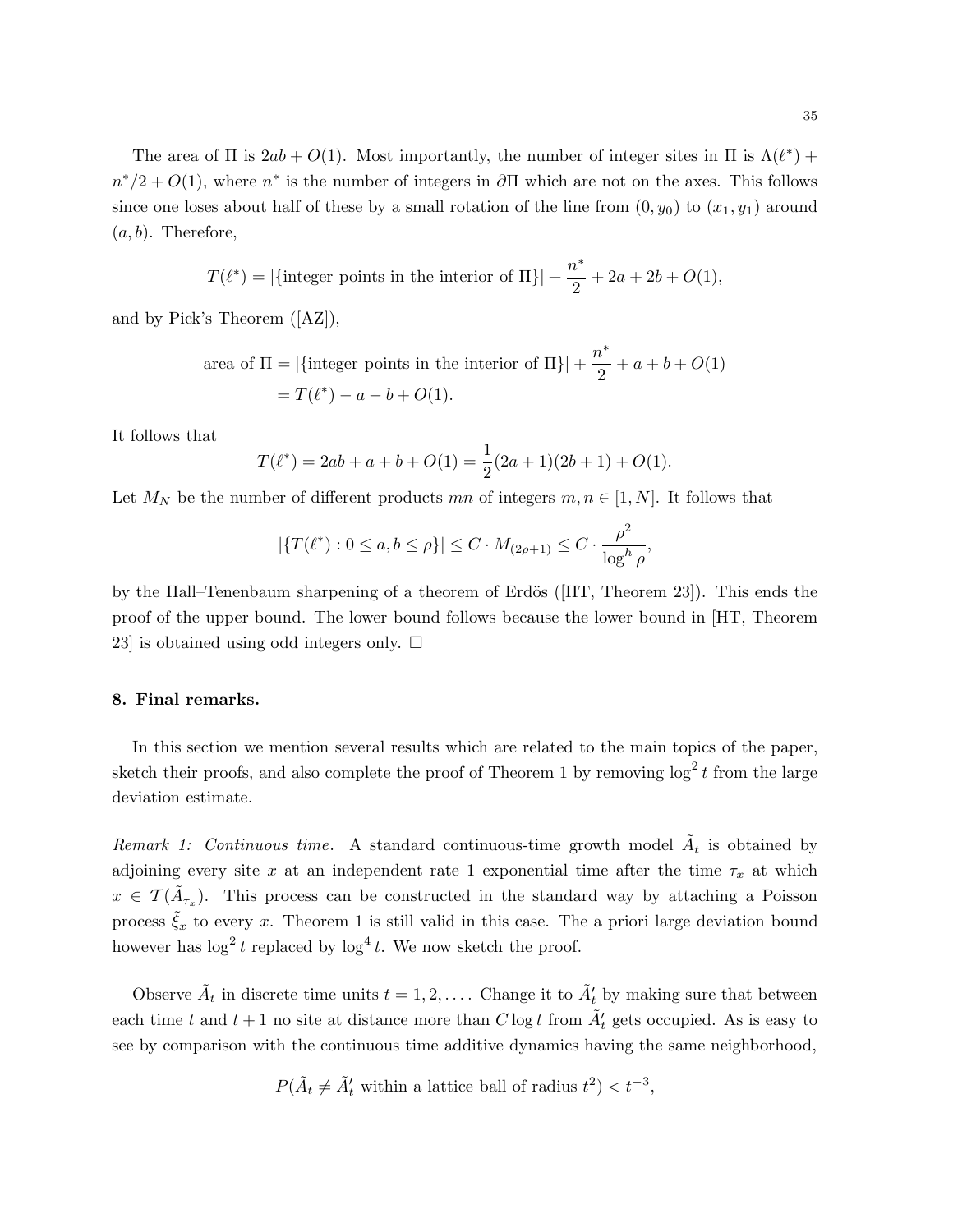when C is large enough. Now continue the proof with  $\tilde{A}'_t$ , which of course is a discrete–time monotone Markov process. Lemma 2 must be used  $C \log t$  successive times to obtain the analog of estimate (2.2), and here is where the larger power of log originates. From this point the proof proceeds on familiar grounds, yielding existence of the asymptotic speeds  $\tilde{w}$ , while the continuous time version of Corollary 1.1 establishes existence of the shape L˜.

Remark 2: Approximating half–space velocities. Perhaps the most convenient method for simulating a growth CA started from a half–space is to use a strip with tilted periodic boundary. Take a vector u at angle  $\phi \in [0, \pi/4]$  to  $e_2$ . (By rotations and reflections it is clearly enough to consider these.) Then take a large L, and restrict the growth to the strip  $H_M = [0, M - 1] \times \mathbb{Z}$ . Let  $\kappa = \tan \phi$ . Given any configuration of occupied sites inside  $H_M$ , extend it to  $H_M =$  $[-M, 2M - 1] \times \mathbb{Z}$ , by identifying the state of  $(x, y)$  with that of  $(x - M, \lfloor (y - \kappa M) \rfloor)$  if  $x \geq M$ and with that of  $(x + M, |(y + \kappa M)|)$  if  $x < 0$ .

Start from  $A_0 = \{(x, y) \in H_M : y \leq \kappa x\}$ . Let the dynamics update sites in  $H_M$  with the specified boundary conditions until some large time  $t$  when the interface apparently equilibrates. At this point, the average height above all points in  $[0, M - 1]$ , multiplied by  $\cos \phi/t$ , is a good approximation to  $w_\pi(u)$ .

Note that this is a *much* more efficient technique for computing the shape  $L_p$  than merely running the dynamics from a finite seed and observing the resulting blob. In particular, smoothness of  $L_p$  is impossible to discern that way. The method outlined above, on the other hand, uses averaging to greatly reduce transversal fluctuations on the interface. The theoretical underpinning is partly given in our last theorem.

For a fixed M, and any  $x \in [0, M-1]$ , let

$$
h_t^1(x) = \max\{y : (x, \lfloor y - \kappa x \rfloor) \in A_t\}, \quad h_t^1 = \max\{h_t(x) : x \in [0, M - 1]\},
$$
  

$$
h_t^0(x) = \min\{y : (x, \lfloor y - \kappa x \rfloor) \notin A_t\}, \quad h_t^0 = \min\{h_t(x) : x \in [0, M - 1]\}.
$$

**Theorem 4.** Fix an  $\epsilon > 0$ . If M is large enough, then with probability 1

$$
\frac{w_{\pi}(u) - \epsilon}{\cos \phi} \le \liminf_{t \to \infty} \frac{h_t^0}{t} \le \limsup_{t \to \infty} \frac{h_t^1}{t} \le \frac{w_{\pi}(u) + \epsilon}{\cos \phi},
$$

uniformly in u.

In fact, it is easy to show by subadditivity that  $h_t^0/t$  and  $h_t^1/t$  both converge a.s. to the same number as  $t \to \infty$ .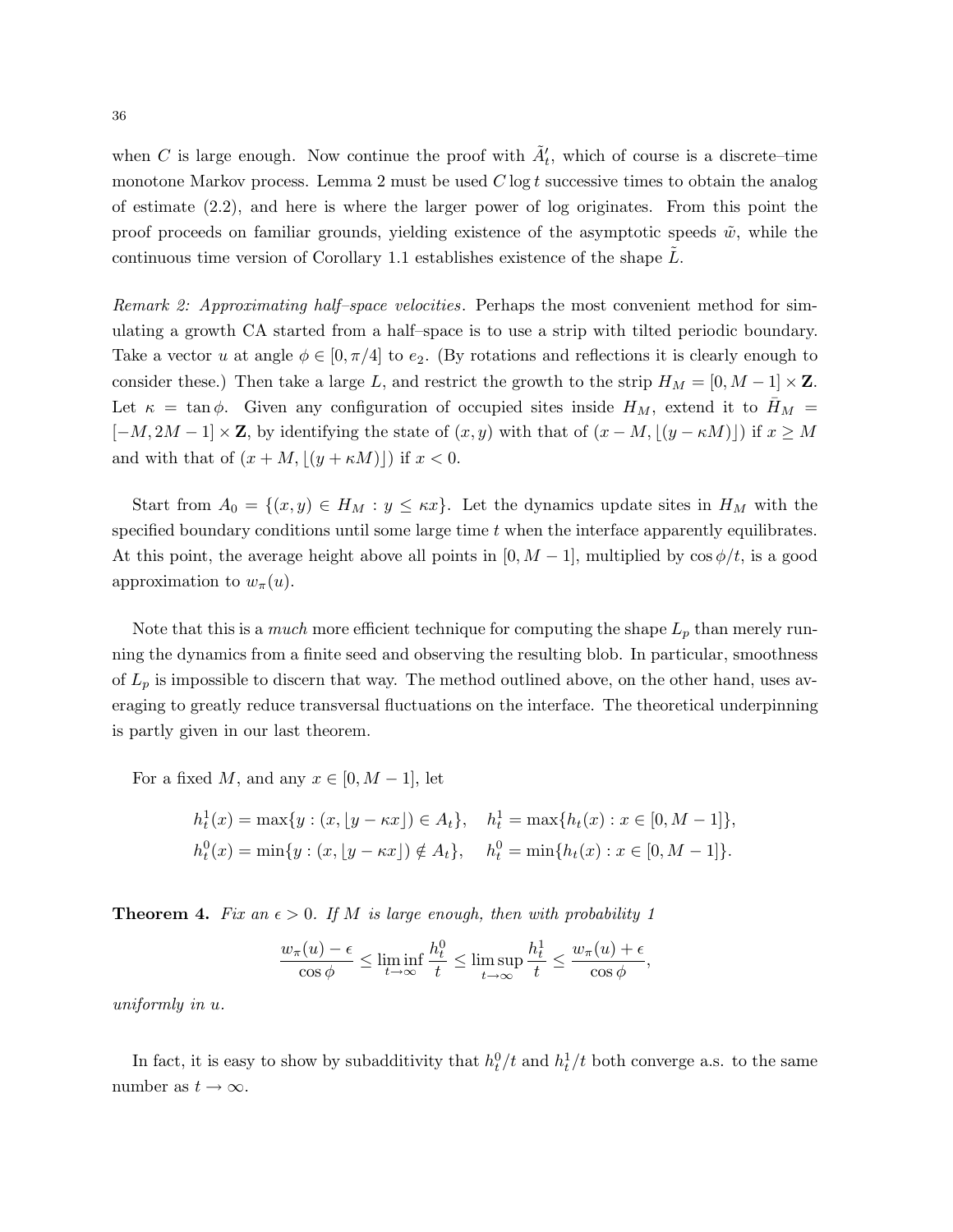Proof. We start by proving the lower bound. Note that the boundary effects spread with finite speed, as N is finite. Thus, until the time  $t_0 = cM$ , the occupied sites on any vertical line through  $x \in [0, M - 1]$  are above those started from an infinite tilted half-plane through  $(x, \kappa x)$  or through  $(x, \kappa x \ - 1)$ . (We have to allow for the second possibility because there may not be a perfect match at the boundaries.) By the weaker form of the Theorem 1, the probability that the lowest unoccupied site above a fixed x is below  $\kappa x + (w_\pi(u)(1-\epsilon)/\cos \phi)t_0$  is at most  $\exp(-ct_0/\log^2 t_0)$ . For  $n \ge 0$ , define this translation of  $A_0$ :

$$
B_n = \{(x, y) : y \le \kappa x + \frac{w_\pi(u) - \epsilon}{\cos \phi} nt_0\}
$$

and the event

$$
E = \{B_1 \subset A_{t_0}\}.
$$

It follows that

$$
P(E^c) \le M \exp(-ct_0/\log^2 t_0) < \epsilon,
$$

if M is large enough.

Now run the dynamics until time  $t_0$ . If E happens, restart the dynamics from the set  $B_1$ , otherwise restart the dynamics from  $B_0 = A_0$ . Then repeat from the possibly translated  $A_0$ . Let  $U_n$  be the largest u for which  $B_u \subset A_{nt_0}$ . We have just proved that  $U_n$  dominates an n–step random walk which at each step increases by 1 with probability  $1 - \epsilon$  and stays put with probability  $\epsilon$ . Therefore  $U_n \ge (1 - 2\epsilon)n$  with probability at least  $1 - \exp(-cn)$ . This ends the proof of the lower bound (as uniformity in u follows because the constant  $c_{\epsilon}$  in the weaker form of Theorem 1 does not depend on  $u$ ).

The upper bound is proved similarly, except for the fact that we need an upper bound on the extent to which  $A_t$  can propagate in  $t_0$  steps. The trivial bound  $Ct_0$ , where C is the diameter of N, suffices. The comparison random walk now increases by 1 with probability at least  $1 - \epsilon$ and by C with probability  $\epsilon$ , and so its speed is  $1 + C\epsilon$ .  $\Box$ 

Theorem 4 remains valid for continuous time growth as well, with a similar proof, except for two significant differences. The first is that the coupling of finite and infinite systems only holds up to time cL with probability exponentially close to 1 in  $L$  ([Gri1]). The second is that the trivial upper bound at end of the proof is not available, so the forward jump of the comparison random walk is arbitrarily long, with exponential tail probabilities. It is clear that the proof is still valid under these conditions.

*Proof of Theorem 1 (concluded).* We choose  $u, M$ , and  $t_0$  as in the proof of Theorem 4. Recall that  $t_0/M$  is small and so during a time interval of length  $t_0$  sites at a distance larger than M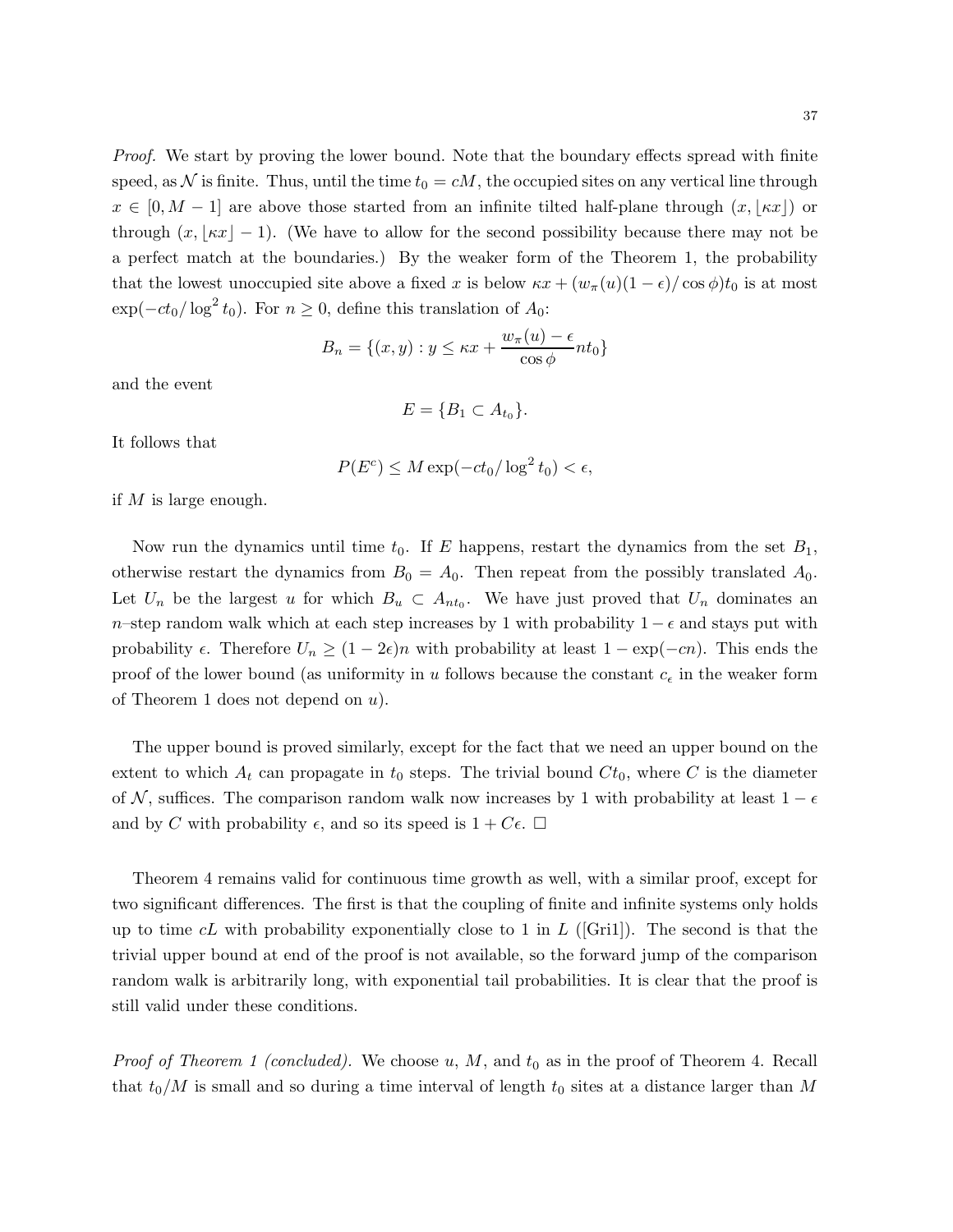cannot interact. Define

$$
B_{n,i} = \{(x, y) : iM \le x \le (i+1)M - 1 \text{ and } y \le \kappa x + \frac{w_{\pi}(u) - \epsilon}{\cos \phi} nt_0 \}
$$

and the event

$$
E = \{B_{1,0} \subset A_{t_0}\}.
$$

As before,  $P(E^c) < \epsilon$  if M is large enough. Now we define  $\tilde{\eta}_n(i)$  to be the maximal k such that every site  $(x, y)$  with  $x \in [iM, (i+1)M-1]$  and  $y \leq \frac{w_{\pi}(u)-\epsilon}{\cos \phi} kt_0 + \kappa x$  is in  $A_{nt_0}$ . We can couple  $\tilde{\eta}_n$  and the slow version of  $\eta'_n$  from Lemma 3.3 (with  $p' = 1 - \epsilon$ ), so that  $\tilde{\eta}_n(i) \ge \eta'_n(i)$  for every  $i$  and n. (The Bernoulli random variables  $b$  are probabilities of suitable translates of the event E.) It follows that, for every  $\delta > 0$  we can find a small enough  $\epsilon$  (which then dictates a large enough  $M$ ), so that

$$
P((0, y) \in A_t \text{ for all } y \le (1 - \delta) \frac{w_\pi(u) - \epsilon}{\cos \phi} t) \ge 1 - e^{-ct}.
$$

This proves the exponential bound on the probability that  $A_t/t$  lags significantly behind  $w_\pi(u)$ . We will now show that it cannot progress significantly faster than  $w_\pi(u)$  either. To this end, we redefine

$$
B_{n,i} = \{(x,y) : iM \le x \le (i+1)M - 1 \text{ and } y \le \kappa x + \frac{w_{\pi}(u) + \epsilon}{\cos \phi} nt_0\}
$$

and

$$
E = \{A_{t_0} \subset B_{1,0}\},\
$$

so that again  $P(E^c) < \epsilon$ . In case E fails, the occupied sites above the interval  $[0, M - 1]$  cannot progress by more than the diameter of N. Furthermore, now  $\tilde{\eta}_n(i)$  is the maximal k such that some site  $(x, y)$  with  $x \in [iM, (i + 1)M - 1]$  and  $y \le Rk + \frac{w_{\pi}(u) + \epsilon}{\cos \phi}$  $\frac{\pi(u)+\epsilon}{\cos\phi}nt_0+\kappa x$  is in  $A_{nt_0}$ . Here R is a suitably large multiple of the diameter of  $N$ , which ensures that the fast version of  $\eta'_n$  in Lemma 3.3 (now with  $p' = \epsilon$ ) dominates  $\tilde{\eta}_n$ . Thus Lemma 3.3 (3) finishes the proof.  $\Box$ 

Remark 3: Continuity of  $K_{1/w_p}$ . Assume a standard p-perturbation of T. As p changes from 0 to 1,  $K_{1/w_p}$  varies continuously. To see this, assume that p' is close to p,  $p' < p$  and couple the systems with the two probabilities in the obvious way. To show that  $w_{p'}(u)$  is close to  $w_p(u)$ (uniformly in u), one needs to look at the proof of the lower bound in Theorem 4. Between 0 and  $t_0$ , the occupied sets in the two systems will not differ at all with probability  $(1 - (p - p'))^{C t_0}$ , which, as  $t_0$  is constant (albeit dependent on  $\epsilon$ ), can be made larger than  $1 - \epsilon$  if  $p - p'$  is small enough. Once this observation is made, it is only necessary to follow the rest of the lower bound proof with  $p$  replaced by  $p'$ .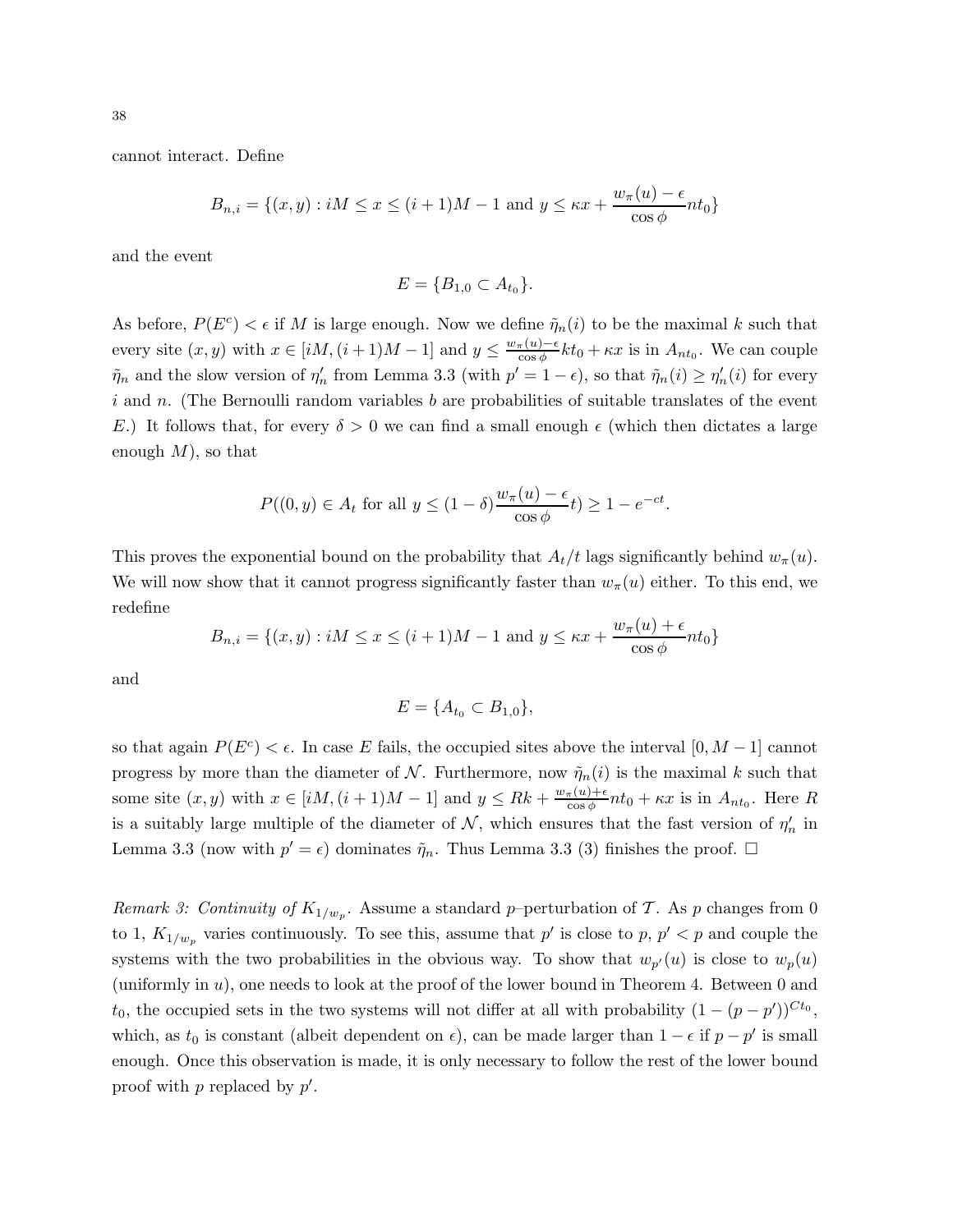Note that this continuity alone demonstrates that  $L_p$  has corners (i.e., is not differentiable) in every non–quasi–additive case when  $p$  is close enough to 1 (although these corners may not move at the same speed, or even in the same direction, as the corresponding corners of  $L_1$ ).

Remark 4: Shapes for small p. Again, assume a standard p–perturbation of  $\mathcal T$ . What happens as  $p \to 0$ ? Certainly  $L_p$  shrinks, and in fact

$$
\frac{1}{p}L_p \to \tilde{L},
$$

the limit shape of the continuous time growth model  $\tilde{A}_t$ . To see this, let  $A'_t$  be  $A_{\lfloor t/p \rfloor}$ . After a site sees a sufficient configuration in  $A'_t$  (resp.  $\tilde{A}_t$ ), it becomes occupied in a time distributed as  $T_g$  (resp.  $T_e$ ). It is easy to see that for small p, distributionally,  $T_g \geq T_e(1-p)$ . Rescaling of continuous time immediately gives  $L/(1-p) \supset L_p/p$  for small p.

For the opposite direction, observe that  $T_e + p \geq T_g$ , in distribution. The lower bound part of the proof of Theorem 4 for continuous time now shows that  $\tilde{A}_{t_0} \supset B_1$  with probability  $1 - \epsilon$ . With the same probability, then,  $A'_t \supset B_1$  at time  $t = t_0 + CpLt_0 < (1+\epsilon)t_0$  if p is small enough. (The added term is simply p times the number of sites in  $B_1 \setminus A_0$ .) This easily finishes the proof.

In closing, let us pose two challenging conjectures based on experiment.

**Conjecture 8.1.** If  $\pi$  is a standard p–perturbation of a locally regular and supercritical CA with convex  $K_{1/w}$ , then  $K_{1/w_p}$  is strictly convex.

This conjecture fails for nonstandard perturbations, as seen from the example discussed in Section 6. In fact, it fails for nonstandard perturbations even if we restrict to  $p$  very close to 1. A range 2 box counterexample is obtained by  $\pi(S)$  which is 1 when  $|S| \geq 9$  and p when  $|S| = 8$ . A glance at Figure 6, together with results from Section 3, confirms that  $K_{1/w_{\pi}}$  cannot be convex for any  $p < 1$ .

Figure 7 illustrates the application of Theorem 4 to two examples. The left frame depicts  $K_{1/w_p}$  for the Moore TG CA with  $\theta = 3$  and  $p = 1, 0.9, \ldots, 0.4$ , while the right frame does the same for the range 2 box TG CA with  $\theta = 9$  and  $p = 1, 0.975, \ldots, 0.5$ . As guaranteed by Theorem 2,  $\text{co}(K_{1/w_p}) \subset \text{co}(K_{1/w_1})$  for p close enough to 1. What is more, the angles at the corners of  $K_{1/w_p}$  approach the angles of  $K_{1/w_1}$  as  $p \to 1$ . (This can in fact be proved by methods of the present paper.) As p decreases,  $\partial K_{1/w_p}$  separates from  $\partial K_{1/w_1}$ , but  $K_{1/w_p}$  remains nonconvex. (Whether it may become  $\mathcal{C}^1$  before the boundaries separate is not clear.) Upon further decrease in p one observes concavities gradually filling in, until  $K_{1/w_p}$  becomes convex. Such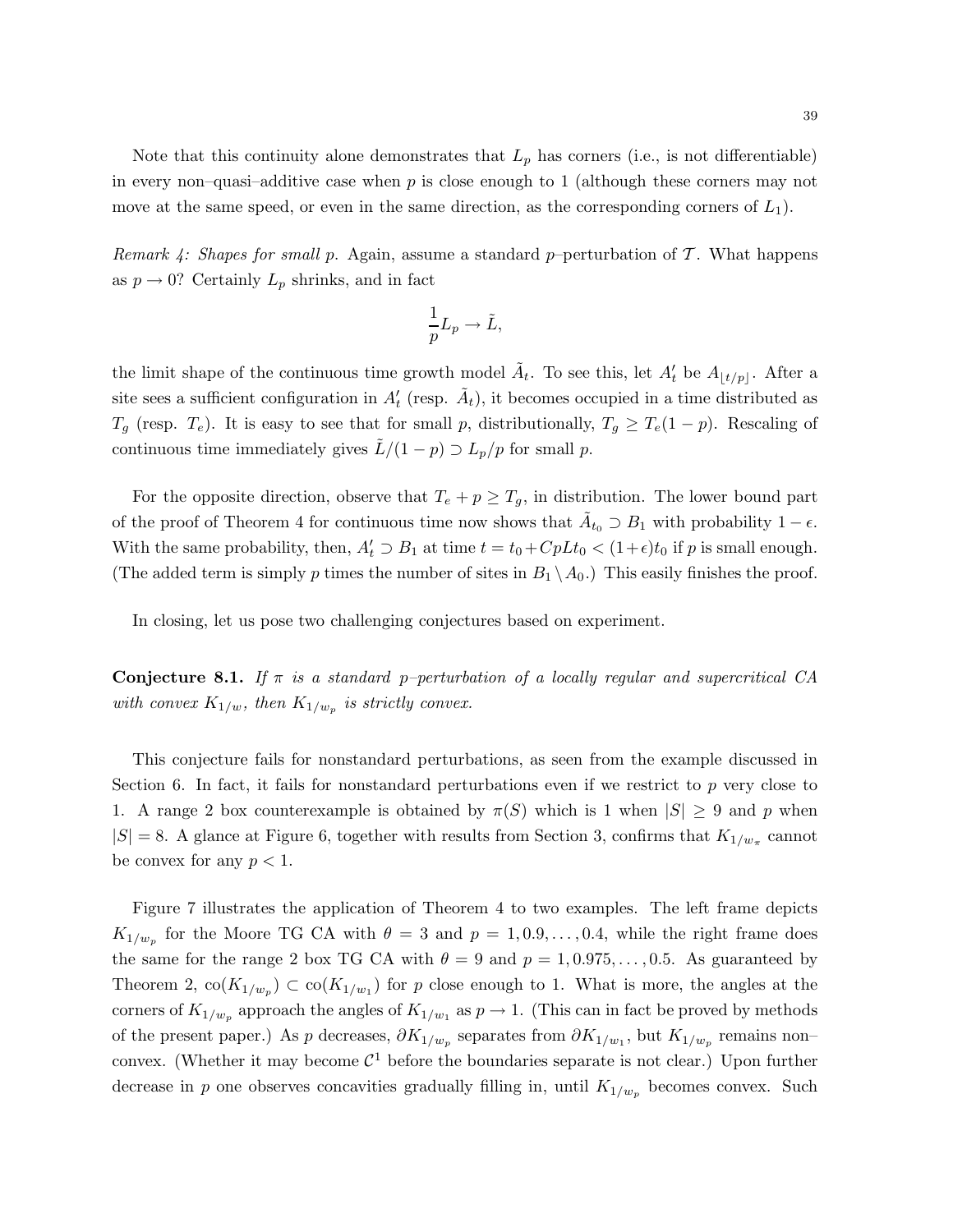observations, as well as early belief in the asymptotic isotropy of Eden's continuous time random growth model ([Ede]), suggest our final conjecture.



Figure 7. Two examples of TG  $K_{1/w_p}$ 's.

**Conjecture 8.2.** If p is small enough, the standard p-perturbation of  $T$  has strictly convex and smooth  $K_{1/w_p}$ . The continuous time version  $K_{1/\tilde{w}}$  is also strictly convex and smooth.

### REFERENCES

- [Ale] K. S. Alexander, Approximation of subadditive functions and convergence rates in limitingshape results. Ann. Probab. 25 (1997), 30–55.
- [AZ] M. Aigner, G. M. Ziegler, "Proofs from The Book." Second edition. Springer-Verlag, 2001.
- [BoG] T. Bohman, J. Gravner, Random Threshold Growth dynamics. Random Structures and Algorithms 15 (1999), 93–111.
- [BrG] M. Bramson, L. Gray, A useful renormalization argument. In "Random walks, Brownian motion, and interacting particle systems. Festshrift in Honor of Frank Spitzer,"R. Durrett and H. Kesten, editors, Birkhüser Boston, 1991. Pgs. 113–152.
- [DL] R. Durrett, T. M. Liggett, The shape of the limit set in Richardson's growth model. Ann.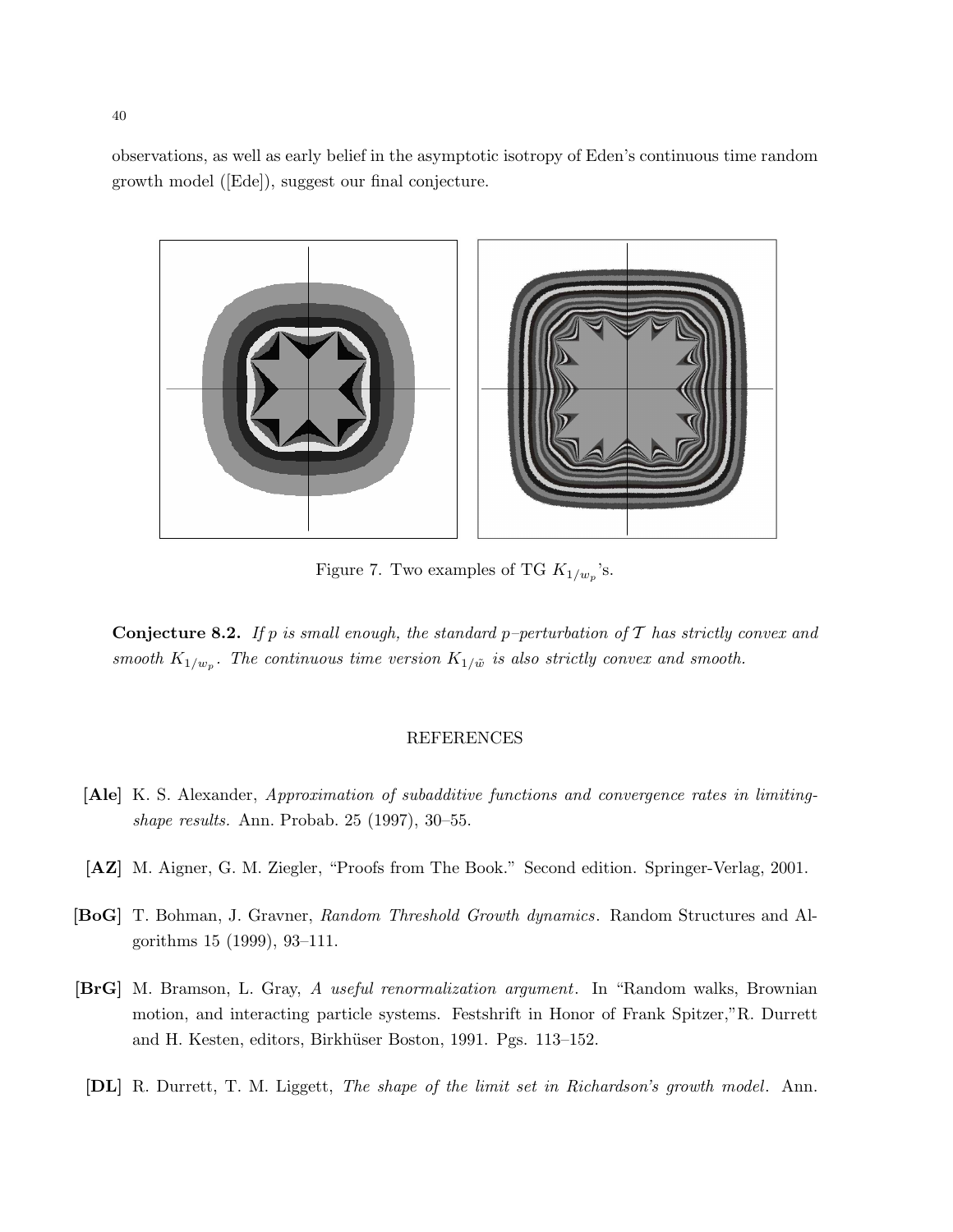Probab. 9 (1981), 186–193.

- [Dur] R. Durrett, "Lecture Notes on Particle Systems and Percolation." Brooks/Cole, 1988.
- [Ede] M. Eden, A two-dimensional growth process. In Proc. 4th Berkeley Sympos. Math. Statist. and Prob., Vol. IV, editor H. Yockey, Univ. of California Press, 1961. Pgs. 223–239.
- [GG1] J. Gravner, D. Griffeath, Threshold growth dynamics. Trans. Amer. Math. Soc. 340 (1993), 837–870.
- [GG2] J. Gravner, D. Griffeath, First passage times for discrete threshold growth dynamics. Ann. Probab. 24 (1996), 1752–1778.
- [GG3] J. Gravner, D. Griffeath, Multitype threshold voter model and convergence to Poisson–Voronoi tessellation. Ann. Appl. Probab. 7 (1997), 615–647.
- [GG4] J. Gravner, D. Griffeath, Cellular automaton growth on  $\mathbb{Z}^2$ : theorems, examples and problems. Advances in Applied Mathematics 21 (1998), 241–304.
- [GG5] J. Gravner, D. Griffeath, Reverse shapes in first–passage percolation and related growth models. In "Perplexing Problems in Probability. Festshrift in Honor of Harry Kesten," M. Bramson and R. Durrett, editors, Birkhäuser, 1999. Pgs. 121–142.
- [Gra] J. Gravner, Recurrent ring dynamics in two–dimensional excitable cellular automata. J. Appl. Prob. 36 (1999), 492–511.
- [Gri1] D. Griffeath, The basic contact process. Stochastic Process. Appl. 11 (1981), 151–186.
- [Gri2] D. Griffeath, Primordial Soup Kitchen. http://psoup.math.wisc.edu.
- [GTW] J. Gravner, C. Tracy, H. Widom, Limit theorems for height fluctuations in a class of discrete space and time growth models. J. Stat. Phys. 102 (2001), 1085–1132 .
	- [HT] R. R. Hall, G. Tenenbaum, "Divisors." Cambridge University Press, 1988.
	- [HW] J. M. Hammersley, D. J. Welsh, First-passage percolation, subadditive processes, stochastic networks, and generalized renewal theory. In "Bernoulli, Bayes, Laplace Anniversary Volume," J. Neyman and L. LeCam, editors, Springer-Verlag, 1965. Pages 61–110.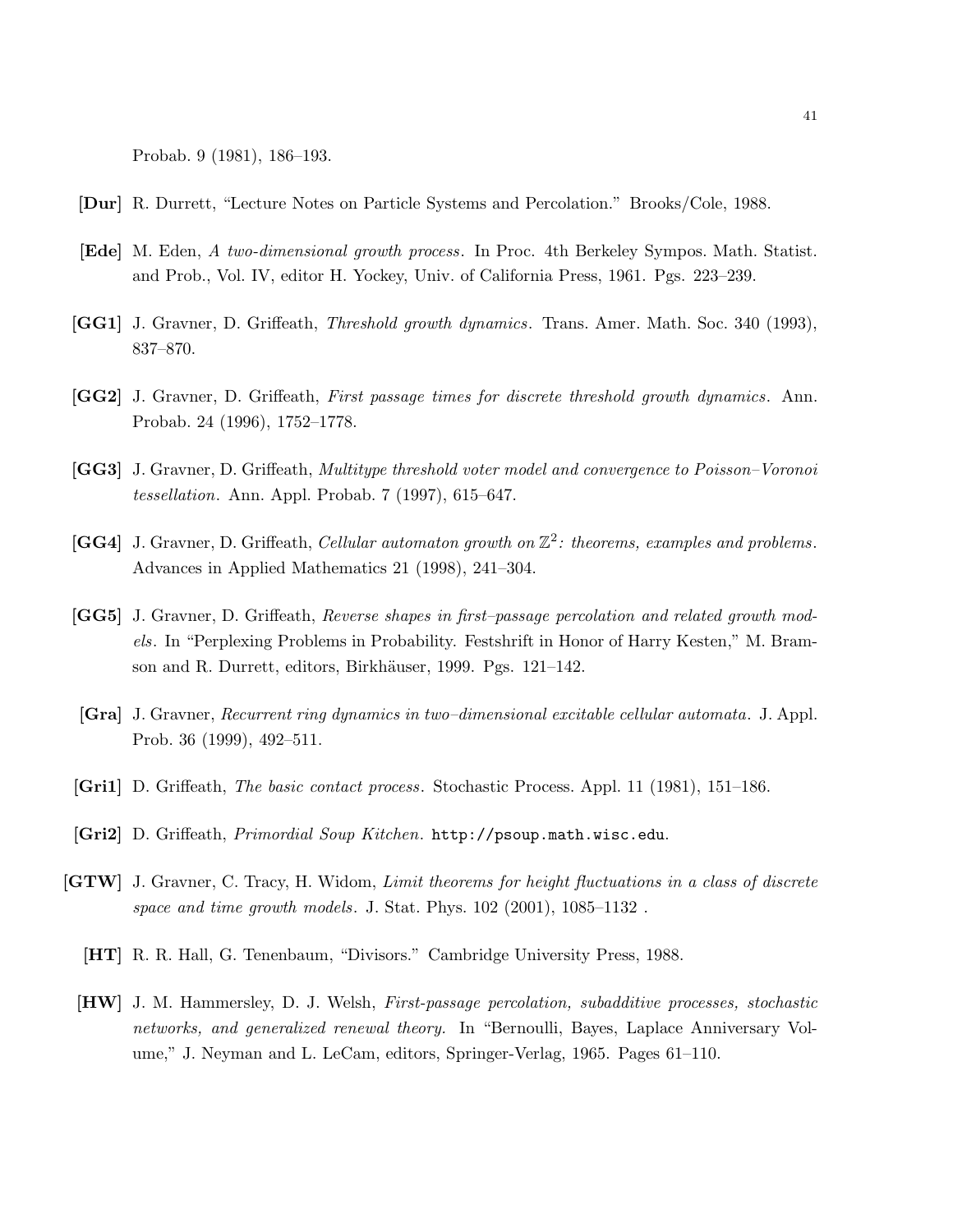- [JLR] S. Janson, T. Luczak, A. Rucinski, "Random graphs." Wiley-Interscience, 2000.
- [Joh] K. Johansson, Shape fluctuations and random matrices. Commun. Math. Phys. 209 (2000), 437–476.
- [Kes] H. Kesten, On the speed of convergence in first-passage percolation. Ann. Appl. Probab. 3 (1993), 296–338.
- [KeS] H. Kesten, R. H. Schonmann, On some growth models with a small parameter, Probab. Th. Rel. Fields 101 (1995), 435–468.
- [KoS] A. D. Korshunov, I. Shmulevich, On the distribution of the number of monotone Boolean functions relative to the number of lower units. Discrete Math. 257 (2002), 463–479.
- [LSS] T. M. Liggett, R. H. Schonmann, A. M. Stacey, Domination by product measures. Ann. Probab. 25 (1997), 71–95.
- [Mar] R. Marchand, Strict inequalities for the time constant in first passage percolation. Ann. Appl. Probab. 12 (2002), 1001–1038.
- [Mea] P. Meakin, "Fractals, scaling and growth far from equilibrium." Cambridge University Press, 1998.
- [NP] C. M. Newman, M. S. T. Piza, Divergence of shape fluctuations in two dimensions. Ann. Probab. 23 (1995), 977–1005.
- [PV] A. Pimpinelli, J. Villain, "Physics of Crystal Growth." Cambridge Univ. Press, 1999.
- [Ric] D. Richardson, Random growth in a tessellation. Proc. Cambridge Philos. Soc. 74 (1973), 515–528.
- [Sep1] T. Seppäläinen, *Exact limiting shape for a simplified model of first-passage percolation on the* plane. Ann. Probab. 26 (1998), 1232–1250.
- [Sep2] T. Seppäläinen, Existence of hydrodynamics for the totally asymmetric simple K-exclusion process. Ann. Probab. 27 (1999), 361–415.
	- [Set] J. Sethna, Equilibrium Crystal Shapes. http://www.lassp.cornell.edu/sethna/CrystalShapes/